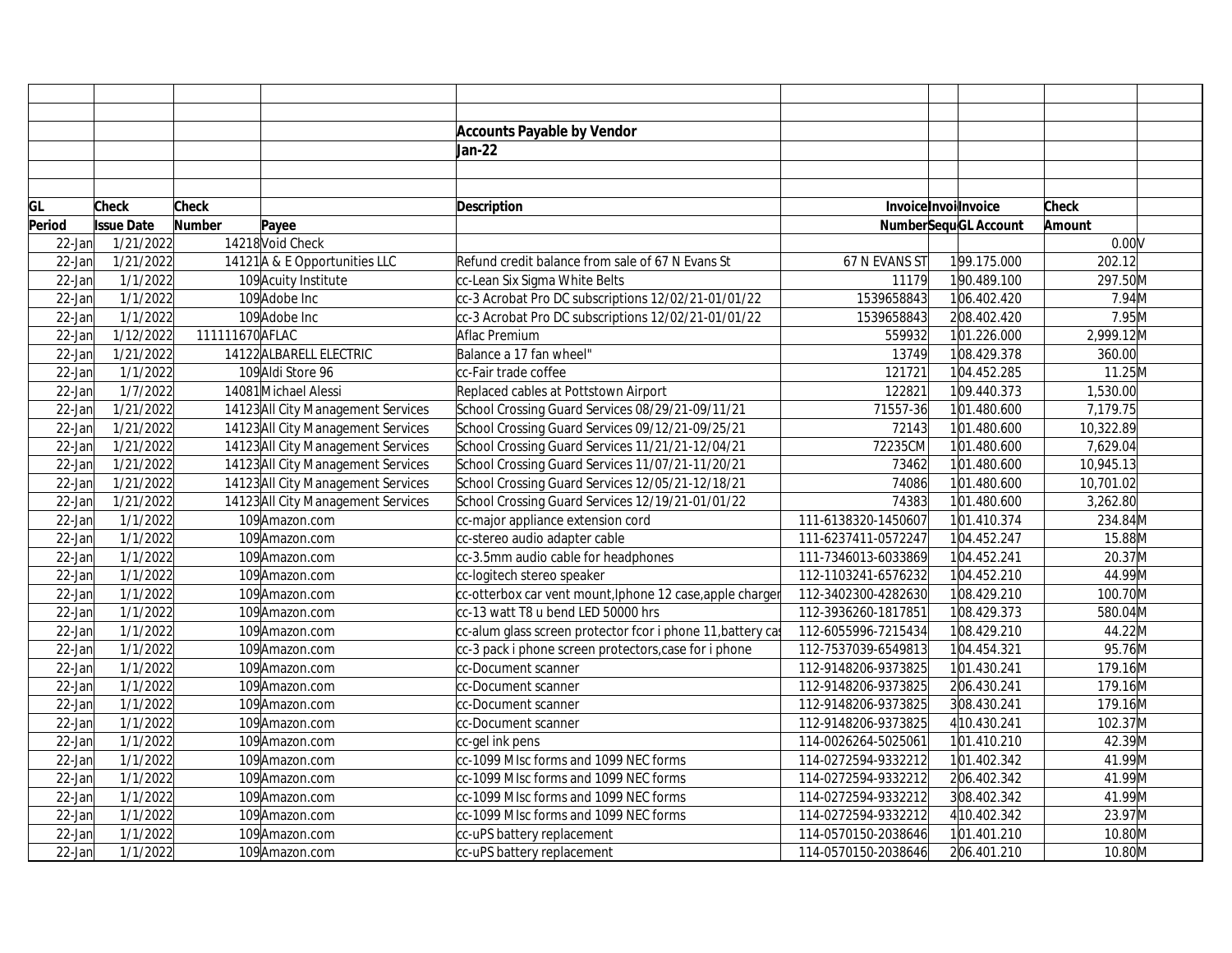|           |                   |              |                                                                  | <b>Accounts Payable by Vendor</b>                                                         |                     |                             |              |  |
|-----------|-------------------|--------------|------------------------------------------------------------------|-------------------------------------------------------------------------------------------|---------------------|-----------------------------|--------------|--|
|           |                   |              |                                                                  | Jan-22                                                                                    |                     |                             |              |  |
|           |                   |              |                                                                  |                                                                                           |                     |                             |              |  |
|           |                   |              |                                                                  |                                                                                           |                     |                             |              |  |
| GL        | Check             | <b>Check</b> |                                                                  | <b>Description</b>                                                                        |                     | InvoiceInvoilnvoice         | <b>Check</b> |  |
| Period    | <b>Issue Date</b> | Number       | Payee                                                            |                                                                                           |                     | <b>NumberSequGL Account</b> | Amount       |  |
| 22-Jan    | 1/1/2022          |              | 109 Amazon.com                                                   | cc-uPS battery replacement                                                                | 114-0570150-2038646 | 308.401.210                 | 10.80M       |  |
| $22$ -Jan | 1/1/2022          |              | 109 Amazon.com                                                   | cc-uPS battery replacement                                                                | 114-0570150-2038646 | 4 10.401.210                | 3.59M        |  |
| $22$ -Jan | 1/1/2022          |              | 109 Amazon.com                                                   | cc-lights Airport paint room                                                              | 114-0608749-1417009 | 109.440.373                 | 190.95M      |  |
| 22-Jan    | 1/1/2022          |              | 109 Amazon.com                                                   | cc-retractable ID & key card badge reels                                                  | 114-1218486-9305060 | 101.410.210                 | 21.19M       |  |
| 22-Jan    | 1/1/2022          |              | 109 Amazon.com                                                   | cc-wirebound memo books                                                                   | 114-2197024-6107410 | 101.410.210                 | 34.68M       |  |
| 22-Jan    | 1/1/2022          |              | 109 Amazon.com                                                   | cc-jump starters                                                                          | 114-3022377-8687418 | 108.429.374                 | 1,176.94M    |  |
| 22-Jan    | 1/1/2022          |              | 109 Amazon.com                                                   | cc-surge protector                                                                        | 114-3542333-5754659 | 114.415.210                 | 16.10M       |  |
| 22-Jan    | 1/1/2022          |              | 109 Amazon.com                                                   | cc-Unisex patrol bag                                                                      | 114-3542333-5754659 | 214.415.260                 | 49.99M       |  |
| 22-Jan    | 1/1/2022          |              | 109 Amazon.com                                                   | cc-sticky notes & binder clips                                                            | 114-5620506-1958607 | 101.410.210                 | 40.95M       |  |
| 22-Jan    | 1/1/2022          |              | 109 Amazon.com                                                   | cc-over the Door organizer                                                                | 114-7432550-1255434 | 101.402.210                 | 7.78M        |  |
| $22$ -Jan | 1/1/2022          |              | 109 Amazon.com                                                   | cc-over the Door Organizer                                                                | 114-7432550-1255434 | 206.402.210                 | 7.78M        |  |
| 22-Jan    | 1/1/2022          |              | 109 Amazon.com                                                   | cc-over the Door Organizer                                                                | 114-7432550-1255434 | 308.402.210                 | 7.78M        |  |
| 22-Jan    | 1/1/2022          |              | 109 Amazon.com                                                   | cc-over the Door Organizer                                                                | 114-7432550-1255434 | 4 10.402.210                | 4.44M        |  |
| 22-Jan    | 1/1/2022          |              | 109 Amazon.com                                                   | cc-5 quart sharps, file pockets                                                           | 114-8027209-2193813 | 101.410.210                 | 141.12M      |  |
| 22-Jan    | 1/1/2022          |              | 109 Amazon.com                                                   | cc-badge is card holders,dry erasers,tape,legal pads,file fo                              | 114-8283048-1150620 | 101.410.210                 | 1,802.77M    |  |
| 22-Jan    | 1/1/2022          |              | 109 Amazon.com                                                   | cc-compressed gas duster 10 oz cans                                                       | 114-8666417-7820261 | 101.410.210                 | 31.27M       |  |
| 22-Jan    | 1/1/2022          |              | 109 Amazon.com                                                   | cc-sunco Lighting 6 pack LED ceiling panel 2x4 ft 50W                                     | 114-9250055-6441869 | 109.440.373                 | 405.89M      |  |
| 22-Jan    | 1/1/2022          |              | 109 Amazon.com                                                   | cc-steno pads                                                                             | 114-9350437-8475464 | 101.410.210                 | 16.28M       |  |
| 22-Jan    | 1/1/2022          |              | 109 Amazon.com                                                   | Amazon Prime                                                                              | 120621              | 101.410.420                 | 13.77M       |  |
| $22$ -Jan | 1/1/2022          |              | 109 Amazon.com                                                   | Amazon Prime                                                                              | 121421              | 101.410.420                 | 13.77M       |  |
| 22-Jan    | 1/1/2022          |              | 109 Amazon.com                                                   | Amazon Prime                                                                              | 122421              | 101.410.420                 | 13.77M       |  |
| $22$ -Jan | 1/1/2022          |              |                                                                  | 109 American Bankers Insurance Co of 2022 Flood Insurance Water Plant Main Bldg           | 99053495902021.00   | 106.486.800                 | 6,657.00M    |  |
| 22-Jan    | 1/1/2022          |              |                                                                  | 109 American Bankers Insurance Co of 2022 FLood insurance 650 Old Reading Pike            | 99053495912021.00   | 106.486.800                 | 3,140.00M    |  |
| 22-Jan    | 1/1/2022          |              |                                                                  | 109 American Bankers Insurance Co of 2022 FLood insurance 1269 Industrial Highway         | 99053495922021.00   | 108.486.800                 | 3,000.00M    |  |
| 22-Jan    | 1/21/2022         |              | 14124 AMERICAN COMPOST CORPORATI sewage sludge, grit, screenings |                                                                                           | 6511                | 108.429.365                 | 5,274.26     |  |
| 22-Jan    | 1/7/2022          |              |                                                                  | 14036 AMERICAN WATER WORKS ASSOC subscription to Partnership for Safe Water Treatment pro | 03/01/21-02/28/22   | 106.448.420                 | 600.00       |  |
| 22-Jan    | 1/7/2022          |              | 14037 Aqua Duck of Pottstown                                     | Refund Bulk water card balances                                                           | 122221              | 106.378.120                 | 3,563.67     |  |
| 22-Jan    | 1/7/2022          |              | 14038 AquaDuck Lehigh Valley                                     | Refund Bulk water card balances                                                           | DEC 22 2021         | 106.378.120                 | 2,200.06     |  |
| 22-Jan    | 1/21/2022         |              | 14125 Aqua Duck of Pottstown                                     | Refund Balance for bulk water card #81                                                    | 11222               | 106.378.120                 | 143.30       |  |
| 22-Jan    | 1/21/2022         |              | 14126 ASSOCIATED TRUCK PARTS                                     | vehicle 55 maintenance-valve                                                              | 530533              | 101.430.251                 | 5.56         |  |
| 22-Jan    | 1/21/2022         |              | 14126 ASSOCIATED TRUCK PARTS                                     | vehicle 55 maintenance-valve                                                              | 530533              | 206.430.251                 | 5.56         |  |
| 22-Jan    | 1/21/2022         |              | 14126 ASSOCIATED TRUCK PARTS                                     | vehicle 55 maintenance-valve                                                              | 530533              | 308.430.251                 | 5.56         |  |
| 22-Jan    | 1/21/2022         |              | 14126 ASSOCIATED TRUCK PARTS                                     | vehicle 55 maintenance-valve                                                              | 530533              | 410.430.251                 | 3.17         |  |
| $22$ -Jan | 1/7/2022          |              | 14039 AUTOMOTIVE SERVICE RELADYNE Fuel                           |                                                                                           | 0221655-IN          | 146.447.232                 | 2,598.86     |  |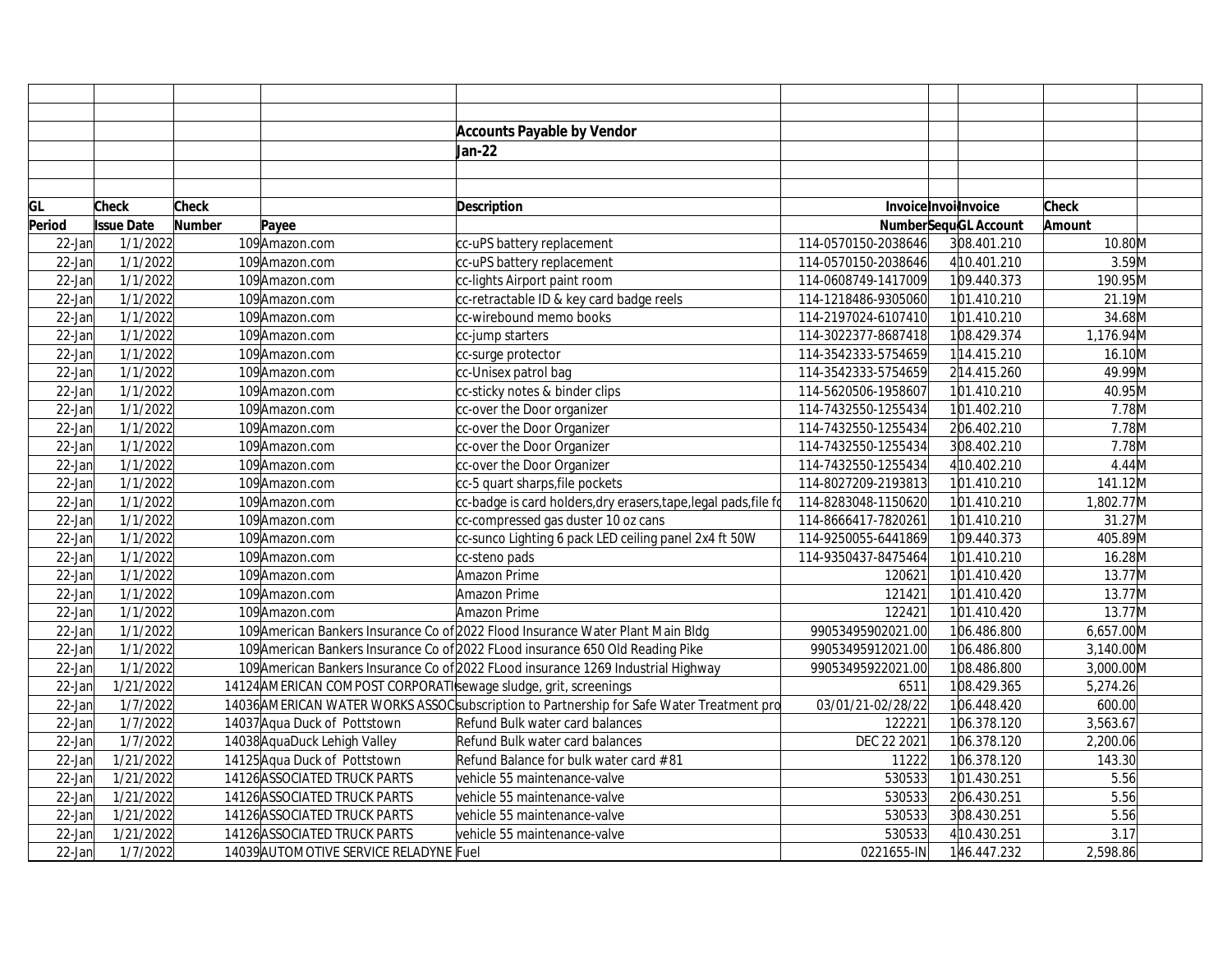|           |                   |               |                                        | <b>Accounts Payable by Vendor</b>                |                      |                             |           |
|-----------|-------------------|---------------|----------------------------------------|--------------------------------------------------|----------------------|-----------------------------|-----------|
|           |                   |               |                                        | Jan-22                                           |                      |                             |           |
|           |                   |               |                                        |                                                  |                      |                             |           |
|           |                   |               |                                        |                                                  |                      |                             |           |
| GL        | Check             | <b>Check</b>  |                                        | Description                                      | Invoice Invoilnvoice |                             | Check     |
| Period    | <b>Issue Date</b> | <b>Number</b> | Payee                                  |                                                  |                      | <b>NumberSequGL Account</b> | Amount    |
| 22-Jan    | 1/7/2022          |               | 14039 AUTOMOTIVE SERVICE RELADYNE Fuel |                                                  | 0222386-IN           | 146.447.232                 | 2,985.70  |
| 22-Jan    | 1/21/2022         |               | 14127 AUTOMOTIVE SERVICE RELADYNE Fuel |                                                  | 0223159-IN           | 146.447.232                 | 3,238.33  |
| $22$ -Jan | 1/21/2022         |               | 14127 AUTOMOTIVE SERVICE RELADYNE Fuel |                                                  | 0223978-IN           | 146.447.232                 | 3,082.24  |
| $22$ -Jan | 1/1/2022          |               | 109 Axon Enterprises                   | cc-tasers                                        | INUS032978           | 101.410.260                 | 721.00M   |
| 22-Jan    | 1/21/2022         |               | 14128 Banks, Berneil                   | Refund overpayment of taxes for 526 Beech St     | 526 BEECH ST         | 199.178.000                 | 23.01     |
| 22-Jan    | 1/7/2022          |               | 14040 Barbey Electronics               | batteries                                        | 334308               | 108.429.374                 | 120.96    |
| 22-Jan    | 1/7/2022          |               | 14040 Barbey Electronics               | batteries, 120 Vac 20A relay                     | 335388               | 108.429.374                 | 398.93    |
| 22-Jan    | 1/1/2022          |               | 109 Bay Distributing                   | cc-Tire Balancer Unit                            | 61873                | 214.415.251                 | 75.00M    |
| 22-Jan    | 1/1/2022          |               | 109Bay Distributing                    | cc-Tire Balancer Unit                            | 61873                | 318.436.251                 | 75.00M    |
| 22-Jan    | 1/1/2022          |               | 109 Bay Distributing                   | cc-Tire Balancer Unit                            | 61873                | 404.454.251                 | 75.95M    |
| 22-Jan    | 1/1/2022          |               | 109 Bay Distributing                   | cc-Tire Balancer Unit                            | 61873                | 506.449.251                 | 150.00M   |
| 22-Jan    | 1/1/2022          |               | 109Bay Distributing                    | cc-Tire Balancer Unit                            | 61873                | 601.430.251                 | 56.00M    |
| 22-Jan    | 1/1/2022          |               | 109 Bay Distributing                   | cc-Tire Balnacer Unit                            | 61873                | 706.430.251                 | 56.00M    |
| $22$ -Jan | 1/1/2022          |               | 109 Bay Distributing                   | cc-Tire Balancer Unit                            | 61873                | 808.430.251                 | 56.00M    |
| 22-Jan    | 1/1/2022          |               | 109 Bay Distributing                   | cc-Tire Balancer Unit                            | 61873                | 910.430.251                 | 32.00M    |
| 22-Jan    | 1/1/2022          |               | 109 Bay Distributing                   | cc-Tire Balancer Unit                            | 61873                | 1008.429.251                | 125.00M   |
| 22-Jan    | 1/1/2022          |               | 109 Bay Distributing                   | cc-Balancer Tire Unit                            | 61873                | 1101.414.251                | 125.00M   |
| 22-Jan    | 1/1/2022          |               | 109 Bay Distributing                   | cc-Tire Balancer Unit                            | 61873                | 1201.410.251                | 1,500.00M |
| $22$ -Jan | 1/1/2022          |               | 109 Bay Distributing                   | cc-mohawk lifts, cylinder, labor, all inspection | 9969 & 9970          | 101.414.251                 | 200.00M   |
| 22-Jan    | 1/1/2022          |               | 109 Bay Distributing                   | cc-mohawk lifts, cylinder, labor, all inspection | 9969 & 9970          | 204.454.251                 | 200.00M   |
| 22-Jan    | 1/1/2022          |               | 109 Bay Distributing                   | cc-mohawk lifts, cylinder, labor, all inspection | 9969 & 9970          | 301.410.251                 | 1,000.00M |
| 22-Jan    | 1/1/2022          |               | 109Bay Distributing                    | cc-mohawk lifts,cylinder,labor,all inspection    | 9969 & 9970          | 406.448.251                 | 400.00M   |
| $22$ -Jan | 1/1/2022          |               | 109 Bay Distributing                   | cc-mohawk lifts,cylinder,labor,all inspection    | 9969 & 9970          | 506.449.251                 | 200.00M   |
| $22$ -Jan | 1/1/2022          |               | 109 Bay Distributing                   | cc-mohawk lifts, cylinder, labor, all inspection | 9969 & 9970          | 618.436.251                 | 200.00M   |
| 22-Jan    | 1/1/2022          |               | 109 Bay Distributing                   | cc-mohawk lifts, cylinder, labor, all inspection | 9969 & 9970          | 710.414.251                 | 346.00M   |
| 22-Jan    | 1/1/2022          |               | 109 Bay Distributing                   | cc-mohawk lifts,cylinder,labor,all inspection    | 9969 & 9970          | 814.415.251                 | 200.00M   |
| 22-Jan    | 1/21/2022         |               | 14130 Bestco Hartford                  | police retiree medical                           | 06108-020122         | 101.410.197                 | 11,467.92 |
| $22$ -Jan | 1/7/2022          |               | 14041 Best Line Equipment              | repair front door and install new glass          | W42977               | 108.429.251                 | 848.63    |
| $22$ -Jan | 1/21/2022         |               | 14129 Best Line Equipment              | vehicle maintenance                              | W35009               | 108.429.251                 | 393.17    |
| $22$ -Jan | 1/21/2022         |               | 14129 Best Line Equipment              | maintenance on Skid steer loader                 | W35010               | 106.448.251                 | 697.87    |
| $22$ -Jan | 1/1/2022          |               | 109 Telesystem                         | Telephone                                        | 631870               | 101.401.321                 | 134.43M   |
| 22-Jan    | 1/1/2022          |               | 109 Telesystem                         | Telephone                                        | 631870               | 201.402.321                 | 127.66M   |
| 22-Jan    | 1/1/2022          |               | 109 Telesystem                         | Telephone                                        | 631870               | 301.403.321                 | 5.75M     |
| $22$ -Jan | 1/1/2022          |               | 109 Telesystem                         | Telephone                                        | 631870               | 401.406.321                 | $4.83$ M  |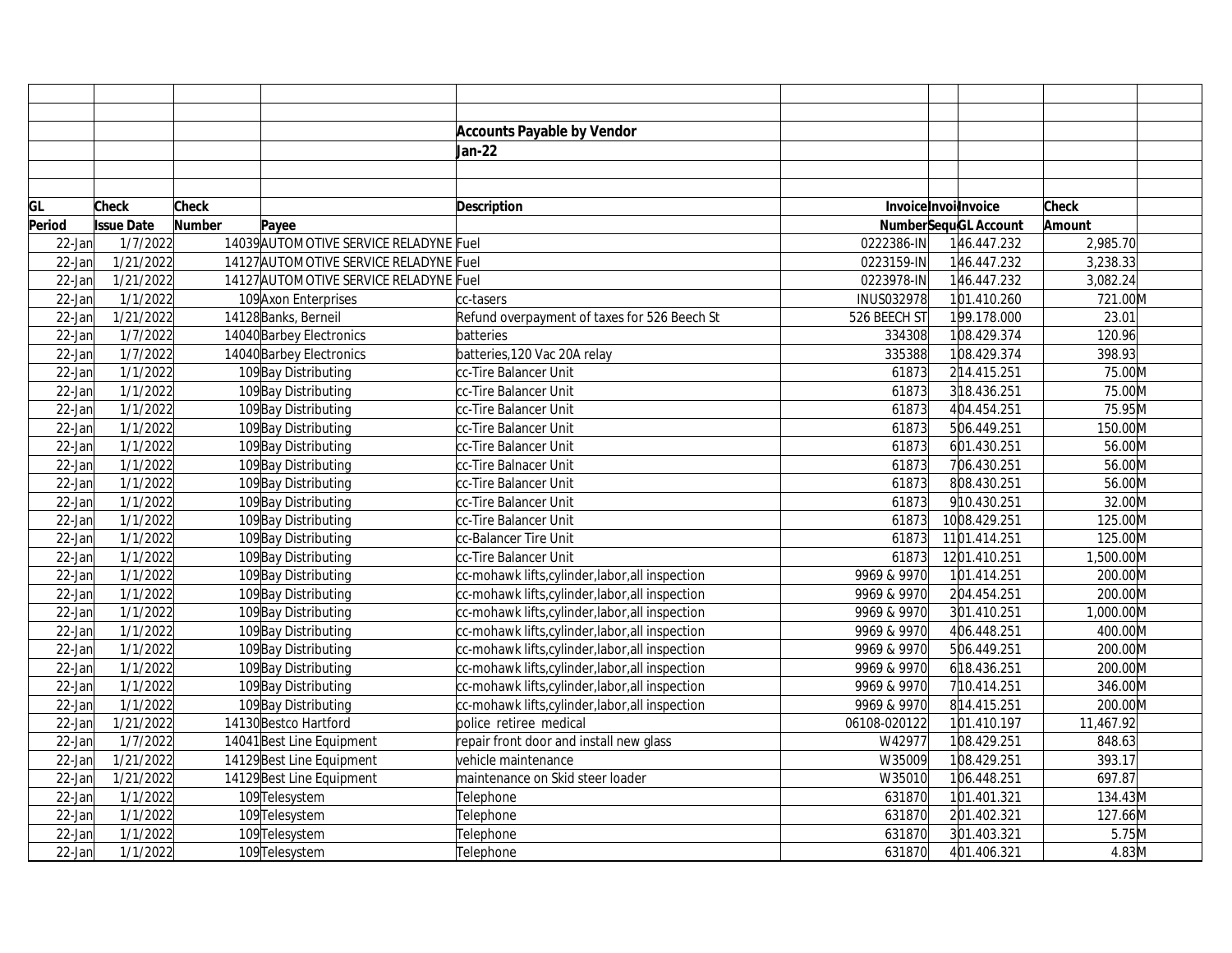|           |                   |               |                                 | <b>Accounts Payable by Vendor</b>                         |          |                             |              |  |
|-----------|-------------------|---------------|---------------------------------|-----------------------------------------------------------|----------|-----------------------------|--------------|--|
|           |                   |               |                                 | Jan-22                                                    |          |                             |              |  |
|           |                   |               |                                 |                                                           |          |                             |              |  |
|           |                   |               |                                 |                                                           |          |                             |              |  |
| GL        | <b>Check</b>      | <b>Check</b>  |                                 | <b>Description</b>                                        |          | InvoiceInvoilnvoice         | <b>Check</b> |  |
| Period    | <b>Issue Date</b> | <b>Number</b> | Payee                           |                                                           |          | <b>NumberSequGL Account</b> | Amount       |  |
| $22$ -Jan | 1/1/2022          |               | 109Telesystem                   | Telephone                                                 | 631870   | 501.409.321                 | 14.49M       |  |
| $22$ -Jan | 1/1/2022          |               | 109 Telesystem                  | Telephone                                                 | 631870   | 601.414.321                 | 63.27M       |  |
| $22$ -Jan | 1/1/2022          |               | 109 Telesystem                  | Telephone                                                 | 631870   | 701.430.321                 | 36.09M       |  |
| 22-Jan    | 1/1/2022          |               | 109 Telesystem                  | Telephone                                                 | 631870   | 801.410.321                 | 283.19M      |  |
| $22$ -Jan | 1/1/2022          |               | 109Telesystem                   | Telephone                                                 | 631870   | 904.452.321                 | 11.50M       |  |
| $22$ -Jan | 1/1/2022          |               | 109 Telesystem                  | Telephone                                                 | 631870   | 1004.454.321                | 15.74M       |  |
| 22-Jan    | 1/1/2022          |               | 109 Telesystem                  | Telephone                                                 | 631870   | 1104.456.321                | 11.50M       |  |
| 22-Jan    | 1/1/2022          |               | 109 Telesystem                  | Telephone                                                 | 631870   | 1206.401.321                | 8.05M        |  |
| 22-Jan    | 1/1/2022          |               | 109 Telesystem                  | Telephone                                                 | 631870   | 1306.402.321                | 11.27M       |  |
| 22-Jan    | 1/1/2022          |               | 109 Telesystem                  | Telephone                                                 | 631870   | 1406.406.321                | 4.83M        |  |
| 22-Jan    | 1/1/2022          |               | 109 Telesystem                  | Telephone                                                 | 631870   | 1506.409.321                | 14.49M       |  |
| 22-Jan    | 1/1/2022          |               | 109 Telesystem                  | Telephone                                                 | 631870   | 1606.430.321                | $16.11$ M    |  |
| 22-Jan    | 1/1/2022          |               | 109 Telesystem                  | Telephone                                                 | 631870   | 1706.448.321                | 81.01M       |  |
| $22$ -Jan | 1/1/2022          |               | 109 Telesystem                  | Telephone                                                 | 631870   | 1808.401.321                | 8.05M        |  |
| $22$ -Jan | 1/1/2022          |               | 109 Telesystem                  | Telephone                                                 | 631870   | 1908.402.321                | 11.27M       |  |
| 22-Jan    | 1/1/2022          |               | 109 Telesystem                  | Telephone                                                 | 631870   | 2008.406.321                | 4.83M        |  |
| $22$ -Jan | 1/1/2022          |               | 109 Telesystem                  | Telephone                                                 | 631870   | 2108.409.321                | 14.49M       |  |
| 22-Jan    | 1/1/2022          |               | 109 Telesystem                  | Telephone                                                 | 631870   | 2208.429.321                | 481.24M      |  |
| $22$ -Jan | 1/1/2022          |               | 109 Telesystem                  | Telephone                                                 | 631870   | 2308.430.321                | 16.11M       |  |
| 22-Jan    | 1/1/2022          |               | 109 Telesystem                  | Telephone                                                 | 631870   | 24 10.401.321               | 4.60M        |  |
| 22-Jan    | 1/1/2022          |               | 109 Telesystem                  | Telephone                                                 | 631870   | 2510.402.321                | $6.44$ M     |  |
| 22-Jan    | 1/1/2022          |               | 109 Telesystem                  | Telephone                                                 | 631870   | 26 10.406.321               | 2.76M        |  |
| $22$ -Jan | 1/1/2022          |               | 109 Telesystem                  | Telephone                                                 | 631870   | 27 10.409.321               | $8.28$ M     |  |
| 22-Jan    | 1/1/2022          |               | 109 Telesystem                  | Telephone                                                 | 631870   | 28 10.430.321               | 9.20M        |  |
| 22-Jan    | 1/1/2022          |               | 109 Telesystem                  | Telephone                                                 | 631870   | 2914.415.321                | 5.75M        |  |
| 22-Jan    | 1/1/2022          |               | 109 Telesystem                  | Telephone                                                 | 631870   | 30 18.436.321               | 5.75M        |  |
| 22-Jan    | 1/1/2022          |               | 109 Telesystem                  | Telephone                                                 | 631870   | 31 10.414.321               | 11.55M       |  |
| 22-Jan    | 1/7/2022          |               | 14042 BONKOVICH, DAVID B        | eak Detection - Keim to Sunnybrook North of High          | 21LD1219 | 106.449.375                 | 7,000.00     |  |
| 22-Jan    | 1/1/2022          |               | 109 BOROUGH OF POTTSTOWN        | cc-Bulk sewer collectins November 2021                    | 106163   | 106.448.372                 | 29,378.05M   |  |
| 22-Jan    | 1/7/2022          |               | 14043 BSI Electical Contractors | troubleshoot front substation main-tie-main operation     | 21-852   | 108.429.383                 | 2,100.00     |  |
| 22-Jan    | 1/1/2022          |               | 109 Calibre Press               | cc-Deescalation,intervention & Force MitigationRental 20  | 44153    | 101.410.300                 | 129.00M      |  |
| 22-Jan    | 1/21/2022         |               | 14131 Capsicum Group LLC        | GB of data processed for Native production, Data processi | 20413    | 101.404.314                 | 6,150.00     |  |
| 22-Jan    | 1/1/2022          |               | 109CDW GOVERNMENT               | cc-printer, ink pack, ink cartridge                       | 1C6FKF3  | 106.448.210                 | 949.77M      |  |
| $22$ -Jan | 1/21/2022         |               | 14132 Cedarville Engineering    | 132 E Third St                                            | 13320    | 190.489.100                 | 1,224.40     |  |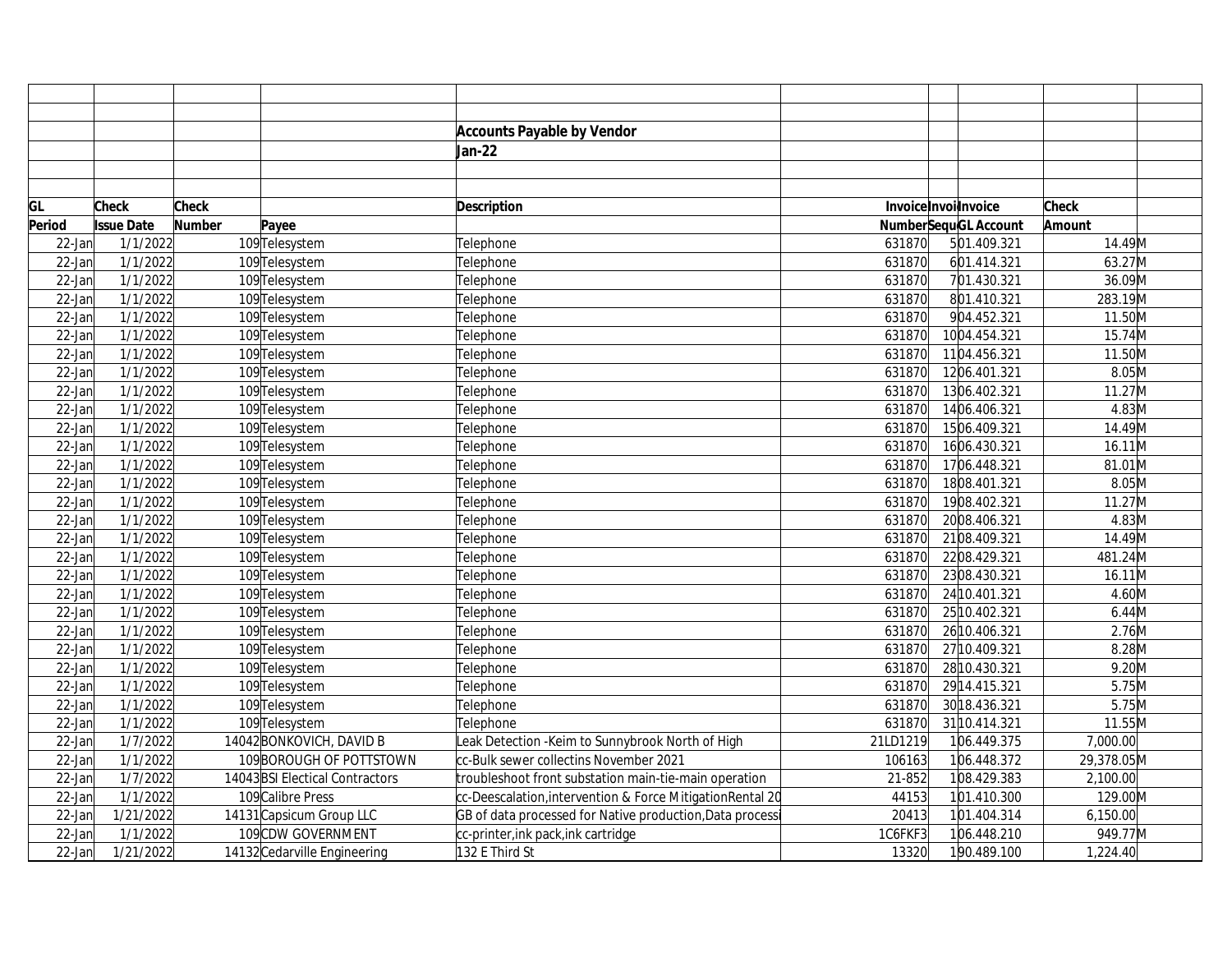|           |                   |               |                               | <b>Accounts Payable by Vendor</b>                |              |                      |              |  |
|-----------|-------------------|---------------|-------------------------------|--------------------------------------------------|--------------|----------------------|--------------|--|
|           |                   |               |                               | Jan-22                                           |              |                      |              |  |
|           |                   |               |                               |                                                  |              |                      |              |  |
|           |                   |               |                               |                                                  |              |                      |              |  |
| GL        | <b>Check</b>      | <b>Check</b>  |                               | <b>Description</b>                               |              | InvoiceInvoilnvoice  | <b>Check</b> |  |
| Period    | <b>Issue Date</b> | <b>Number</b> | Payee                         |                                                  |              | NumberSequGL Account | Amount       |  |
| 22-Jan    | 1/21/2022         |               | 14132 Cedarville Engineering  | 132 E Third St Permit 21-30555                   | 13321        | 190.489.100          | 285.65       |  |
| $22$ -Jan | 1/21/2022         |               | 14132 Cedarville Engineering  | 146 & 150 Shoemaker Rd                           | 13322        | 190.489.100          | 496.00       |  |
| $22$ -Jan | 1/21/2022         |               | 14132 Cedarville Engineering  | 189 Shoemaker Rd                                 | 13324        | 190.489.100          | 172.25       |  |
| $22$ -Jan | 1/21/2022         |               | 14132 Cedarville Engineering  | 99 Robinson St                                   | 13325        | 190.489.100          | 140.25       |  |
| $22$ -Jan | 1/21/2022         |               | 14132 Cedarville Engineering  | 101 Colleg Dr Permit 21-30256                    | 13328        | 190.489.100          | 262.50       |  |
| $22$ -Jan | 1/21/2022         |               | 14132 Cedarville Engineering  | 223 Shoemaker Rd                                 | 13329        | 190.489.100          | 283.50       |  |
| $22$ -Jan | 1/21/2022         |               | 14132 Cedarville Engineering  | 860 Beech St Permit 21-30444                     | 13330        | 190.489.100          | 42.00        |  |
| $22$ -Jan | 1/21/2022         |               | 14132 Cedarville Engineering  | 144 W High St                                    | 13376        | 190.489.100          | 240.00       |  |
| $22$ -Jan | 1/21/2022         |               | 14132 Cedarville Engineering  | 14 Robinson St                                   | 13377        | 190.489.100          | 60.00        |  |
| $22$ -Jan | 1/21/2022         |               | 14132 Cedarville Engineering  | 200 Shoemaker Rd                                 | 13378        | 190.489.100          | 2,864.00     |  |
| $22$ -Jan | 1/21/2022         |               | 14133 CGI COMPLETE GRAPHICS   | Time sheets sets                                 | 129261       | 101.410.342          | 60.00        |  |
| $22$ -Jan | 1/21/2022         |               | 14133 CGI COMPLETE GRAPHICS   | Envelopes Licensing & Inspections                | 129262       | 101.414.342          | 212.00       |  |
| $22$ -Jan | 1/21/2022         |               | 14133 CGI COMPLETE GRAPHICS   | Rupert Part pass                                 | 129263       | 146.447.342          | 141.90       |  |
| $22$ -Jan | 1/21/2022         |               | 14133 CGI COMPLETE GRAPHICS   | Parking permits die cut mirror hangers w/numbers | 129292       | 101.410.342          | 270.00       |  |
| $22$ -Jan | 1/1/2022          |               | 109 Charger Water Treatment   | cc-Sediment cartridge, carbon block 10 cartridge | 58204240.001 | 104.454.241          | 66.65        |  |
| $22$ -Jan | 1/1/2022          |               | 109 Charger Water Treatment   | cc-Return 5 gallon hydrogen peroxide             | S7798669.001 | 204.454.241          | $-120.62$ M  |  |
| $22$ -Jan | 1/7/2022          |               | 14044 CINTAS CORPORATION #101 | Cleaning Supplies                                | 4105699828   | 101.409.236          | 31.08        |  |
| $22$ -Jan | 1/7/2022          |               | 14044 CINTAS CORPORATION #101 | CLeaning Supplies                                | 4105699828   | 206.409.236          | 31.08        |  |
| $22$ -Jan | 1/7/2022          |               | 14044 CINTAS CORPORATION #101 | Cleaning Supplies                                | 4105699828   | 308.409.236          | 31.08        |  |
| $22$ -Jan | 1/7/2022          |               | 14044 CINTAS CORPORATION #101 | Cleaning Supplies                                | 4105699828   | 4 10.409.236         | 17.76        |  |
| $22$ -Jan | 1/7/2022          |               | 14044 CINTAS CORPORATION #101 | Cleaning Supplies                                | 4105699849   | 101.409.236          | 56.67        |  |
| $22$ -Jan | 1/7/2022          |               | 14044 CINTAS CORPORATION #101 | CLeaning Supplies                                | 4105699849   | 206.409.236          | 56.67        |  |
| $22$ -Jan | 1/7/2022          |               | 14044 CINTAS CORPORATION #101 | Cleaning Supplies                                | 4105699849   | 308.409.236          | 56.67        |  |
| $22$ -Jan | 1/7/2022          |               | 14044 CINTAS CORPORATION #101 | Cleaning Supplies                                | 4105699849   | 4 10.409.236         | 32.38        |  |
| $22$ -Jan | 1/7/2022          |               | 14044 CINTAS CORPORATION #101 | Cleaning Supplies at WWTP                        | 4105699905   | 108.429.236          | 328.76       |  |
| $22$ -Jan | 1/7/2022          |               | 14044 CINTAS CORPORATION #101 | Cleaning Supplies at WTP                         | 4105699923   | 106.448.236          | 98.94        |  |
| $22$ -Jan | 1/7/2022          |               | 14044 CINTAS CORPORATION #101 | Cleaning Supplies at WWTP                        | 4106385016   | 108.429.236          | 89.20        |  |
| $22$ -Jan | 1/7/2022          |               | 14044 CINTAS CORPORATION #101 | Cleaning for WTP                                 | 4106385035   | 106.448.236          | 108.26       |  |
| $22$ -Jan | 1/7/2022          |               | 14044 CINTAS CORPORATION #101 | Cleaning Supplies                                | 4106385053   | 101.409.236          | 74.07        |  |
| $22$ -Jan | 1/7/2022          |               | 14044 CINTAS CORPORATION #101 | CLeaning Supplies                                | 4106385053   | 206.409.236          | 74.07        |  |
| $22$ -Jan | 1/7/2022          |               | 14044 CINTAS CORPORATION #101 | Cleaning Supplies                                | 4106385053   | 308.409.236          | 74.07        |  |
| $22$ -Jan | 1/7/2022          |               | 14044 CINTAS CORPORATION #101 | Cleaning Supplies                                | 4106385053   | 4 10.409.236         | 42.34        |  |
| $22$ -Jan | 1/21/2022         |               | 14135 CINTAS CORPORATION #101 | Cleaning Supplies at WWTP                        | 4101515338   | 108.429.236          | 129.18       |  |
| $22$ -Jan | 1/21/2022         |               | 14135 CINTAS CORPORATION #101 | Cleaning at WTP                                  | 4101515362   | 106.448.236          | 97.61        |  |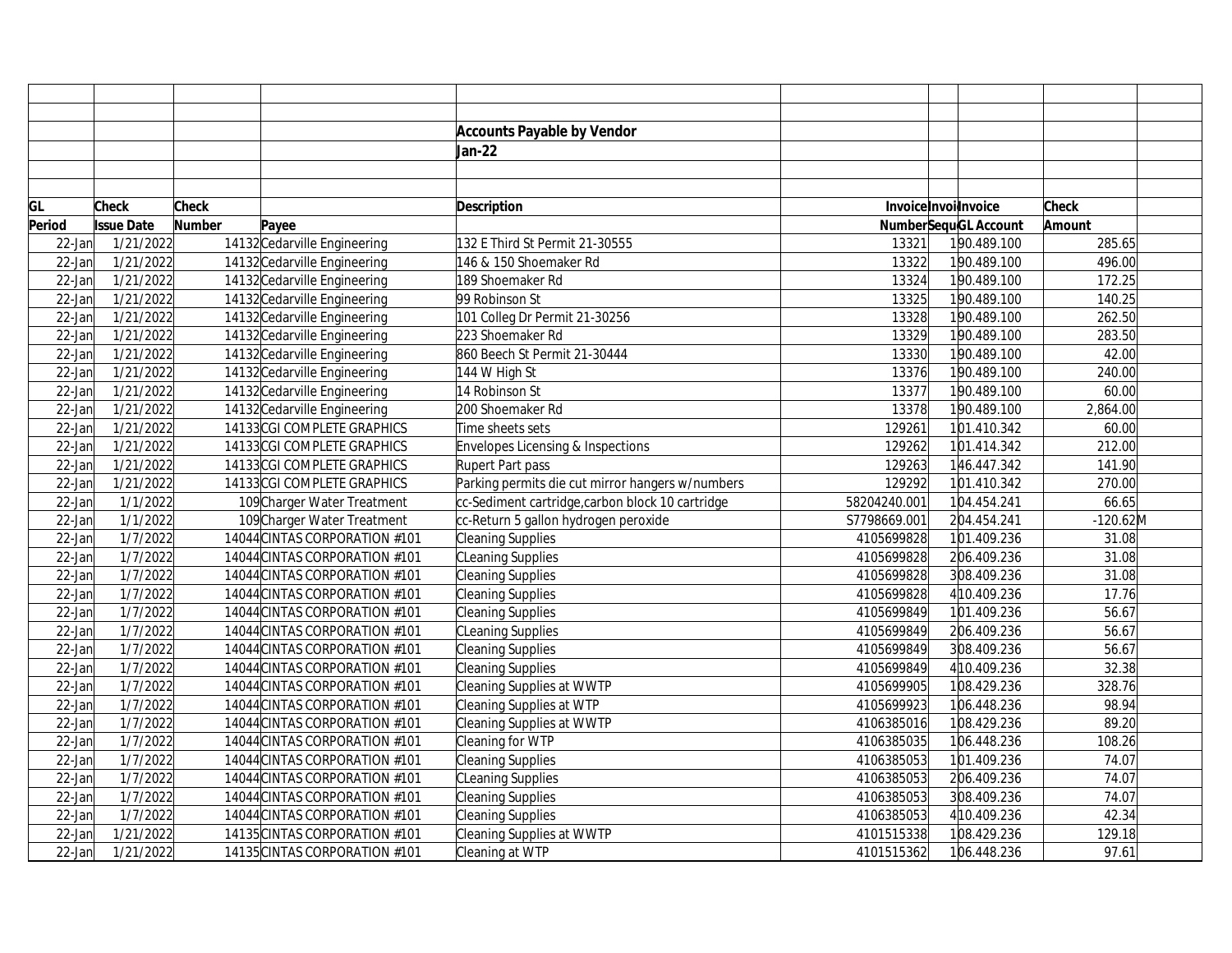|           |                        |               |                               | <b>Accounts Payable by Vendor</b>                          |                       |                             |          |  |
|-----------|------------------------|---------------|-------------------------------|------------------------------------------------------------|-----------------------|-----------------------------|----------|--|
|           |                        |               |                               | Jan-22                                                     |                       |                             |          |  |
|           |                        |               |                               |                                                            |                       |                             |          |  |
|           |                        |               |                               |                                                            |                       |                             |          |  |
| GL        | Check                  | Check         |                               | <b>Description</b>                                         |                       | Invoice Invoilnvoice        | Check    |  |
| Period    | <b>Issue Date</b>      | <b>Number</b> | Payee                         |                                                            |                       | <b>NumberSequGL Account</b> | Amount   |  |
| $22$ -Jan | 1/21/2022              |               | 14135 CINTAS CORPORATION #101 | Cleaning Supplies                                          | 4106083141            | 101.409.236                 | 34.44    |  |
| $22$ -Jan | 1/21/2022              |               | 14135 CINTAS CORPORATION #101 | <b>CLeaning Supplies</b>                                   | 4106083141            | 206.409.236                 | 34.44    |  |
| $22$ -Jan | 1/21/2022              |               | 14135 CINTAS CORPORATION #101 | Cleaning Supplies                                          | 4106083141            | 308.409.236                 | 34.44    |  |
| $22$ -Jan | 1/21/2022              |               | 14135 CINTAS CORPORATION #101 | Cleaning Supplies                                          | 4106083141            | 4 10.409.236                | 19.68    |  |
| $22$ -Jan | 1/21/2022              |               | 14135 CINTAS CORPORATION #101 | Cleaning Supplies                                          | 4106883256            | 101.409.236                 | 74.07    |  |
| $22$ -Jan | 1/21/2022              |               | 14135 CINTAS CORPORATION #101 | <b>CLeaning Supplies</b>                                   | 4106883256            | 206.409.236                 | 74.07    |  |
| 22-Jan    | 1/21/2022              |               | 14135 CINTAS CORPORATION #101 | Cleaning Supplies                                          | 4106883256            | 308.409.236                 | 74.07    |  |
| $22$ -Jan | 1/21/2022              |               | 14135 CINTAS CORPORATION #101 | Cleaning Supplies                                          | 4106883256            | 4 10.409.236                | 42.34    |  |
| $22$ -Jan | 1/21/2022              |               | 14135 CINTAS CORPORATION #101 | Cleaning Supplies at WTP                                   | 4106883257            | 106.448.236                 | 89.69    |  |
| $22$ -Jan | $\overline{1/21/2022}$ |               | 14135 CINTAS CORPORATION #101 | Cleaning Supplies at WWTP                                  | 4106883333            | 108.429.236                 | 153.48   |  |
| $22$ -Jan | 1/21/2022              |               | 14134 Cintas Corporation      | FIRST AID cabinet WTP                                      | 5090879373            | 106.448.241                 | 121.65   |  |
| $22$ -Jan | 1/21/2022              |               | 14134 Cintas Corporation      | cleaning supplies garage                                   | 5091049750            | 101.430.241                 | 78.81    |  |
| $22$ -Jan | 1/21/2022              |               | 14134 Cintas Corporation      | cleaning supplies garage                                   | 5091049750            | 206.430.241                 | 78.81    |  |
| $22$ -Jan | 1/21/2022              |               | 14134 Cintas Corporation      | cleaning supplies garage                                   | 5091049750            | 308.430.241                 | 78.81    |  |
| 22-Jan    | 1/21/2022              |               | 14134 Cintas Corporation      | cleaning supplies garage                                   | 5091049750            | 4 10.430.241                | 45.02    |  |
| $22$ -Jan | 1/21/2022              |               | 14134 Cintas Corporation      | FIRST AID cabinet WWTP                                     | 5091545101            | 108.429.236                 | 127.14   |  |
| $22$ -Jan | 1/1/2022               |               | 109 CLARK INDUSTRIAL SUPPLY   | cc-jet truck maintenance                                   | 169156                | 118.436.251                 | 33.19M   |  |
| $22$ -Jan | 1/1/2022               |               | 109 CLARK INDUSTRIAL SUPPLY   | cc-vehicle 107 maintenance                                 | 169591                | 114.415.252                 | $6.96$ M |  |
| $22$ -Jan | 1/1/2022               |               | 109 CLARK INDUSTRIAL SUPPLY   | cc-vehicle 107 maintenance                                 | 169615                | 114.415.252                 | 84.00M   |  |
| $22$ -Jan | 1/1/2022               |               | 109 CLARK INDUSTRIAL SUPPLY   | cc-clear braid hose,12pt socket,combo wrench,socket ada    | 169744                | 106.449.251                 | 55.00M   |  |
| 22-Jan    | 1/1/2022               |               | 109 CLARK INDUSTRIAL SUPPLY   | cc-clear braid hose,12pt socket,combo wrench,socket ada    | 169744                | 218.436.251                 | 29.82M   |  |
| $22$ -Jan | 1/1/2022               |               | 109 CLARK INDUSTRIAL SUPPLY   | cc-clear braid hose, 12pt socket, combo wrench, socket ada | 169744                | 301.430.251                 | 15.40M   |  |
| $22$ -Jan | 1/1/2022               |               | 109 CLARK INDUSTRIAL SUPPLY   | cc-clear braid hose,12pt socket,combo wrench,socket ada    | 169744                | 406.430.251                 | 15.40M   |  |
| $22$ -Jan | 1/1/2022               |               | 109 CLARK INDUSTRIAL SUPPLY   | cc-clear braid hose,12pt socket,combo wrench,socket ada    | 169744                | 508.430.251                 | 15.40M   |  |
| 22-Jan    | 1/1/2022               |               | 109 CLARK INDUSTRIAL SUPPLY   | cc-clear braid hose,12pt socket,combo wrench,socket ada    | 169744                | 610.430.251                 | 8.80M    |  |
| $22$ -Jan | 1/21/2022              |               | 14136 CLARK INDUSTRIAL SUPPLY | Vehicle 92 hose                                            | 169934                | 118.436.251                 | 9.52     |  |
| $22$ -Jan | 1/7/2022               |               | 14045 Clifford, Daniel        | Refund overpayment of taxes for 534 Walnut St              | 534 WALNUT ST         | 199.178.000                 | 27.43    |  |
| $22$ -Jan | 1/1/2022               |               | 109COMCAST                    | cc-1269 Industrial,668 Old Reading Pike                    | 135310193             | 108.429.324                 | 140.45M  |  |
| $22$ -Jan | 1/1/2022               |               | 109COMCAST                    | cc-1269 Industrial, 668 Old Reading Pike                   | 135310193             | 206.448.324                 | 59.95M   |  |
| 22-Jan    | 1/1/2022               |               | 109COMCAST                    | 25 Prince St Internet                                      | 135475951             | 101.430.324                 | 35.23M   |  |
| $22$ -Jan | 1/1/2022               |               | 109COMCAST                    | 25 Prince St Internet                                      | 135475951             | 206.430.324                 | 35.23M   |  |
| $22$ -Jan | 1/1/2022               |               | 109COMCAST                    | 25 Prince St Internet                                      | 135475951             | 308.430.324                 | 35.23M   |  |
| 22-Jan    | 1/1/2022               |               | 109COMCAST                    | 25 Prince St Internet                                      | 135475951             | 410.430.324                 | 20.11M   |  |
| $22$ -Jan | 1/1/2022               |               | 109COMCAST                    | Internet                                                   | 99102160269564-120621 | 101.409.324                 | 68.14M   |  |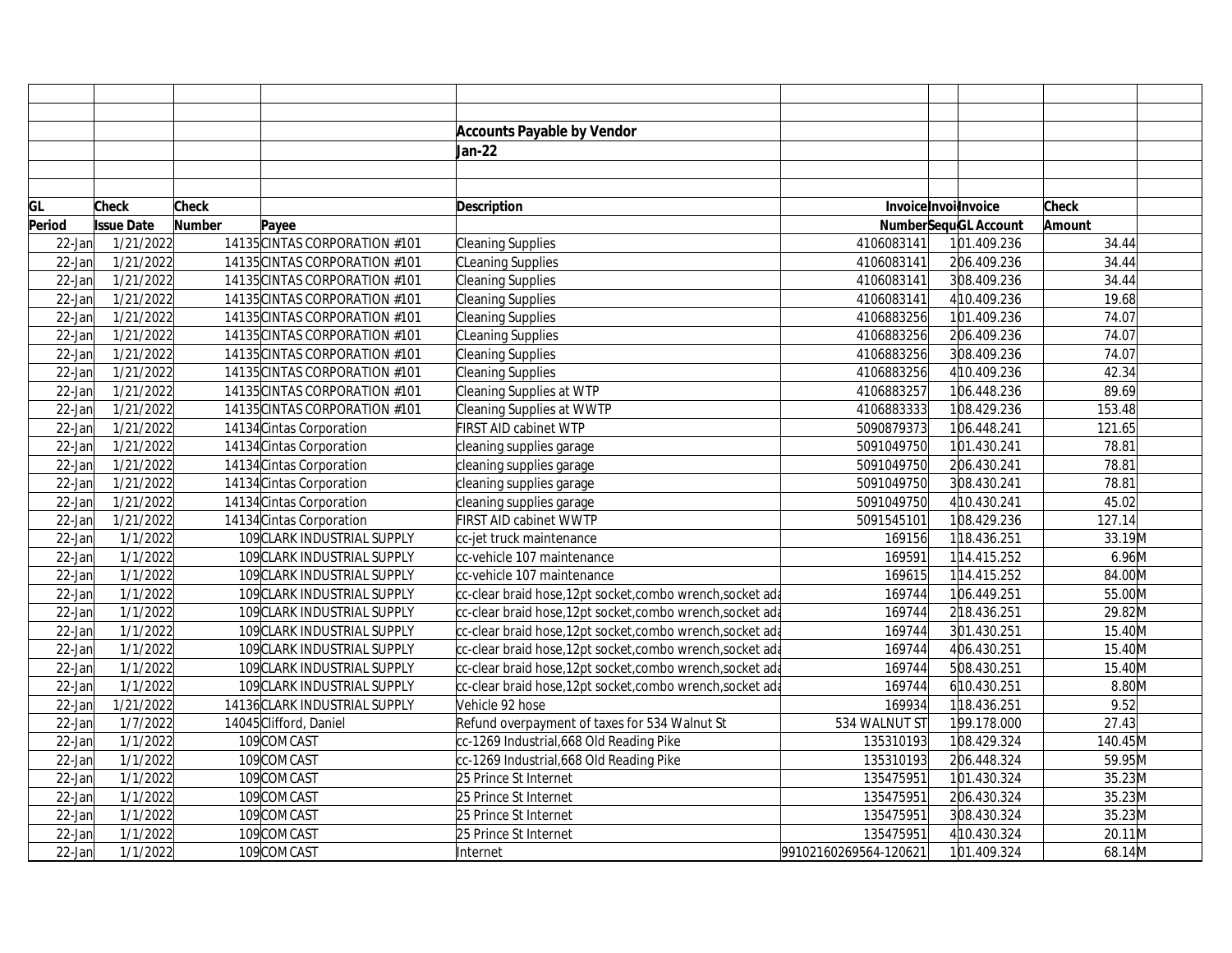|           |                   |               |                                              | <b>Accounts Payable by Vendor</b>                                                             |                       |                             |          |
|-----------|-------------------|---------------|----------------------------------------------|-----------------------------------------------------------------------------------------------|-----------------------|-----------------------------|----------|
|           |                   |               |                                              | Jan-22                                                                                        |                       |                             |          |
|           |                   |               |                                              |                                                                                               |                       |                             |          |
|           |                   |               |                                              |                                                                                               |                       |                             |          |
| GL        | <b>Check</b>      | <b>Check</b>  |                                              | <b>Description</b>                                                                            | Invoice Invoilnvoice  |                             | Check    |
| Period    | <b>Issue Date</b> | <b>Number</b> | Payee                                        |                                                                                               |                       | <b>NumberSequGL Account</b> | Amount   |
| 22-Jan    | 1/1/2022          |               | 109COMCAST                                   | Internet                                                                                      | 99102160269564-120621 | 206.409.324                 | 68.14M   |
| $22$ -Jan | 1/1/2022          |               | 109COMCAST                                   | Internet                                                                                      | 99102160269564-120621 | 308.409.324                 | 68.14M   |
| $22$ -Jan | 1/1/2022          |               | 109COMCAST                                   | Internet                                                                                      | 99102160269564-120621 | 4 10.409.324                | 38.93M   |
| $22$ -Jan | 1/1/2022          |               | 109COMCAST                                   | cc-71 W High high speed internet                                                              | 99102160280751-112421 | 104.456.324                 | 196.88M  |
| 22-Jan    | 1/1/2022          |               | 109 Comcast                                  | cc-258 Manatawny St Internet                                                                  | 99102160293895-120421 | 104.454.324                 | 219.51M  |
| 22-Jan    | 1/1/2022          |               | 109COMCAST                                   | cc-341 Beech St internet                                                                      | 99102160398975-110821 | 101.410.324                 | 189.46M  |
| 22-Jan    | 1/7/2022          |               | 14046 Comcast                                | internet-1149 Glasgow St                                                                      | 9102190054127-1212121 | 109.440.372                 | 179.51   |
| 22-Jan    | 1/7/2022          |               | 14047COMCAST                                 | 1269 Industrial, 668 Old Reading Pike internet                                                | 137328902             | 106.448.324                 | 59.95    |
| 22-Jan    | 1/7/2022          |               | 14047COMCAST                                 | 1269 Industrial, 668 Old Reading Pike internet                                                | 137328902             | 208.429.324                 | 142.45   |
| 22-Jan    | 1/7/2022          |               |                                              | 14048 CommonwIth PA - Dept Environ Prstorage tank registration at WWTP 02/22-02/23            | 1229748               | 108.429.420                 | 50.00    |
| $22$ -Jan | 1/7/2022          |               |                                              | 14048 CommonwIth PA - Dept Environ Prstorage tank registration 02/22-02/23                    | 1231038               | 106.448.420                 | 600.00   |
| 22-Jan    | 1/7/2022          |               |                                              | 14048 CommonwIth PA - Dept Environ Pr Pottstown Airport Storage tank registration 02/22-02/23 | 1231331               | 109.440.372                 | 175.00   |
| 22-Jan    | 1/1/2022          |               |                                              | 109 CommonwIth PA - Dept of Transpd2022 Rental fee for Bridge Occupancy licenses-Hanover S    | 78001481211001BR      | 106.449.375                 | 10.98M   |
| $22$ -Jan | 1/7/2022          |               | 14088 Pa Fish & Boat Commission              | Boat Registration thru 03/31/24                                                               | 03-31-22-03-31-24     | 108.429.374                 | 39.00    |
| 22-Jan    | 1/7/2022          |               |                                              | 14049 Connections Automation & Contro Develop program for Polymer Makeup System at WWTP       | 2112310               | 108.429.379                 | 4,510.00 |
| 22-Jan    | 1/21/2022         |               | 14137 Constellation Newenergy                | gas at WWTP                                                                                   | 3372603               | 108.429.362                 | 8,727.31 |
| $22$ -Jan | 1/21/2022         |               |                                              | 14138 CONTINENTAL FIRE & SAFETY INC STIHL MS462-RESCUE 20 WITH DEPTH LIMITER                  | L4903                 | 145.464.753                 | 337.00   |
| $22$ -Jan | 1/21/2022         |               |                                              | 14138 CONTINENTAL FIRE & SAFETY INC STIHL MS462-RESCUE 20 WITH DEPTH LIMITER                  | L4904                 | 145.464.753                 | 1,748.00 |
| $22$ -Jan | 1/7/2022          |               | 14050 Coyne Chemical                         | sodium bisulfite                                                                              | 373550                | 108.429.222                 | 1,354.97 |
| $22$ -Jan | 1/7/2022          |               | 14050 Coyne Chemical                         | sodium bisulfite                                                                              | 373751                | 108.429.222                 | 531.70   |
| $22$ -Jan | 1/21/2022         |               | 14139 Coyne Chemical                         | sodium bisulfite                                                                              | 374481                | 108.429.222                 | 845.07   |
| $22$ -Jan | 1/21/2022         |               | 14139 Coyne Chemical                         | hydrocarco B                                                                                  | 374594                | 106.448.222                 | 1,934.20 |
| $22$ -Jan | 1/21/2022         |               | 14139 Coyne Chemical                         | sodium bisulfite                                                                              | 374784                | 106.448.222                 | 887.18   |
| $22$ -Jan | 1/21/2022         |               | 14139 Coyne Chemical                         | sodium bisulfite                                                                              | 374785                | 106.448.222                 | 681.74   |
| 22-Jan    | 1/7/2022          |               | 14051 Custom AG Service                      | 5.65 tons $@$ 155 ton of grit                                                                 | 211224                | 108.429.365                 | 875.75   |
| $22$ -Jan | 1/7/2022          |               | 14052D & D Collision                         | 2012 Intl Work Star dump truck maintenance                                                    | 122021                | 101.430.251                 | 1,119.42 |
| 22-Jan    | 1/7/2022          |               | 14052D & D Collision                         | 2012 Intl Work Star dump truck maintenance                                                    | 122021                | 206.430.251                 | 1,119.42 |
| 22-Jan    | 1/7/2022          |               | 14052D & D Collision                         | 2012 Intl Work Star dump truck maintenance                                                    | 122021                | 308.430.251                 | 1,119.42 |
| 22-Jan    | 1/7/2022          |               | 14052D & D Collision                         | 2012 Intl Work Star dump truck maintenance                                                    | 122021                | 4 10.430.251                | 639.65   |
| 22-Jan    | 1/21/2022         |               | 14140 B & D Collision                        | Unit 55 Maintenance                                                                           | 38669                 | 101.430.251                 | 188.49   |
| $22$ -Jan | 1/21/2022         |               | 14140 B & D Collision                        | Unit 55 Maintenance                                                                           | 38669                 | 206.430.251                 | 188.49   |
| 22-Jan    | 1/21/2022         |               | 14140 B & D Collision                        | Unit 55 Maintenance                                                                           | 38669                 | 308.430.251                 | 188.49   |
| 22-Jan    | 1/21/2022         |               | 14140 B & D Collision                        | Unit 55 Maintenance                                                                           | 38669                 | 4 10.430.251                | 107.70   |
| $22$ -Jan | 1/4/2022          |               | 111111669 DELTA DENTALOF PENNSYLVANIA Dental |                                                                                               | BE004784598F          | 101.401.196                 | 71.13M   |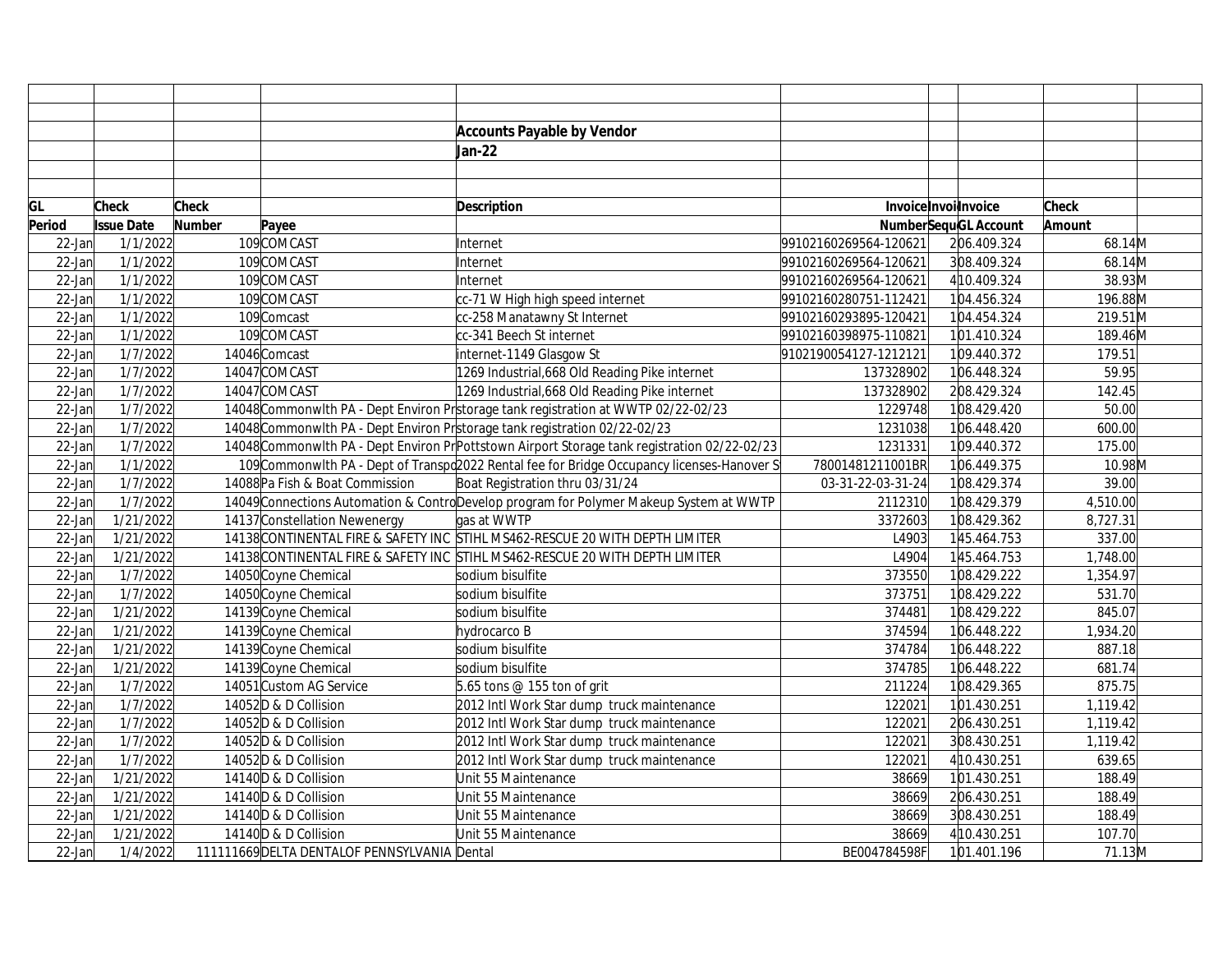|        |                   |               |                                              | <b>Accounts Payable by Vendor</b> |                     |                      |           |  |
|--------|-------------------|---------------|----------------------------------------------|-----------------------------------|---------------------|----------------------|-----------|--|
|        |                   |               |                                              | Jan-22                            |                     |                      |           |  |
|        |                   |               |                                              |                                   |                     |                      |           |  |
|        |                   |               |                                              |                                   |                     |                      |           |  |
| GL     | <b>Check</b>      | <b>Check</b>  |                                              | <b>Description</b>                |                     | Invoice Invoilnvoice | Check     |  |
| Period | <b>Issue Date</b> | <b>Number</b> | Payee                                        |                                   |                     | NumberSequGL Account | Amount    |  |
| 22-Jan | 1/4/2022          |               | 111111669 DELTA DENTALOF PENNSYLVANIA Dental |                                   | BE004784598F        | 206.401.196          | 71.13M    |  |
| 22-Jan | 1/4/2022          |               | 111111669 DELTA DENTALOF PENNSYLVANIA Dental |                                   | BE004784598F        | 308.401.196          | 71.13M    |  |
| 22-Jan | 1/4/2022          |               | 111111669 DELTA DENTALOF PENNSYLVANIA Dental |                                   | BE004784598F        | 4 10.401.196         | 40.65M    |  |
| 22-Jan | 1/4/2022          |               | 111111669 DELTA DENTALOF PENNSYLVANIA Dental |                                   | BE004784598F        | 501.402.196          | 118.55M   |  |
| 22-Jan | 1/4/2022          |               | 111111669 DELTA DENTALOF PENNSYLVANIA Dental |                                   | BE004784598F        | 606.402.196          | 160.89M   |  |
| 22-Jan | 1/4/2022          |               | 111111669 DELTA DENTALOF PENNSYLVANIA Dental |                                   | BE004784598F        | 708.402.196          | 160.89M   |  |
| 22-Jan | 1/4/2022          |               | 111111669 DELTA DENTALOF PENNSYLVANIA Dental |                                   | BE004784598F        | 810.402.196          | 67.74M    |  |
| 22-Jan | 1/4/2022          |               | 111111669 DELTA DENTALOF PENNSYLVANIA Dental |                                   | BE004784598F        | 901.403.196          | 84.68M    |  |
| 22-Jan | 1/4/2022          |               | 111111669 DELTA DENTALOF PENNSYLVANIA Dental |                                   | BE004784598F        | 1001.406.196         | 47.42M    |  |
| 22-Jan | 1/4/2022          |               | 111111669 DELTA DENTALOF PENNSYLVANIA Dental |                                   | BE004784598F        | 1106.406.196         | 47.42M    |  |
| 22-Jan | 1/4/2022          |               | 111111669 DELTA DENTALOF PENNSYLVANIA Dental |                                   | BE004784598F        | 1208.406.196         | 47.42M    |  |
| 22-Jan | 1/4/2022          |               | 111111669 DELTA DENTALOF PENNSYLVANIA Dental |                                   | BE004784598F        | 13 10.406.196        | 27.10M    |  |
| 22-Jan | 1/4/2022          |               | 111111669 DELTA DENTALOF PENNSYLVANIA Dental |                                   | BE004784598F        | 1401.410.196         | 4,403.23M |  |
| 22-Jan | 1/4/2022          |               | 111111669 DELTA DENTALOF PENNSYLVANIA Dental |                                   | BE004784598F        | 1501.414.196         | 635.08M   |  |
| 22-Jan | 1/4/2022          |               | 111111669 DELTA DENTALOF PENNSYLVANIA Dental |                                   | BE004784598F        | 1601.430.196         | 260.81M   |  |
| 22-Jan | 1/4/2022          |               | 111111669 DELTA DENTALOF PENNSYLVANIA Dental |                                   | BE004784598F        | 1706.430.196         | 260.81M   |  |
| 22-Jan | 1/4/2022          |               | 111111669 DELTA DENTALOF PENNSYLVANIA Dental |                                   | BE004784598F        | 1808.430.196         | 260.81M   |  |
| 22-Jan | 1/4/2022          |               | 111111669 DELTA DENTALOF PENNSYLVANIA Dental |                                   | BE004784598F        | 1910.430.196         | 149.03M   |  |
| 22-Jan | 1/4/2022          |               | 111111669 DELTA DENTALOF PENNSYLVANIA Dental |                                   | BE004784598F        | 2004.452.196         | 169.35M   |  |
| 22-Jan | 1/4/2022          |               | 111111669 DELTA DENTALOF PENNSYLVANIA Dental |                                   | BE004784598F        | 2104.454.196         | 254.03M   |  |
| 22-Jan | 1/4/2022          |               | 111111669 DELTA DENTALOF PENNSYLVANIA Dental |                                   | BE004784598F        | 2206.447.196         | 177.82M   |  |
| 22-Jan | 1/4/2022          |               | 111111669 DELTA DENTALOF PENNSYLVANIA Dental |                                   | BE004784598F        | 2308.447.196         | 414.92M   |  |
| 22-Jan | 1/4/2022          |               | 111111669 DELTA DENTALOF PENNSYLVANIA Dental |                                   | BE004784598F        | 2406.448.196         | 508.06M   |  |
| 22-Jan | 1/4/2022          |               | 111111669 DELTA DENTALOF PENNSYLVANIA Dental |                                   | BE004784598F        | 2506.449.196         | 423.39M   |  |
| 22-Jan | 1/4/2022          |               | 111111669 DELTA DENTALOF PENNSYLVANIA Dental |                                   | BE004784598F        | 2608.429.196         | 846.77M   |  |
| 22-Jan | 1/4/2022          |               | 111111669 DELTA DENTALOF PENNSYLVANIA Dental |                                   | BE004784598F        | 2706.429.196         | 84.68M    |  |
| 22-Jan | 1/4/2022          |               | 111111669 DELTA DENTALOF PENNSYLVANIA Dental |                                   | BE004784598F        | 28 10.414.196        | 296.37M   |  |
| 22-Jan | 1/4/2022          |               | 111111669 DELTA DENTALOF PENNSYLVANIA Dental |                                   | BE004784598F        | 29 14.415.196        | 84.68M    |  |
| 22-Jan | 1/4/2022          |               | 111111669 DELTA DENTALOF PENNSYLVANIA Dental |                                   | BE004784598F        | 30 18.436.196        | 254.01M   |  |
| 22-Jan | 1/7/2022          |               | 14053 Dierolf, Jon                           | 2021 boot allowance               | 2021 BOOT ALLOWANCE | 108.429.238          | 94.99     |  |
| 22-Jan | 1/7/2022          |               | 14054 Donnys Electrical & HVAC INC           | intech HO rated 480 V motor trane | 1711                | 101.409.373          | 759.14    |  |
| 22-Jan | 1/7/2022          |               | 14054 Donnys Electrical & HVAC INC           | intech HO rated 480 V motor trane | 1711                | 206.409.373          | 759.14    |  |
| 22-Jan | 1/7/2022          |               | 14054 Donnys Electrical & HVAC INC           | intech HO rated 480 V motor trane | 1711                | 308.409.373          | 759.14    |  |
| 22-Jan | 1/7/2022          |               | 14054 Donnys Electrical & HVAC INC           | intech HO rated 480 V motor trane | 1711                | 4 10.409.373         | 433.79    |  |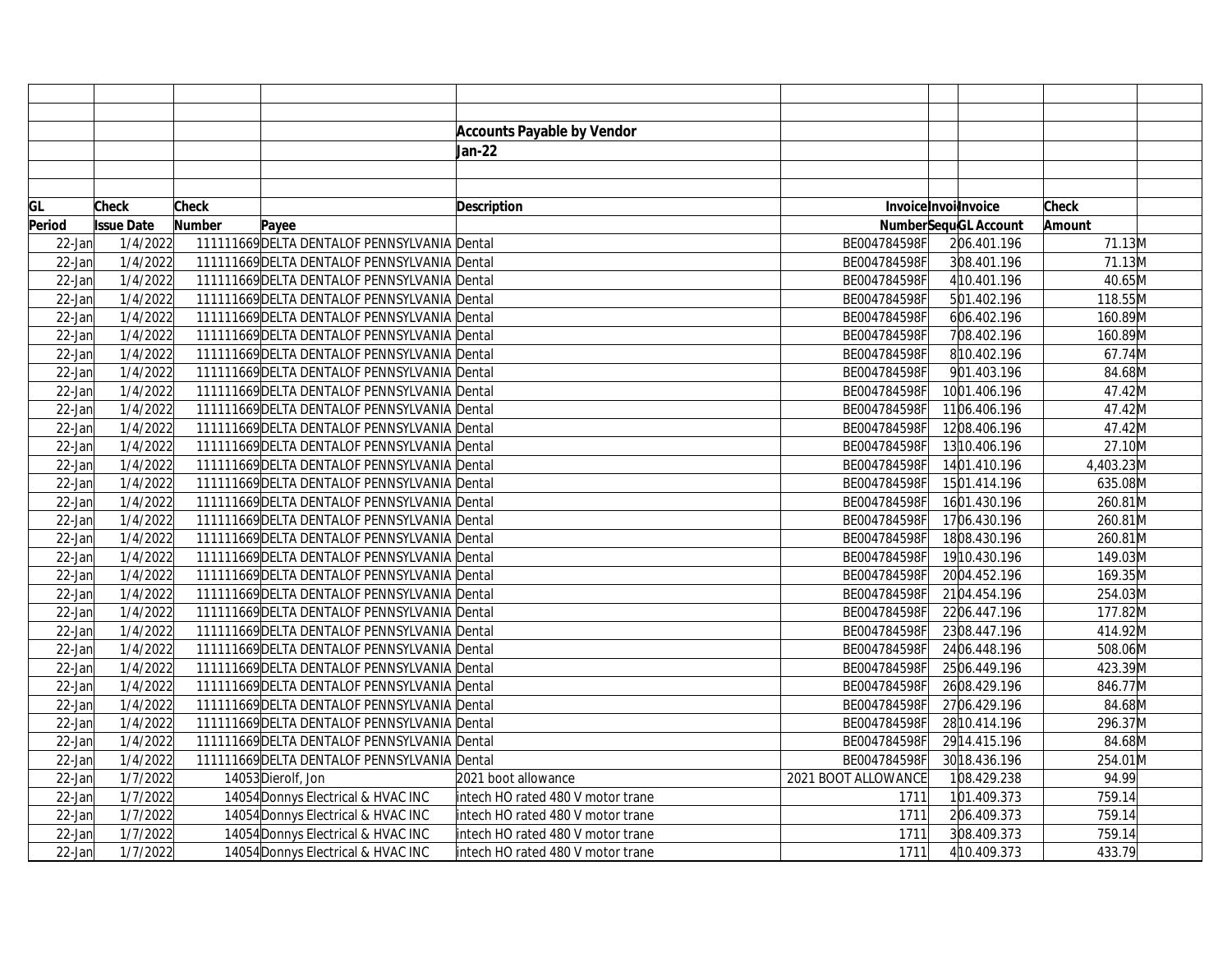|           |                      |               | <b>Accounts Payable by Vendor</b>                                                    |                          |                             |              |
|-----------|----------------------|---------------|--------------------------------------------------------------------------------------|--------------------------|-----------------------------|--------------|
|           |                      |               | Jan-22                                                                               |                          |                             |              |
|           |                      |               |                                                                                      |                          |                             |              |
|           |                      |               |                                                                                      |                          |                             |              |
| GL        | <b>Check</b>         | Check         | Description                                                                          |                          | Invoice Invoilnvoice        | <b>Check</b> |
| Period    | <b>Issue Date</b>    | <b>Number</b> | Payee                                                                                |                          | <b>NumberSequGL Account</b> | Amount       |
| $22$ -Jan | 1/7/2022             |               | 14055 Douglass-Montgomery Police DeptAgressive Driver Wave 1 Fall 2021 Reimbursement | SIVE DRIVER # 1 FALL 202 | 101.480.700                 | 977.36       |
| $22$ -Jan | $\frac{1}{7}/7/2022$ |               | 14055 Douglass-Montgomery Police DeptClick it or Ticket November 2021 Reimbursement  | IK IT OR TICKET NOV 2021 | 101.480.700                 | 802.82       |
| $22$ -Jan | 1/21/2022            |               | 14142 Douglassville Quarry<br>l2a                                                    | B-404M-0003182           | 106.449.375                 | 1,031.84     |
| $22$ -Jan | 1/1/2022             |               | 109 Dunkin Donuts<br>cc-gift card for polar bear swim                                | 3821                     | 104.452.285                 | 10.00M       |
| $22$ -Jan | 1/1/2022             |               | 109Dunkin Donuts<br>cc-gift cards                                                    | 4653                     | 101.406.471                 | 15.40M       |
| $22$ -Jan | 1/1/2022             |               | 109Dunkin Donuts<br>cc-gift cards                                                    | 4653                     | 206.406.471                 | 15.40M       |
| 22-Jan    | 1/1/2022             |               | 109Dunkin Donuts<br>cc-gift cards                                                    | 4653                     | 308.406.471                 | 15.40M       |
| $22$ -Jan | 1/1/2022             |               | 109Dunkin Donuts<br>cc-gift cards                                                    | 4653                     | 4 10.406.471                | $8.80$ M     |
| $22$ -Jan | 1/1/2022             |               | 109E Rigging.com<br>cc-cable for new hangar doors                                    | 340103                   | 109.440.373                 | 1,185.72M    |
| 22-Jan    | 1/1/2022             |               | 109 EAGLE WIRELESS COMMUNICATIO Geotab monthly Service Pro                           | INV006610                | 101.410.324                 | 321.30M      |
| 22-Jan    | 1/1/2022             |               | 109 EAGLE WIRELESS COMMUNICATIO Monthly Airtime                                      | INV-006611               | 114.415.324                 | 45.90M       |
| $22$ -Jan | 1/1/2022             |               | 109 EAGLE WIRELESS COMMUNICATIO Monthly Airtime                                      | INV-006611               | 201.414.324                 | 160.65M      |
| 22-Jan    | 1/1/2022             |               | 109 EAGLE WIRELESS COMMUNICATIO Monthly Airtime                                      | INV-006611               | 301.430.324                 | 70.69M       |
| 22-Jan    | 1/1/2022             |               | 109 EAGLE WIRELESS COMMUNICATIO Monthly Airtime                                      | INV-006611               | 406.430.324                 | 70.69M       |
| 22-Jan    | 1/1/2022             |               | 109 EAGLE WIRELESS COMMUNICATIO Monthly Airtime                                      | INV-006611               | 508.430.324                 | 70.69M       |
| 22-Jan    | 1/1/2022             |               | 109 EAGLE WIRELESS COMMUNICATIO Monthly Airtime                                      | INV-006611               | 6 10.430.324                | 40.39M       |
| $22$ -Jan | 1/1/2022             |               | 109 EAGLE WIRELESS COMMUNICATIO Monthly Airtime                                      | INV-006611               | 704.454.324                 | 68.85M       |
| 22-Jan    | 1/1/2022             |               | 109 EAGLE WIRELESS COMMUNICATIO Monthly Airtime                                      | INV-006611               | 806.449.324                 | 229.50M      |
| $22$ -Jan | 1/1/2022             |               | 109 EAGLE WIRELESS COMMUNICATIO Monthly Airtime                                      | INV-006611               | 906.448.324                 | 45.90M       |
| $22$ -Jan | 1/1/2022             |               | 109 EAGLE WIRELESS COMMUNICATIO Monthly Airtime                                      | INV-006611               | 10 18.436.324               | 91.80M       |
| $22$ -Jan | 1/1/2022             |               | 109 EAGLE WIRELESS COMMUNICATIO Monthly Airtime                                      | INV-006611               | 1108.429.324                | 91.79M       |
| $22$ -Jan | 1/1/2022             |               | 109 EAGLE WIRELESS COMMUNICATIO Geotab monthly Service Pro                           | INV-006907               | 101.410.324                 | 321.30M      |
| 22-Jan    | 1/1/2022             |               | 109 EAGLE WIRELESS COMMUNICATIO Monthly Airtime                                      | INV-006908               | 114.415.324                 | 45.90M       |
| 22-Jan    | 1/1/2022             |               | 109 EAGLE WIRELESS COMMUNICATIO Monthly Airtime                                      | INV-006908               | 201.414.324                 | 160.65M      |
| 22-Jan    | 1/1/2022             |               | 109 EAGLE WIRELESS COMMUNICATIO Monthly Airtime                                      | INV-006908               | 301.430.324                 | 70.69M       |
| 22-Jan    | 1/1/2022             |               | 109 EAGLE WIRELESS COMMUNICATIO Monthly Airtime                                      | INV-006908               | 406.430.324                 | 70.69M       |
| 22-Jan    | 1/1/2022             |               | 109 EAGLE WIRELESS COMMUNICATIO Monthly Airtime                                      | INV-006908               | 508.430.324                 | 70.69M       |
| $22$ -Jan | 1/1/2022             |               | 109 EAGLE WIRELESS COMMUNICATIO Monthly Airtime                                      | INV-006908               | 610.430.324                 | 40.39M       |
| $22$ -Jan | 1/1/2022             |               | 109 EAGLE WIRELESS COMMUNICATIO Monthly Airtime                                      | INV-006908               | 704.454.324                 | 68.85M       |
| $22$ -Jan | 1/1/2022             |               | 109 EAGLE WIRELESS COMMUNICATIO Monthly Airtime                                      | INV-006908               | 806.449.324                 | 229.50M      |
| 22-Jan    | $\frac{1}{1}$ 1/2022 |               | 109 EAGLE WIRELESS COMMUNICATIO Monthly Airtime                                      | INV-006908               | 906.448.324                 | 45.90M       |
| 22-Jan    | 1/1/2022             |               | 109 EAGLE WIRELESS COMMUNICATIO Monthly Airtime                                      | INV-006908               | 10 18.436.324               | 91.80M       |
| 22-Jan    | 1/1/2022             |               | 109 EAGLE WIRELESS COMMUNICATIO Monthly Airtime                                      | INV-006908               | 1108.429.324                | 91.79M       |
| $22$ -Jan | 1/21/2022            |               | 14143 EAGLE WIRELESS COMMUNICATIOG09-LTEATT                                          | INV-006861               | 101.430.321                 | 4.29         |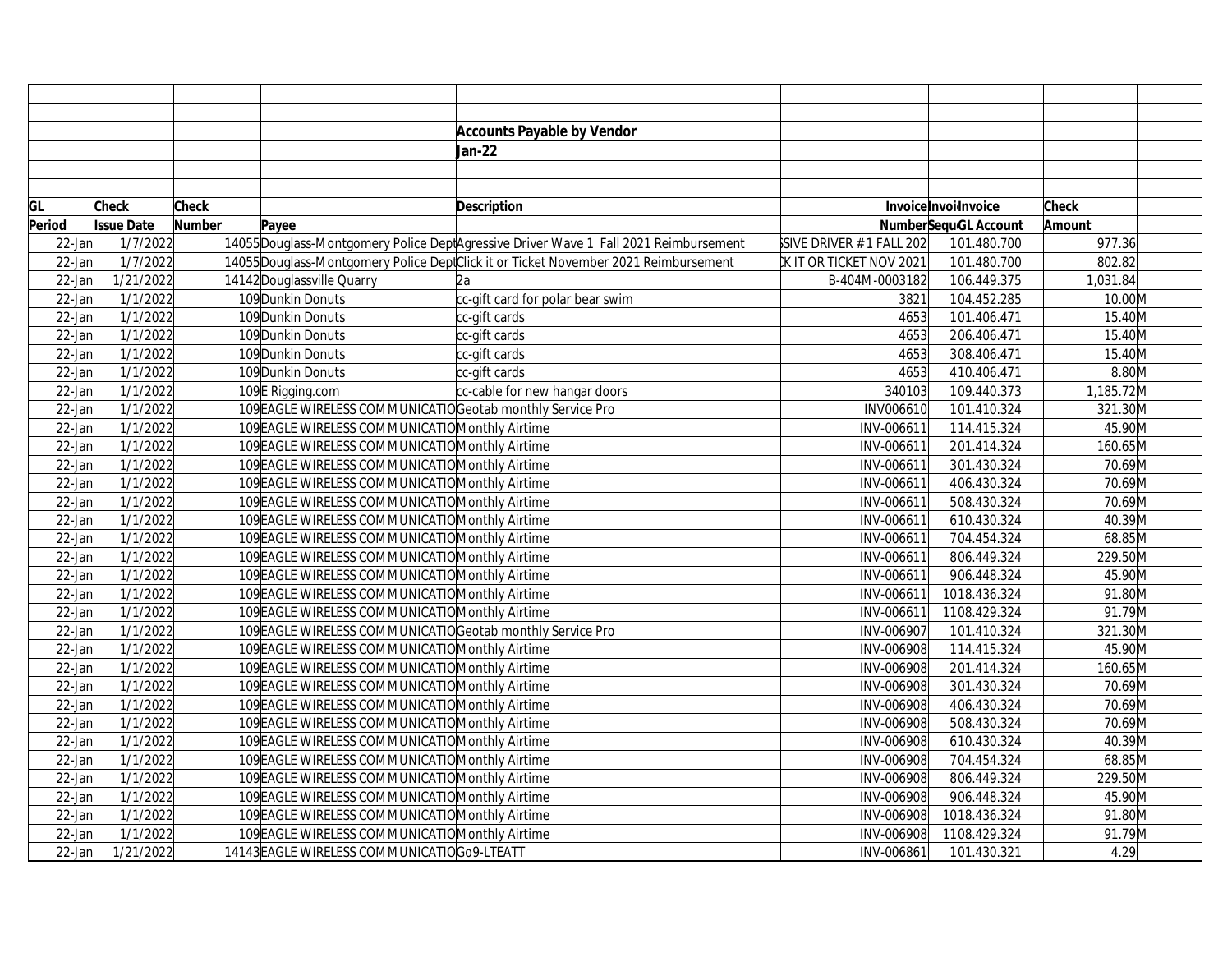|           |                       |              |                                                                       | <b>Accounts Payable by Vendor</b>                                                   |              |                      |           |  |
|-----------|-----------------------|--------------|-----------------------------------------------------------------------|-------------------------------------------------------------------------------------|--------------|----------------------|-----------|--|
|           |                       |              |                                                                       | Jan-22                                                                              |              |                      |           |  |
|           |                       |              |                                                                       |                                                                                     |              |                      |           |  |
|           |                       |              |                                                                       |                                                                                     |              |                      |           |  |
| GL        | Check                 | <b>Check</b> |                                                                       | Description                                                                         |              | InvoiceInvoilnvoice  | Check     |  |
| Period    | <b>Issue Date</b>     | Number       | Payee                                                                 |                                                                                     |              | NumberSequGL Account | Amount    |  |
| $22$ -Jan | 1/21/2022             |              | 14143 EAGLE WIRELESS COMMUNICATIOGO9-LTEATT                           |                                                                                     | INV-006861   | 206.430.321          | 4.29      |  |
| $22$ -Jan | 1/21/2022             |              | 14143 EAGLE WIRELESS COMMUNICATIOG09-LTEATT                           |                                                                                     | INV-006861   | 308.430.321          | 4.29      |  |
| $22$ -Jan | 1/21/2022             |              | 14143 EAGLE WIRELESS COMMUNICATIOG09-LTEATT                           |                                                                                     | INV-006861   | 410.430.321          | 2.43      |  |
| $22$ -Jan | 1/1/2022              |              | 109 Eastwood Company                                                  | cc-vehicle 55 & shop                                                                | 122221       | 101.430.251          | 93.68M    |  |
| $22$ -Jan | 1/1/2022              |              | 109 Eastwood Company                                                  | cc-vehicle 55 & shop                                                                | 122221       | 206.430.251          | 93.68M    |  |
| $22$ -Jan | 1/1/2022              |              | 109 Eastwood Company                                                  | cc-vehicle 55 & shop                                                                | 122221       | 308.430.251          | 93.68M    |  |
| 22-Jan    | 1/1/2022              |              | 109 Eastwood Company                                                  | cc-vehicle 55 & shop                                                                | 122221       | 4 10.430.251         | 53.53M    |  |
| 22-Jan    | 1/1/2022              |              | 109Edco.Com                                                           | black glass certificate frame                                                       | 769929       | 101.410.750          | 539.65M   |  |
| 22-Jan    | 1/7/2022              |              | 14056 Electronic Security Solutions                                   | Tamper Device maintenance at WWTP                                                   | 34015        | 108.429.378          | 315.00    |  |
| 22-Jan    | 1/7/2022              |              | 14057 EMANUEL TIRE OF PA                                              | incoming gate sales                                                                 | 184039       | 101.410.251          | 100.00    |  |
| 22-Jan    | 1/7/2022              |              | 14057 EMANUEL TIRE OF PA                                              | incoming gate sales                                                                 | 184039       | 210.414.371          | 62.00     |  |
| 22-Jan    | 1/21/2022             |              | 14144 EMPIRE HOOK & LADDER                                            | Fire Co allocations                                                                 | Mar-22       | 114.415.506          | 25,149.49 |  |
| $22$ -Jan | 1/7/2022              |              | 14058 EMPIRE SCALE CORPORATION                                        | Inspection, cleaning & calibration of Mettler MS104                                 | 113196       | 108.429.225          | 270.00    |  |
| $22$ -Jan | 1/1/2022              |              |                                                                       | 109 Environmental Resource Associate c-ph potable wat, turbidity, residual chlorine | 990795       | 108.429.225          | 248.72M   |  |
| 22-Jan    | 1/7/2022              |              |                                                                       | 14059 Environmental Service & Equipmer Maintenance on hydro series 900 Vac          | 13645        | 106.448.378          | 573.72    |  |
| 22-Jan    | 1/21/2022             |              | 14146 Environmental Standards                                         | Pottstown Pollock Park soil Delineation                                             | 98200        | 145.464.217          | 1,079.14  |  |
| $22$ -Jan | 1/1/2022              |              | 109E.P.W.P.C.O.A.                                                     | 2022 dues-McMichael                                                                 | 43128186941  | 108.429.420          | 40.00M    |  |
| 22-Jan    | $\frac{1}{1}$ /1/2022 |              | 109 E.P.W.P.C.O.A.                                                    | 2022 dues-Owens                                                                     | 43128188178  | 108.429.420          | 40.00M    |  |
| $22$ -Jan | 1/21/2022             |              | 14147 Estate of Bernadette Marie Nortor Refund taxes for 7 E Fifth St |                                                                                     | 7 E FIFTH ST | 101.200.330          | 279.00    |  |
| 22-Jan    | 1/21/2022             |              | 14148 Estate of Joseph A Norton                                       | Refund of taxes for 7 E Fifth St                                                    | 7 E FIFTH ST | 101.200.330          | 279.00    |  |
| $22$ -Jan | 1/21/2022             |              | 14149 Excelsior Blower Systems                                        | sheave chlorine                                                                     | 0908869-IN   | 108.429.380          | 1,046.03  |  |
| $22$ -Jan | 1/21/2022             |              |                                                                       | 14150 EXCELSIOR BLOWER SYSTEMS INC Monthly rental fee for 11/11/2021-12/10/21       | 0908863-IN   | 108.429.380          | 2,900.00  |  |
| $22$ -Jan | 1/1/2022              |              | 109 FASTENAL COMPANY                                                  | cc-masonry drill bit                                                                | PAPOT154881  | 101.430.251          | $2.11$ M  |  |
| $22$ -Jan | 1/1/2022              |              | 109 FASTENAL COMPANY                                                  | cc-masonry drill bit                                                                | PAPOT154881  | 206.430.251          | 2.11M     |  |
| 22-Jan    | 1/1/2022              |              | 109 FASTENAL COMPANY                                                  | cc-masonry drill bit                                                                | PAPOT154881  | 308.430.251          | $2.11$ M  |  |
| $22$ -Jan | 1/1/2022              |              | 109 FASTENAL COMPANY                                                  | cc-masonry drill bit                                                                | PAPOT154881  | 4 10.430.251         | 1.19M     |  |
| $22$ -Jan | 1/21/2022             |              | 14151 FASTENAL COMPANY                                                | 5/8 11 FHNyz8, HCS 5/8 11x2 1/4 YZ8                                                 | PAPOT155092  | 108.429.374          | 14.30     |  |
| $22$ -Jan | 1/1/2022              |              | 109 FEDERAL EXPRESS CORP                                              | cc-Postage-to Eppendorf Notr Maeica Default                                         | 7-582-32906  | 108.429.225          | 27.94M    |  |
| $22$ -Jan | 1/21/2022             |              | 14152Fenceworks                                                       | 2x2 black alum posts-replace rusted and broken steel pos                            | 1233         | 101.409.262          | 296.62    |  |
| $22$ -Jan | 1/21/2022             |              | 14152 Fenceworks                                                      | 2x2 black alum posts-replace rusted and broken steel pos                            | 1233         | 206.409.262          | 296.62    |  |
| $22$ -Jan | 1/21/2022             |              | 14152 Fenceworks                                                      | 2x2 black alum posts-replace rusted and broken steel pos                            | 1233         | 308.409.262          | 296.62    |  |
| 22-Jan    | 1/21/2022             |              | 14152 Fenceworks                                                      | 2x2 black alum posts-replace rusted and broken steel pos                            | 1233         | 4 10.409.262         | 169.47    |  |
| $22$ -Jan | 1/21/2022             |              | 14152Fenceworks                                                       | Fence reinstall at train station                                                    | 1234         | 146.447.260          | 2,476.95  |  |
| $22$ -Jan | 1/1/2022              |              | 109 FISHER SCIENTIFIC CO                                              | lab supplies                                                                        | 6509149      | 108.429.225          | 280.93M   |  |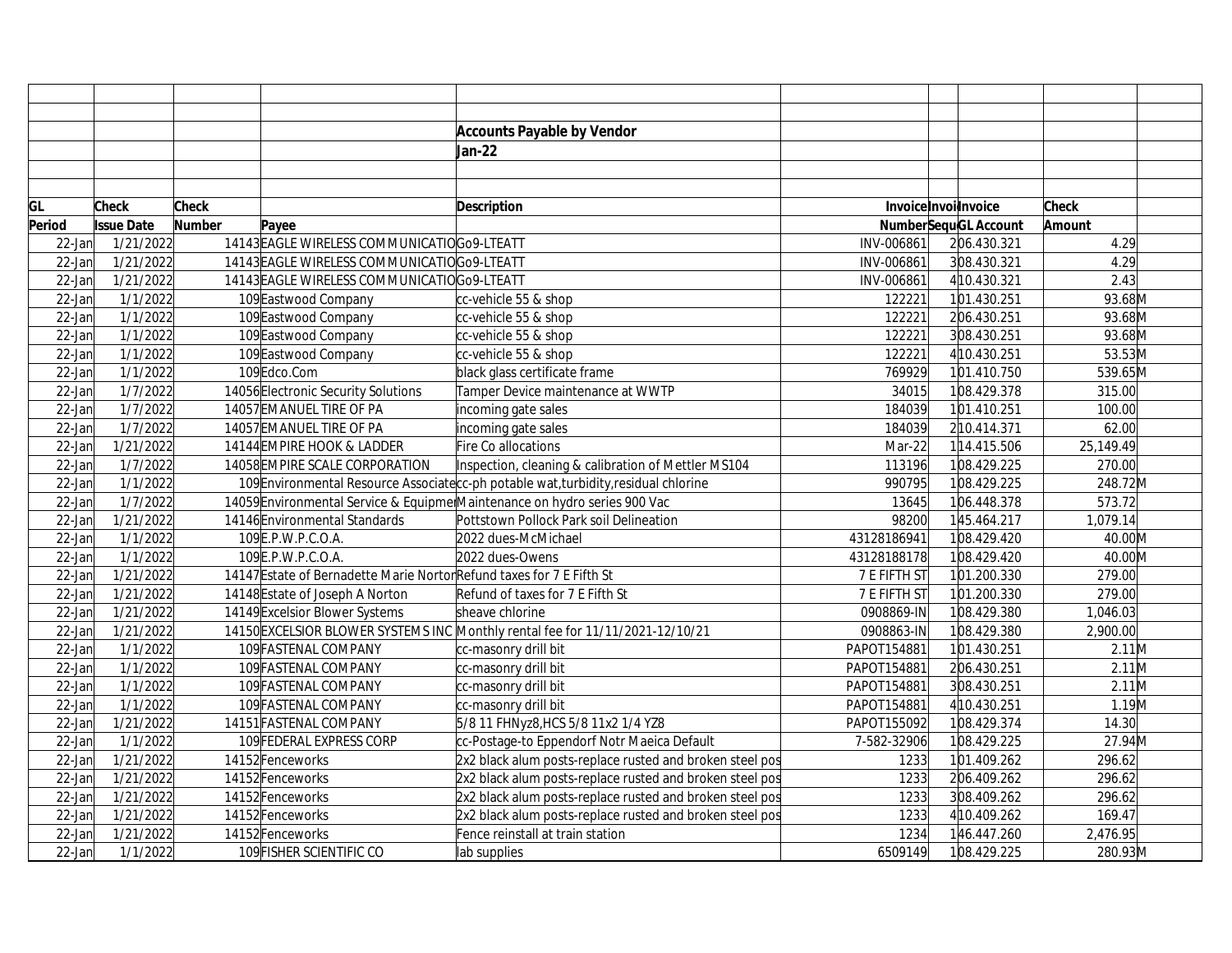|           |                   |               |                                                          | <b>Accounts Payable by Vendor</b>                        |                   |                             |           |  |
|-----------|-------------------|---------------|----------------------------------------------------------|----------------------------------------------------------|-------------------|-----------------------------|-----------|--|
|           |                   |               |                                                          | Jan-22                                                   |                   |                             |           |  |
|           |                   |               |                                                          |                                                          |                   |                             |           |  |
|           |                   |               |                                                          |                                                          |                   |                             |           |  |
| GL        | <b>Check</b>      | <b>Check</b>  |                                                          | <b>Description</b>                                       |                   | Invoice Invoilnvoice        | Check     |  |
| Period    | <b>Issue Date</b> | <b>Number</b> | Payee                                                    |                                                          |                   | <b>NumberSequGL Account</b> | Amount    |  |
| $22$ -Jan | 1/1/2022          |               | 109 FISHER SCIENTIFIC CO                                 | lab supplies                                             | 6906433           | 108.429.225                 | 211.10M   |  |
| $22$ -Jan | 1/1/2022          |               | 109 FISHER SCIENTIFIC CO                                 | lab supplies                                             | 7457101           | 108.429.225                 | 238.62M   |  |
| $22$ -Jan | 1/7/2022          |               | 14060 FISHER SCIENTIFIC CO                               | lab supplies                                             | 4784181           | 108.429.225                 | 362.95    |  |
| $22$ -Jan | 1/7/2022          |               | 14060 FISHER SCIENTIFIC CO                               | lab supplies                                             | 4982666           | 108.429.225                 | 166.17    |  |
| $22$ -Jan | 1/7/2022          |               | 14060 FISHER SCIENTIFIC CO                               | lab supplies                                             | 5926581           | 208.429.225                 | 263.68    |  |
| $22$ -Jan | 1/7/2022          |               | 14060 FISHER SCIENTIFIC CO                               | lab supplies                                             | 6099966           | 108.429.225                 | 106.96    |  |
| 22-Jan    | 1/21/2022         |               | 14153 Five Star International                            | vehicle 55 maintenance                                   | 02P138710         | 101.430.251                 | 123.13    |  |
| $22$ -Jan | 1/21/2022         |               | 14153 Five Star International                            | vehicle 55 maintenance                                   | 02P138710         | 206.430.251                 | 123.13    |  |
| $22$ -Jan | 1/21/2022         |               | 14153 Five Star International                            | vehicle 55 maintenance                                   | 02P138710         | 308.430.251                 | 123.13    |  |
| $22$ -Jan | 1/21/2022         |               | 14153 Five Star International                            | vehicle 55 maintenance                                   | 02P138710         | 4 10.430.251                | 70.35     |  |
| $22$ -Jan | 1/1/2022          |               | 109 Foresta's Country Meat Market                        | cc-fs Open Deli-opendeli                                 | 526565            | 101.406.471                 | 256.62M   |  |
| $22$ -Jan | 1/1/2022          |               | 109 Foresta's Country Meat Market                        | cc-fs Open Deli-opendeli                                 | 526565            | 206.406.471                 | 256.62M   |  |
| $22$ -Jan | 1/1/2022          |               | 109 Foresta's Country Meat Market                        | cc-fs Open Deli-opendeli                                 | 526565            | 308.406.471                 | 256.62M   |  |
| $22$ -Jan | 1/1/2022          |               | 109 Foresta's Country Meat Market                        | cc-fs Open Deli-opendeli                                 | 526565            | 4 10.406.471                | 146.64M   |  |
| $22$ -Jan | 1/1/2022          |               | 109 Four Star Plastics                                   | 2 rolls mattress bags                                    | 120321            | 110.426.367                 | 515.34M   |  |
| $22$ -Jan | 1/21/2022         |               | 14154 FRED BEANS FORD OF BOYERTOW vehicle 20 maintenance |                                                          | 361643PX1         | 101.410.251                 | 94.86     |  |
| $22$ -Jan | 1/1/2022          |               | 109 FROMM ELECTRIC                                       | cc-140M Circuit breaker motor starter                    | 12106595-01       | 108.429.374                 | 872.16M   |  |
| $22$ -Jan | 1/1/2022          |               | 109 FROMM ELECTRIC                                       | cc-PVC Conduit,PVC Cplg                                  | 12106666-00       | 109.440.372                 | 63.98M    |  |
| $22$ -Jan | 1/1/2022          |               | 109 FROMM ELECTRIC                                       | 40A 125V time sw                                         | 12106853-00       | 101.409.373                 | 77.26M    |  |
| 22-Jan    | 1/1/2022          |               | 109 Galco Industrial Electronics                         | cc-Disconnect switch,operating shaft,operating handle,sh | X27575901         | 108.429.374                 | 334.31M   |  |
| $22$ -Jan | 1/21/2022         |               | 14155GENERATOR GUY                                       | Boro Hall generator 12/16/21                             | 4015              | 101.409.373                 | 112.00    |  |
| $22$ -Jan | 1/21/2022         |               | 14155GENERATOR GUY                                       | Boro Hall generator 12/16/21                             | 4015              | 206.409.373                 | 112.00    |  |
| $22$ -Jan | 1/21/2022         |               | 14155GENERATOR GUY                                       | Boro Hall generator 12/16/21                             | 4015              | 308.409.373                 | 112.00    |  |
| $22$ -Jan | 1/21/2022         |               | 14155GENERATOR GUY                                       | Boro Hall generator 12/16/21                             | 4015              | 4 10.409.373                | 64.00     |  |
| $22$ -Jan | 1/21/2022         |               | 14155GENERATOR GUY                                       | Truck Garage on 12/16/21 operational check               | 4018              | 106.449.378                 | 400.00    |  |
| $22$ -Jan | 1/21/2022         |               | 14155GENERATOR GUY                                       | Willow Pump 12/16/21                                     | 4019              | 106.449.378                 | 400.00    |  |
| 22-Jan    | 1/21/2022         |               | 14219 GENERATOR GUY                                      | Farmington Ave Pump maintenance 012/16/21                | 4016              | 106.449.378                 | 1,130.70  |  |
| 22-Jan    | 1/21/2022         |               | 14219 GENERATOR GUY                                      | Kepler Pump Generator 12/16/21                           | 4017              | 106.449.378                 | 400.00    |  |
| 22-Jan    | 1/21/2022         |               | 14156GIBSON, BRAD                                        | 2021 work boots                                          | 2021 WORK BOOTS   | 106.448.238                 | 67.50     |  |
| $22$ -Jan | 1/21/2022         |               | 14157GOODWILL FIRE COMPANY                               | Fire Co allocations                                      | Mar-22            | 114.415.507                 | 15,928.68 |  |
| $22$ -Jan | 1/7/2022          |               | 14061Graham, Andrea                                      | cell phone reimbursement 10/17/21-12/17/21               | 10/17/21-12/17/21 | 104.452.321                 | 40.00     |  |
| $22$ -Jan | 1/1/2022          |               | 109GRAINGER                                              | cc-sockets, connect plugs                                | 143335780         | 106.449.251                 | 139.27M   |  |
| 22-Jan    | 1/1/2022          |               | 109GRAINGER                                              | cc-sockets, connect plugs                                | 143335780         | 201.410.251                 | 200.00M   |  |
| $22$ -Jan | 1/1/2022          |               | 109GRAINGER                                              | cc-hand winch 660 lb 1st layer                           | 9127700707        | 106.448.373                 | 875.52M   |  |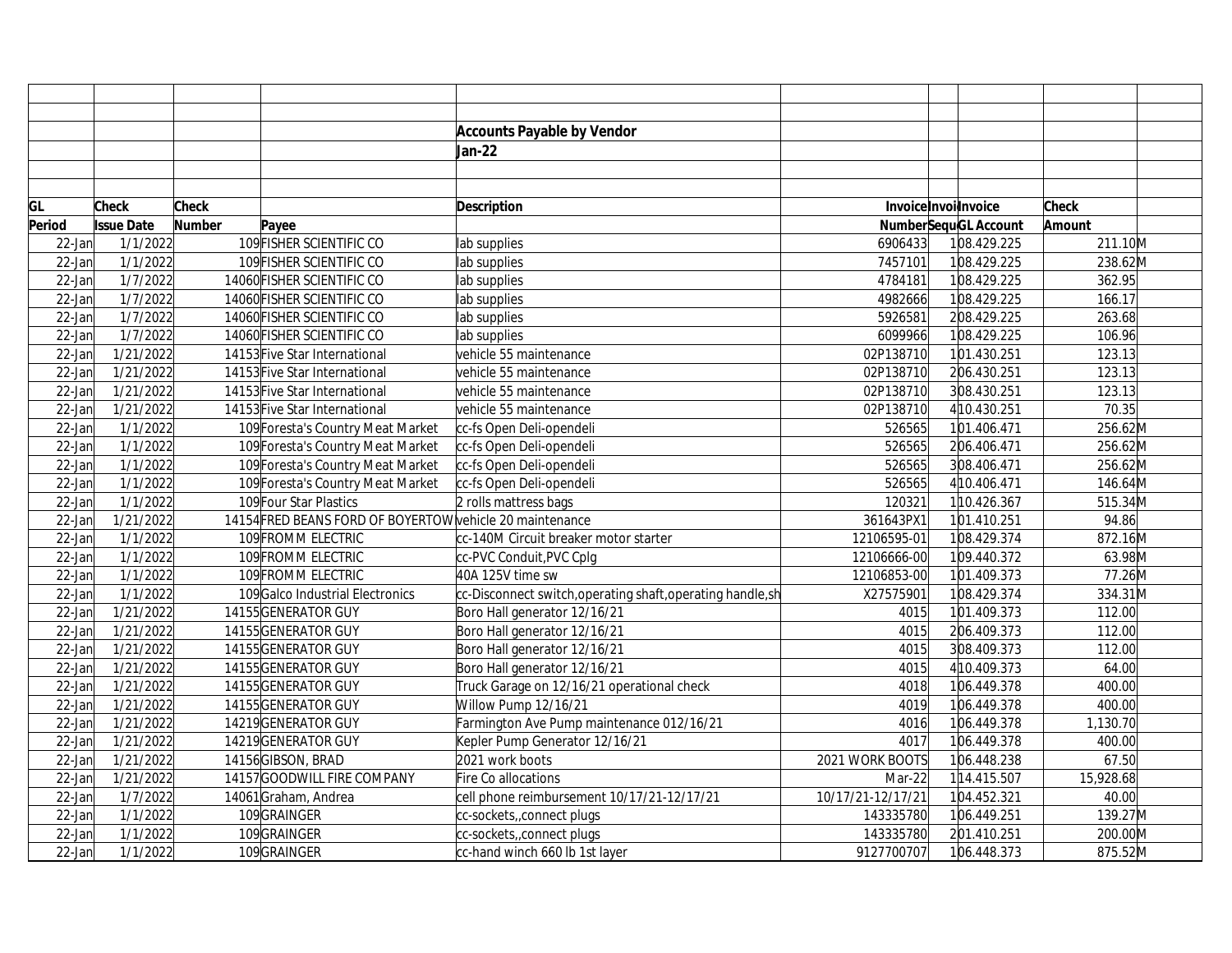|        |                   |              |                                                    | <b>Accounts Payable by Vendor</b>                      |                     |                             |              |  |
|--------|-------------------|--------------|----------------------------------------------------|--------------------------------------------------------|---------------------|-----------------------------|--------------|--|
|        |                   |              |                                                    | Jan-22                                                 |                     |                             |              |  |
|        |                   |              |                                                    |                                                        |                     |                             |              |  |
|        |                   |              |                                                    |                                                        |                     |                             |              |  |
| GL     | <b>Check</b>      | <b>Check</b> |                                                    | <b>Description</b>                                     | InvoiceInvoilnvoice |                             | <b>Check</b> |  |
| Period | <b>Issue Date</b> | Number       | Payee                                              |                                                        |                     | <b>NumberSequGL Account</b> | Amount       |  |
| 22-Jan | 1/1/2022          |              | 109GRAINGER                                        | cc-3 Flowmeter pipe flange"                            | 9145281003          | 106.448.374                 | 942.48M      |  |
| 22-Jan | 1/1/2022          |              | 109GRAINGER                                        | cc-fan motor                                           | 9149128259          | 108.429.373                 | 225.00M      |  |
| 22-Jan | 1/1/2022          |              | 109GRAINGER                                        | $cc$ -1/2 HP effluent boost                            | 9149724453          | 106.448.376                 | 1,483.92M    |  |
| 22-Jan | 1/1/2022          |              | 109 GREATER POTTSTOWN SHRM                         | 2022 membership Lawrence                               | MEMBERSHIP LAWRENCE | 101.406.420                 | 18.20M       |  |
| 22-Jan | 1/1/2022          |              | 109 GREATER POTTSTOWN SHRM                         | 2022 membership Lawrence                               | MEMBERSHIP LAWRENCE | 206.406.420                 | 18.20M       |  |
| 22-Jan | 1/1/2022          |              | 109 GREATER POTTSTOWN SHRM                         | 2022 membership Lawrence                               | MEMBERSHIP LAWRENCE | 308.406.420                 | 18.20M       |  |
| 22-Jan | 1/1/2022          |              | 109 GREATER POTTSTOWN SHRM                         | 2022 membership Lawrence                               | MEMBERSHIP LAWRENCE | 4 10.406.420                | 10.40M       |  |
| 22-Jan | 1/1/2022          |              | 109 GREATER POTTSTOWN SHRM                         | 2022 membership Lawrence                               | MEMBERSHIP LAWRENCE | 101.406.420                 | 18.20M       |  |
| 22-Jan | 1/1/2022          |              | 109 GREATER POTTSTOWN SHRM                         | 2022 membership Lawrence                               | MEMBERSHIP LAWRENCE | 206.406.420                 | 18.20M       |  |
| 22-Jan | 1/1/2022          |              | 109 GREATER POTTSTOWN SHRM                         | 2022 membership Lawrence                               | MEMBERSHIP LAWRENCE | 308.406.420                 | 18.20M       |  |
| 22-Jan | 1/1/2022          |              | 109 GREATER POTTSTOWN SHRM                         | 2022 membership Lawrence                               | MEMBERSHIP LAWRENCE | 4 10.406.420                | 10.40M       |  |
| 22-Jan | 1/1/2022          |              | 109 GREATER POTTSTOWN SHRM                         | Cc-2022 membership Mader                               | S01501349-1-1       | 101.406.420                 | 61.32M       |  |
| 22-Jan | 1/1/2022          |              | 109 GREATER POTTSTOWN SHRM                         | Cc-2022 membership Mader                               | S01501349-1-1       | 206.406.420                 | 61.32M       |  |
| 22-Jan | 1/1/2022          |              | 109 GREATER POTTSTOWN SHRM                         | Cc-2022 membership Mader                               | S01501349-1-1       | 308.406.420                 | 61.32M       |  |
| 22-Jan | 1/1/2022          |              | 109 GREATER POTTSTOWN SHRM                         | Cc-2022 membership Mader                               | S01501349-1-1       | 4 10.406.420                | 35.04M       |  |
| 22-Jan | 1/7/2022          |              | 14062 Green Advantage Landscaping                  | Memorial Park Clean up 12/23 & 12/27/21                | 1554                | 104.454.450                 | 1,144.00     |  |
| 22-Jan | 1/21/2022         |              | 14158 Green Advantage Landscaping                  | 410 Walnut St alley on 01/04/22                        | 1558                | 110.414.310                 | 80.00        |  |
| 22-Jan | 1/7/2022          |              | 14063Green Leaf Landscaping & Sealcoabrush removal |                                                        | 4422                | 110.430.371                 | 3,950.00     |  |
| 22-Jan | 1/7/2022          |              | 14064 Gryphon Environmental                        | 54' Modified skirt seal                                | 21-0018             | 108.429.378                 | 9,720.00     |  |
| 22-Jan | 1/7/2022          |              | 14064 Gryphon Environmental                        | shipping charge                                        | 21-0018             | 208.429.378                 | 418.11       |  |
| 22-Jan | 1/21/2022         |              | 14159 HACH CO                                      | DDS flowmeter monthly charge                           | 12810288            | 108.429.386                 | 1,088.00     |  |
| 22-Jan | 1/21/2022         |              | 14159 HACH CO                                      | HACH 2022 Yearly Service Partnership Agreement. Contai | 12819219            | 106.448.268                 | 50,213.00    |  |
| 22-Jar | 1/21/2022         |              | 14160 Harrison Group                               | HRA Adm Services January 2022-March 2022               | 112083              | 101.487.196                 | 33.71        |  |
| 22-Jan | 1/21/2022         |              | 14160 Harrison Group                               | HRA Adm Services January 2022-March 2022               | 112083              | 206.487.196                 | 32.49        |  |
| 22-Jan | 1/21/2022         |              | 14160 Harrison Group                               | HRA Adm Services January 2022-March 2022               | 112083              | 308.487.196                 | 32.49        |  |
| 22-Jan | 1/21/2022         |              | 14160 Harrison Group                               | HRA Adm Services January 2022-March 2022               | 112083              | 4 10.487.196                | 18.57        |  |
| 22-Jan | 1/21/2022         |              | 14160 Harrison Group                               | HRA Adm Services January 2022-March 2022               | 112083              | 501.487.196                 | 42.98        |  |
| 22-Jan | 1/21/2022         |              | 14160 Harrison Group                               | HRA Adm Services January 2022-March 2022               | 112083              | 601.487.196                 | 38.30        |  |
| 22-Jan | 1/21/2022         |              | 14160 Harrison Group                               | HRA Adm Services January 2022-March 2022               | 112083              | 701.487.196                 | 11.34        |  |
| 22-Jan | 1/21/2022         |              | 14160 Harrison Group                               | HRA Adm Services January 2022-March 2022               | 112083              | 810.487.196                 | 2.83         |  |
| 22-Jan | 1/21/2022         |              | 14160 Harrison Group                               | HRA Adm Services January 2022-March 2022               | 112083              | 904.487.196                 | 16.49        |  |
| 22-Jar | 1/21/2022         |              | 14160 Harrison Group                               | HRA Adm Services January 2022-March 2022               | 112083              | 1006.487.196                | 33.09        |  |
| 22-Jar | 1/21/2022         |              | 14160 Harrison Group                               | HRA Adm Services January 2022-March 2022               | 112083              | 1108.487.196                | 29.73        |  |
| 22-Jan | 1/21/2022         |              | 14160 Harrison Group                               | HRA Adm Services January 2022-March 2022               | 112083              | 12 10.487.196               | 3.99         |  |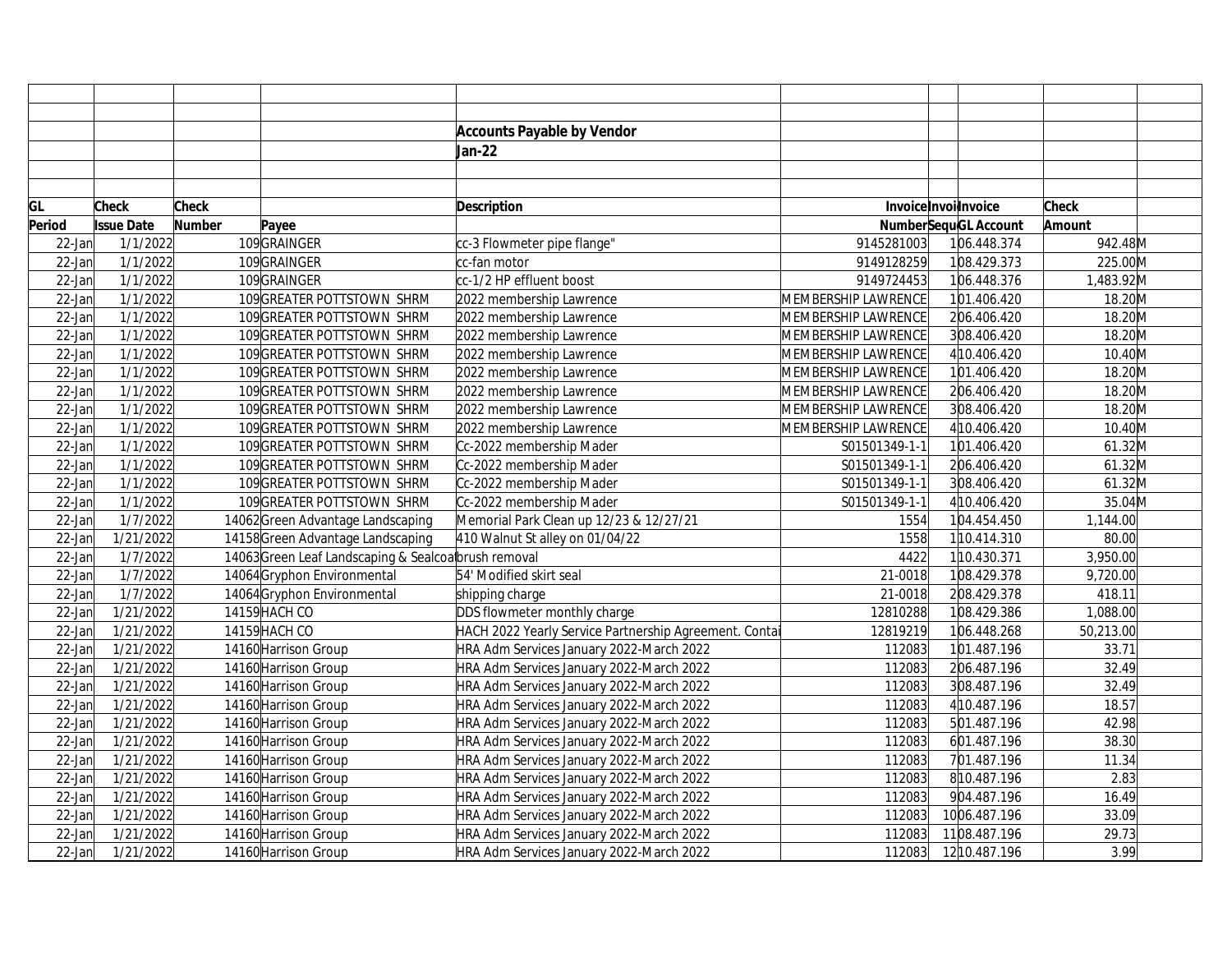|           |                   |               |                                | <b>Accounts Payable by Vendor</b>                           |         |                             |              |  |
|-----------|-------------------|---------------|--------------------------------|-------------------------------------------------------------|---------|-----------------------------|--------------|--|
|           |                   |               |                                | Jan-22                                                      |         |                             |              |  |
|           |                   |               |                                |                                                             |         |                             |              |  |
|           |                   |               |                                |                                                             |         |                             |              |  |
| GL        | <b>Check</b>      | <b>Check</b>  |                                | Description                                                 |         | InvoiceInvoilnvoice         | <b>Check</b> |  |
| Period    | <b>Issue Date</b> | <b>Number</b> | Payee                          |                                                             |         | <b>NumberSequGL Account</b> | Amount       |  |
| $22$ -Jan | 1/21/2022         |               | 14160 Harrison Group           | HRA Adm Services January 2022-March 2022                    | 112083  | 13 18.487.196               | 3.99         |  |
| $22$ -Jan | 1/7/2022          |               | 14065 Hawk Mountain Labs       | dryer cake for solid fecal                                  | 19511   | 108.429.225                 | 700.00       |  |
| 22-Jan    | 1/1/2022          |               | 109 High Swartz LLP            | General Matters & Correspondence                            | 101977  | 101.404.314                 | 976.00M      |  |
| $22$ -Jan | 1/1/2022          |               | 109 High Swartz LLP            | 518 King St zoning enforcement                              | 101978  | 101.404.314                 | 342.00M      |  |
| 22-Jan    | 1/1/2022          |               | 109 High Swartz LLP            | Misc Codes and Zoning                                       | 101978  | 201.404.314                 | 176.00M      |  |
| 22-Jan    | 1/1/2022          |               | 109 High Swartz LLP            | Orfdinance Review Committee, Ordinances Zoning              | 101979  | 101.404.314                 | 3,856.00M    |  |
| 22-Jan    | 1/1/2022          |               | 109 High Swartz LLP            | 200 Shoemaker Rd                                            | 101980  | 190.489.100                 | 832.00M      |  |
| 22-Jan    | 1/1/2022          |               | 109 High Swartz LLP            | Keep Plan                                                   | 101980  | 290.489.100                 | 2,656.00M    |  |
| 22-Jan    | 1/1/2022          |               | 109 High Swartz LLP            | 144 W High St                                               | 101980  | 390.489.100                 | 320.00M      |  |
| 22-Jan    | 1/1/2022          |               | 109 High Swartz LLP            | cc-General Matters and Correspondence Planning Comm         | 101981  | 101.404.314                 | 704.00M      |  |
| 22-Jan    | 1/1/2022          |               | 109 High Swartz LLP            | conditional Use 21 N hanover St                             | 101985  | 101.414.315                 | 912.00M      |  |
| 22-Jan    | 1/1/2022          |               | 109 High Swartz LLP            | cc-Keep Committee                                           | 102457  | 101.404.314                 | 48.00M       |  |
| 22-Jan    | 1/7/2022          |               | 14066 High Swartz LLP          | Right to Know Requests                                      | 101987  | 101.404.314                 | 176.00       |  |
| 22-Jan    | 1/7/2022          |               | 14066 High Swartz LLP          | <b>Blighted Property Review Committee</b>                   | 101988  | 101.404.314                 | 48.00        |  |
| 22-Jan    | 1/7/2022          |               | 14066 High Swartz LLP          | General Matters & Correspondence                            | 103666  | 101.404.314                 | 736.00       |  |
| 22-Jan    | 1/7/2022          |               | 14066 High Swartz LLP          | Pottstown Borough Codes & Zoning                            | 103667  | 101.404.314                 | 112.00       |  |
| $22$ -Jan | 1/7/2022          |               | 14066 High Swartz LLP          | Borough Ordinances & Zoning                                 | 103668  | 101.404.314                 | 1,897.00     |  |
| 22-Jan    | 1/7/2022          |               | 14066 High Swartz LLP          | 200 Shoemaker Rd                                            | 103669  | 190.489.100                 | 240.00       |  |
| $22$ -Jan | 1/7/2022          |               | 14066 High Swartz LLP          | Keep Plan                                                   | 103669  | 290.489.100                 | 1,712.00     |  |
| 22-Jan    | 1/7/2022          |               | 14066 High Swartz LLP          | 144 W High St                                               | 103669  | 390.489.100                 | 272.00       |  |
| 22-Jan    | 1/7/2022          |               | 14066 High Swartz LLP          | Planning Commission                                         | 103670  | 101.404.314                 | 128.00       |  |
| $22$ -Jan | 1/7/2022          |               | 14066 High Swartz LLP          | conditional Use 21 N hanover St                             | 103674  | 101.414.315                 | 64.00        |  |
| 22-Jan    | 1/7/2022          |               | 14066 High Swartz LLP          | Keep Committee                                              | 103677  | 190.489.100                 | 192.00       |  |
| 22-Jan    | 1/1/2022          |               | 109 HOME DEPOT CREDIT SERVICES | cc-Maintenance dechlor bldg                                 | 1013058 | 108.429.373                 | 155.35M      |  |
| 22-Jan    | 1/1/2022          |               | 109 HOME DEPOT CREDIT SERVICES | cc-working hands jar, hurricane tie, 3 m hooks              | 2012860 | 108.429.374                 | 20.87M       |  |
| 22-Jan    | 1/1/2022          |               | 109 HOME DEPOT CREDIT SERVICES | cc-shear hanger, hdg nails, connector screw, ultimalte glue | 4020005 | 108.429.373                 | 1,008.43M    |  |
| 22-Jan    | 1/1/2022          |               | 109 HOME DEPOT CREDIT SERVICES | cc-goose neck vent, trap, washers, coupling plumbers puttt  | 4514938 | 108.429.373                 | 91.29M       |  |
| 22-Jan    | 1/1/2022          |               | 109 HOME DEPOT CREDIT SERVICES | cc-diamond braid poly rope, spring link                     | 5012495 | 118.436.375                 | 38.96M       |  |
| 22-Jan    | 1/1/2022          |               | 109 HOME DEPOT CREDIT SERVICES | cc-elbow,coupling,blk bushing,blk nipple,stops rust gloss   | 5015260 | 108.429.374                 | 90.49M       |  |
| 22-Jan    | 1/1/2022          |               | 109 HOME DEPOT CREDIT SERVICES | cc-hex nut                                                  | 5020944 | 108.429.374                 | 24.65M       |  |
| 22-Jan    | 1/1/2022          |               | 109 HOME DEPOT CREDIT SERVICES | cc-tile divider                                             | 5024901 | 108.429.373                 | 85.14M       |  |
| 22-Jan    | 1/1/2022          |               | 109 HOME DEPOT CREDIT SERVICES | cc-Hackzall recip, poly rope, alloy steel dr                | 5610924 | 101.430.251                 | 61.24M       |  |
| 22-Jan    | 1/1/2022          |               | 109 HOME DEPOT CREDIT SERVICES | cc-Hackzall recip, poly rope, alloy steel dr                | 5610924 | 206.430.251                 | 61.24M       |  |
| $22$ -Jan | 1/1/2022          |               | 109 HOME DEPOT CREDIT SERVICES | cc-Hackzall recip, poly rope, alloy steel dr                | 5610924 | 308.430.251                 | 61.24M       |  |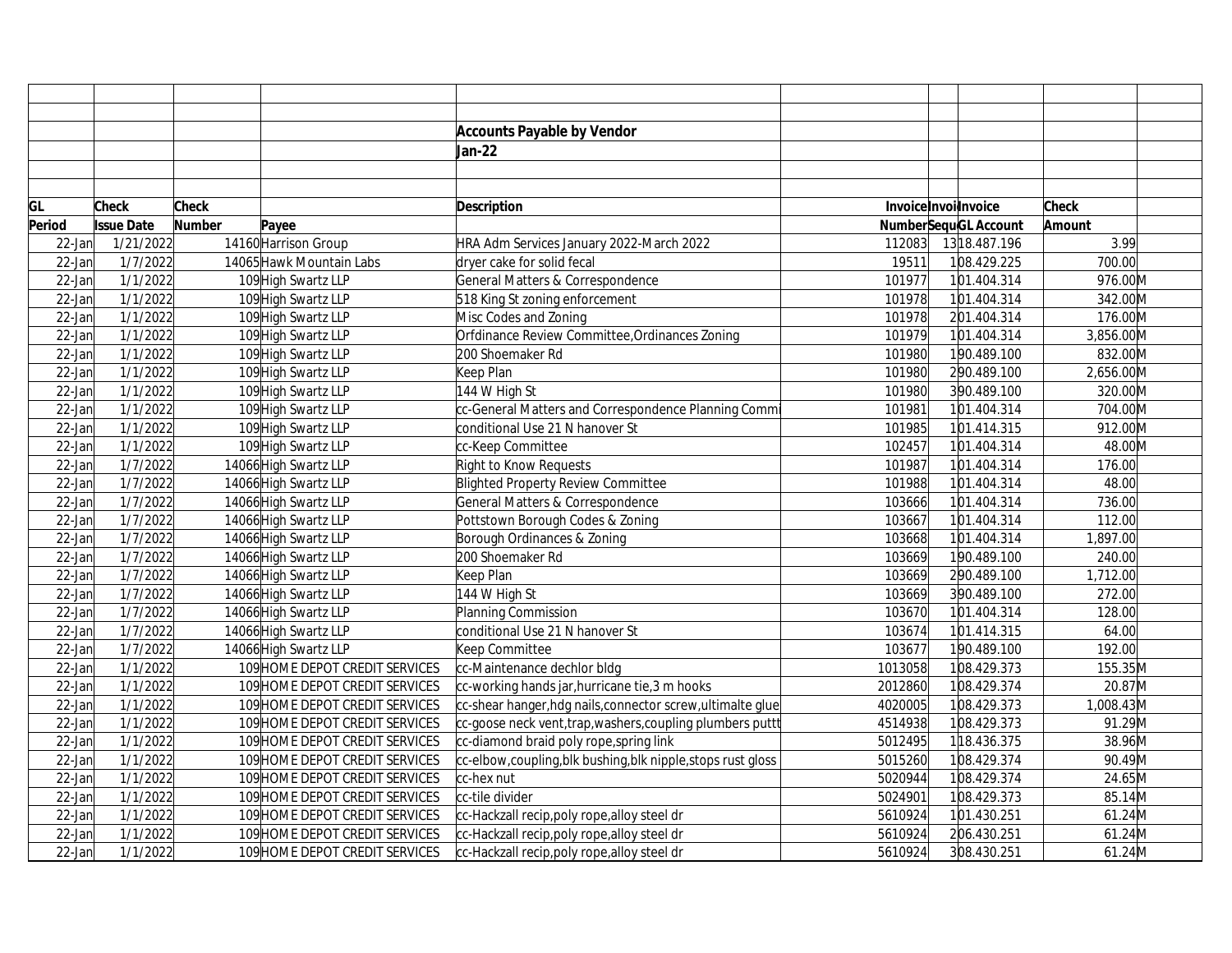|           |                   |               |                                   | <b>Accounts Payable by Vendor</b>                              |                 |                             |              |  |
|-----------|-------------------|---------------|-----------------------------------|----------------------------------------------------------------|-----------------|-----------------------------|--------------|--|
|           |                   |               |                                   | Jan-22                                                         |                 |                             |              |  |
|           |                   |               |                                   |                                                                |                 |                             |              |  |
|           |                   |               |                                   |                                                                |                 |                             |              |  |
| GL        | Check             | <b>Check</b>  |                                   | <b>Description</b>                                             |                 | Invoice Invoilnvoice        | <b>Check</b> |  |
| Period    | <b>Issue Date</b> | <b>Number</b> | Payee                             |                                                                |                 | <b>NumberSequGL Account</b> | Amount       |  |
| 22-Jan    | 1/1/2022          |               | 109 HOME DEPOT CREDIT SERVICES    | cc-Hackzall recip, poly rope, alloy steel dr                   | 5610924         | 4 10.430.251                | 35.01M       |  |
| $22$ -Jan | 1/1/2022          |               | 109 HOME DEPOT CREDIT SERVICES    | cc-blk tight space banana, tigid tri trap ext cord, cabinet sc | 6012188         | 108.429.210                 | 166.03M      |  |
| $22$ -Jan | 1/1/2022          |               | 109 HOME DEPOT CREDIT SERVICES    | cc-ceramic cartridge, hobby board                              | 6015093         | 108.429.373                 | 187.12M      |  |
| $22$ -Jan | 1/1/2022          |               | 109 HOME DEPOT CREDIT SERVICES    | cc-2x6 fir stud, hanger screw, nutdriver                       | 8011827         | 108.429.373                 | 306.02M      |  |
| $22$ -Jan | 1/1/2022          |               | 109 HOME DEPOT CREDIT SERVICES    | cc-dryer screen replacement                                    | 8011872         | 108.429.378                 | 32.56M       |  |
| $22$ -Jan | 1/1/2022          |               | 109 HOME DEPOT CREDIT SERVICES    | cc-M18 fuel 1 1/8 SDS plus ham                                 | 8013574         | 108.429.374                 | 399.00M      |  |
| 22-Jan    | 1/1/2022          |               | 109 HOME DEPOT CREDIT SERVICES    | cc-bar & chain oil, snow sweeper, wedge clamp                  | 8034261         | 104.454.241                 | 129.82M      |  |
| $22$ -Jan | 1/1/2022          |               | 109 HOME DEPOT CREDIT SERVICES    | cc-tough tote red lid                                          | 8192858         | 114.415.260                 | 13.98M       |  |
| $22$ -Jan | 1/1/2022          |               | 109 HOME DEPOT CREDIT SERVICES    | cc-sprayer, duct tape, tough tape, rayovac high energy         | 9011721         | 108.429.373                 | 213.16M      |  |
| $22$ -Jan | 1/1/2022          |               | 109 HOME DEPOT CREDIT SERVICES    | cc-wall panel, insulation                                      | 9013377         | 108.429.373                 | 662.72M      |  |
| $22$ -Jan | 1/1/2022          |               | 109 HOME DEPOT CREDIT SERVICES    | cc-gas vented dryer, washing machine                           | WP21817240      | 108.429.373                 | 1,706.20M    |  |
| $22$ -Jan | 1/21/2022         |               | 14161 HOUGH ASSOCIATES            | Recycling Performance Grant Application                        | 7092.2021.02    | 110.426.312                 | 4,000.00     |  |
| $22$ -Jan | 1/1/2022          |               | 109 IDEXX DISTRIBUTION CORP       | cc-fecal media                                                 | 3098419820      | 108.429.225                 | 863.46M      |  |
| 22-Jan    | 1/18/2022         |               | 111111672 Independence Blue Cross | Medical                                                        | 220107026823.00 | 101.401.196                 | 778.36M      |  |
| 22-Jan    | 1/18/2022         |               | 111111672 Independence Blue Cross | Medical                                                        | 220107026823.00 | 206.401.196                 | 778.36M      |  |
| 22-Jan    | 1/18/2022         |               | 111111672 Independence Blue Cross | Medical                                                        | 220107026823.00 | 308.401.196                 | 778.36M      |  |
| $22$ -Jan | 1/18/2022         |               | 111111672 Independence Blue Cross | Medical                                                        | 220107026823.00 | 4 10.401.196                | 444.78M      |  |
| $22$ -Jan | 1/18/2022         |               | 111111672 Independence Blue Cross | Medical                                                        | 220107026823.00 | 501.402.196                 | 2,020.42M    |  |
| $22$ -Jan | 1/18/2022         |               | 111111672 Independence Blue Cross | Medical                                                        | 220107026823.00 | 606.402.196                 | 3,058.34M    |  |
| $22$ -Jan | 1/18/2022         |               | 111111672 Independence Blue Cross | Medical                                                        | 220107026823.00 | 708.402.196                 | 3,058.34M    |  |
| $22$ -Jan | 1/18/2022         |               | 111111672 Independence Blue Cross | Medical                                                        | 220107026823.00 | 810.402.196                 | 1,154.53M    |  |
| $22$ -Jan | 1/18/2022         |               | 111111672 Independence Blue Cross | Medical                                                        | 220107026823.00 | 901.403.196                 | 696.52M      |  |
| 22-Jan    | 1/18/2022         |               | 111111672 Independence Blue Cross | Medical                                                        | 220107026823.00 | 1001.406.196                | 776.26M      |  |
| $22$ -Jan | 1/18/2022         |               | 111111672 Independence Blue Cross | Medical                                                        | 220107026823.00 | 1106.406.196                | 776.26M      |  |
| 22-Jan    | 1/18/2022         |               | 111111672 Independence Blue Cross | Medical                                                        | 220107026823.00 | 1208.406.196                | 776.26M      |  |
| $22$ -Jan | 1/18/2022         |               | 111111672 Independence Blue Cross | Medical                                                        | 220107026823.00 | 13 10.406.196               | 443.58M      |  |
| $22$ -Jan | 1/18/2022         |               | 111111672 Independence Blue Cross | Medical                                                        | 220107026823.00 | 1401.410.196                | 64,758.99M   |  |
| $22$ -Jan | 1/18/2022         |               | 111111672 Independence Blue Cross | Medical                                                        | 220107026823.00 | 1501.411.196                | 12,829.44M   |  |
| $22$ -Jan | 1/18/2022         |               | 111111672 Independence Blue Cross | Medical                                                        | 220107026823.00 | 1601.410.197                | 22,994.35M   |  |
| $22$ -Jan | 1/18/2022         |               | 111111672 Independence Blue Cross | Medical                                                        | 220107026823.00 | 1701.414.196                | 13,604.67M   |  |
| $22$ -Jan | 1/18/2022         |               | 111111672 Independence Blue Cross | Medical                                                        | 220107026823.00 | 1801.430.196                | $3,113.71$ M |  |
| 22-Jan    | 1/18/2022         |               | 111111672 Independence Blue Cross | Medical                                                        | 220107026823.00 | 1906.430.196                | $3,113.71$ M |  |
| 22-Jan    | 1/18/2022         |               | 111111672 Independence Blue Cross | Medical                                                        | 220107026823.00 | 2008.430.196                | 3,113.71M    |  |
| $22$ -Jan | 1/18/2022         |               | 111111672 Independence Blue Cross | Medical                                                        | 220107026823.00 | 21 10.430.196               | 1,779.26M    |  |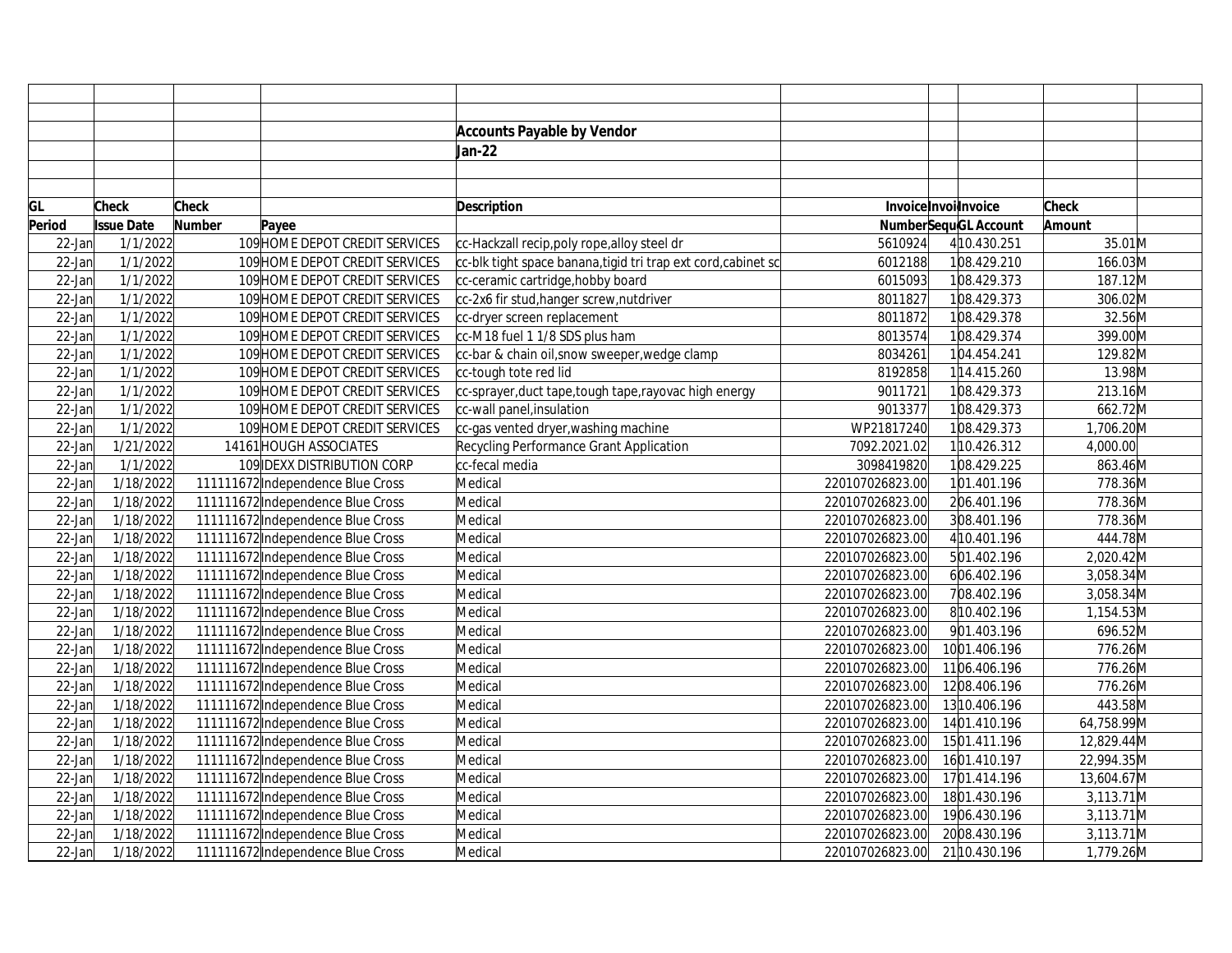|           |                   |               |                                                                 | <b>Accounts Payable by Vendor</b>             |                 |                             |              |
|-----------|-------------------|---------------|-----------------------------------------------------------------|-----------------------------------------------|-----------------|-----------------------------|--------------|
|           |                   |               |                                                                 | Jan-22                                        |                 |                             |              |
|           |                   |               |                                                                 |                                               |                 |                             |              |
|           |                   |               |                                                                 |                                               |                 |                             |              |
| GL        | <b>Check</b>      | Check         |                                                                 | Description                                   |                 | Invoice Invoilnvoice        | <b>Check</b> |
| Period    | <b>Issue Date</b> | <b>Number</b> | Payee                                                           |                                               |                 | <b>NumberSequGL Account</b> | Amount       |
| $22$ -Jan | 1/18/2022         |               | 111111672 Independence Blue Cross                               | Medical                                       | 220107026823.00 | 2204.452.196                | 5,628.03M    |
| $22$ -Jan | 1/18/2022         |               | 111111672 Independence Blue Cross                               | Medical                                       | 220107026823.00 | 2304.454.196                | 3,207.32M    |
| $22$ -Jan | 1/18/2022         |               | 111111672 Independence Blue Cross                               | Medical                                       | 220107026823.00 | 2406.429.196                | 1,873.46M    |
| $22$ -Jan | 1/18/2022         |               | 111111672 Independence Blue Cross                               | Medical                                       | 220107026823.00 | 2506.447.196                | 4,713.61M    |
| $22$ -Jan | 1/18/2022         |               | 111111672 Independence Blue Cross                               | Medical                                       | 220107026823.00 | 2606.448.196                | 8,310.17M    |
| $22$ -Jan | 1/18/2022         |               | 111111672 Independence Blue Cross                               | Medical                                       | 220107026823.00 | 2706.449.196                | 7,800.90M    |
| $22$ -Jan | 1/18/2022         |               | 111111672 Independence Blue Cross                               | Medical                                       | 220107026823.00 | 2808.429.196                | 14,769.56M   |
| $22$ -Jan | 1/18/2022         |               | 111111672 Independence Blue Cross                               | Medical                                       | 220107026823.00 | 2908.447.196                | 4,713.61M    |
| $22$ -Jan | 1/18/2022         |               | 111111672 Independence Blue Cross                               | Medical                                       | 220107026823.00 | 30 10.414.196               | 3,878.07M    |
| $22$ -Jan | 1/18/2022         |               | 111111672 Independence Blue Cross                               | Medical                                       | 220107026823.00 | 31 18.436.196               | 4,001.57M    |
| $22$ -Jan | 1/18/2022         |               | 111111672 Independence Blue Cross                               | Medical                                       | 220107026823.00 | 3201.222.000                | 19,797.32M   |
| $22$ -Jan | 1/18/2022         |               | 111111672 Independence Blue Cross                               | Medical                                       | 220107026823.00 | 3301.406.196                | 337.09M      |
| $22$ -Jan | 1/18/2022         |               | 111111672 Independence Blue Cross                               | Medical                                       | 220107026823.00 | 3406.406.196                | 337.09M      |
| $22$ -Jan | 1/18/2022         |               | 111111672 Independence Blue Cross                               | Medical                                       | 220107026823.00 | 3508.406.196                | 337.09M      |
| $22$ -Jan | 1/18/2022         |               | 111111672 Independence Blue Cross                               | Medical                                       | 220107026823.00 | 36 10.406.196               | 192.62M      |
| $22$ -Jan | 1/18/2022         |               | 111111672 Independence Blue Cross                               | Medical                                       | 220107026823.00 | 3701.410.196                | $-743.67M$   |
| $22$ -Jan | 1/18/2022         |               | 111111672 Independence Blue Cross                               | Medical                                       | 220107026823.00 | 3801.430.196                | 379.90M      |
| $22$ -Jan | 1/18/2022         |               | 111111672 Independence Blue Cross                               | Medical                                       | 220107026823.00 | 3906.430.196                | 379.90M      |
| $22$ -Jan | 1/18/2022         |               | 111111672 Independence Blue Cross                               | Medical                                       | 220107026823.00 | 4008.430.196                | 379.90M      |
| $22$ -Jan | 1/18/2022         |               | 111111672 Independence Blue Cross                               | Medical                                       | 220107026823.00 | 41 10.430.196               | 217.09M      |
| $22$ -Jan | 1/21/2022         |               | 14162 INTERSTATE TAX SERVICE BUREAU Unemployment-Jan-March 2022 |                                               | 26718           | 110.487.194                 | 6.60         |
| $22$ -Jan | 1/21/2022         |               | 14162 INTERSTATE TAX SERVICE BUREAU Unemployment-Jan-March 2022 |                                               | 26718           | 206.487.194                 | 11.55        |
| $22$ -Jan | 1/21/2022         |               | 14162 INTERSTATE TAX SERVICE BUREAU Unemployment-Jan-March 2022 |                                               | 26718           | 308.487.194                 | 11.55        |
| $22$ -Jan | 1/21/2022         |               | 14162 INTERSTATE TAX SERVICE BUREAU Unemployment-Jan-March 2022 |                                               | 26718           | 401.487.194                 | 27.50        |
| $22$ -Jan | 1/21/2022         |               | 14162 INTERSTATE TAX SERVICE BUREAU Unemployment-Jan-March 2022 |                                               | 26718           | 504.487.194                 | 41.25        |
| $22$ -Jan | 1/21/2022         |               | 14162 INTERSTATE TAX SERVICE BUREAU Unemployment-Jan-March 2022 |                                               | 26718           | 606.447.194                 | 10.31        |
| $22$ -Jan | 1/21/2022         |               | 14162 INTERSTATE TAX SERVICE BUREAU Unemployment-Jan-March 2022 |                                               | 26718           | 706.487.194                 | 3.44         |
| $22$ -Jan | 1/21/2022         |               | 14162 INTERSTATE TAX SERVICE BUREAU Unemployment-Jan-March 2022 |                                               | 26718           | 808.487.194                 | 3.44         |
| $22$ -Jan | 1/21/2022         |               | 14162 INTERSTATE TAX SERVICE BUREAU Unemployment-Jan-March 2022 |                                               | 26718           | 907.445.194                 | 10.31        |
| $22$ -Jan | 1/21/2022         |               | 14162 INTERSTATE TAX SERVICE BUREAU Unemployment-Jan-March 2022 |                                               | 26718           | 10 10.414.194               | 6.88         |
| $22$ -Jan | 1/21/2022         |               | 14162 INTERSTATE TAX SERVICE BUREAU Unemployment-Jan-March 2022 |                                               | 26718           | 11 14.415.194               | 10.31        |
| $22$ -Jan | 1/21/2022         |               | 14162 INTERSTATE TAX SERVICE BUREAU Unemployment-Jan-March 2022 |                                               | 26718           | 12 18.436.194               | 10.31        |
| 22-Jan    | 1/21/2022         |               | 14162 INTERSTATE TAX SERVICE BUREAU Unemployment                |                                               | 26718           | 1301.487.194                | 11.55        |
| $22$ -Jan | 1/21/2022         |               | 14163 Invisia                                                   | Refund tax cert fee for 212 Oak St paid twice | 212 OAK ST      | 101.495.100                 | 36.00        |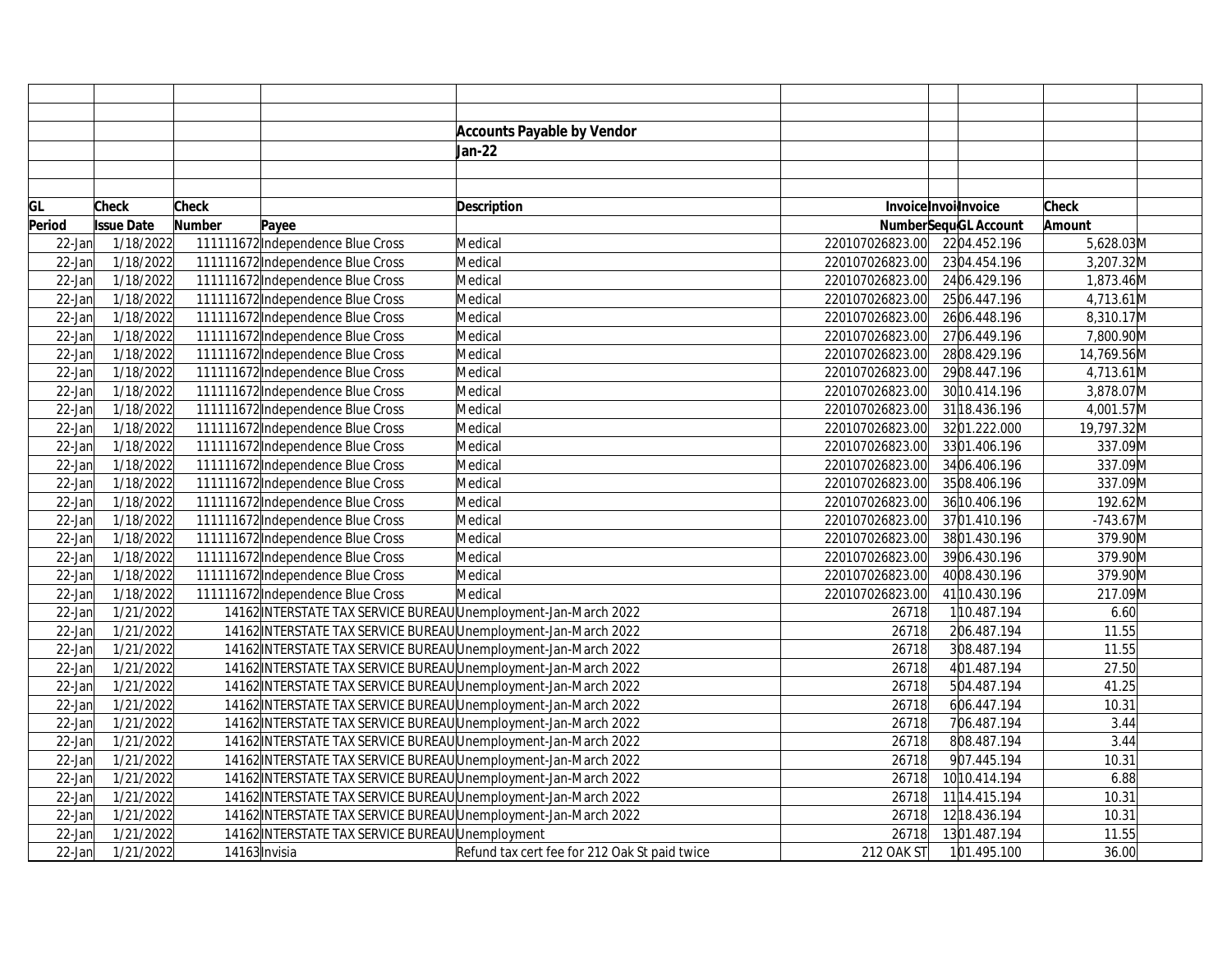|           |                   |                    |                                                          | <b>Accounts Payable by Vendor</b>                                                  |                 |                             |                         |  |
|-----------|-------------------|--------------------|----------------------------------------------------------|------------------------------------------------------------------------------------|-----------------|-----------------------------|-------------------------|--|
|           |                   |                    |                                                          | Jan-22                                                                             |                 |                             |                         |  |
|           |                   |                    |                                                          |                                                                                    |                 |                             |                         |  |
|           |                   |                    |                                                          |                                                                                    |                 |                             |                         |  |
| GL        | <b>Check</b>      | <b>Check</b>       |                                                          | <b>Description</b>                                                                 |                 | InvoiceInvoilnvoice         | <b>Check</b>            |  |
| Period    | <b>Issue Date</b> | <b>Number</b>      | Payee                                                    |                                                                                    |                 | <b>NumberSequGL Account</b> | Amount                  |  |
| $22$ -Jan | 1/7/2022          |                    | 14067 IPS Global                                         | toner cartridges                                                                   | 123517          | 101.410.210                 | 500.57                  |  |
| $22$ -Jan | 1/21/2022         |                    | 14164 PS Global                                          | Black toner cartridge                                                              | 123526          | 101.410.210                 | 280.58                  |  |
| $22$ -Jan | 1/21/2022         |                    | 14164 IPS Global                                         | laser jet toners                                                                   | 123683          | 101.410.210                 | 480.13                  |  |
| $22$ -Jan | 1/7/2022          |                    | 14068 IPS Group                                          | Monthly secure gateway/wireless data fee multi space m                             | <b>INV66381</b> | 107.445.371                 | 324.00                  |  |
| $22$ -Jan | 1/21/2022         |                    | 14165 IPS Group                                          | Monthly secure gateway/wireless data fee multi space m                             | <b>INV67383</b> | 107.445.371                 | 324.00                  |  |
| $22$ -Jan | 1/1/2022          |                    | 109 & F COMMERCIAL PRODUCTS                              | cc-big Belly 48x96 clear polycarbonate sheffield                                   | 250810          | 110.426.374                 | 67.50M                  |  |
| 22-Jan    | 1/1/2022          |                    | 109 & F COMMERCIAL PRODUCTS                              | cc-barricades                                                                      | 250903          | 135.433.254                 | 95.66M                  |  |
| $22$ -Jan | 1/1/2022          |                    | 109JB Supply                                             | cc-centerpull towels 600 per roll,6 rolls per cae-4 cases                          | 7883            | 101.430.373                 | 26.66M                  |  |
| $22$ -Jan | 1/1/2022          |                    | 109JB Supply                                             | cc-centerpull towels 600 per roll, 6 rolls per cae-4 cases                         | 7883            | 206.430.373                 | 26.66M                  |  |
| $22$ -Jan | 1/1/2022          |                    | 109JB Supply                                             | cc-centerpull towels 600 per roll, 6 rolls per cae-4 cases                         | 7883            | 308.430.373                 | 26.66M                  |  |
| $22$ -Jan | 1/1/2022          |                    | 109JB Supply                                             | cc-centerpull towels 600 per roll,6 rolls per cae-4 cases                          | 7883            | 4 10.430.373                | 15.22M                  |  |
| 22-Jan    | 1/7/2022          |                    | 14069 CI JONES CHEMICALS                                 | <b>CHLORINE</b>                                                                    | 875676          | 108.429.222                 | 5,100.00                |  |
| $22$ -Jan | 1/21/2022         | 111111673 CI Jones |                                                          | <b>CHLORINE</b>                                                                    | 676633          | 108.429.222                 | 6,250.00M               |  |
| $22$ -Jan | 1/21/2022         | 111111673 CI Jones |                                                          | <b>CHLORINE</b>                                                                    | 876637          | 106.448.222                 | 2,500.00M               |  |
| $22$ -Jan | 1/7/2022          |                    | 14070 JONES, TERRY                                       | 30 LED Bulbs for airport                                                           | 121721          | 109.440.373                 | 190.95                  |  |
| $22$ -Jan | 1/19/2022         |                    |                                                          | 13077 Joseph Norton and Bernedette GalRefund overpayment of taxes for 7 E Fifth St | 7 E FIFTH ST    | 101.200.330                 | $-558.00V$              |  |
| $22$ -Jan | 1/1/2022          |                    | 109 Kelly Industrial Supply                              | cc-brake hose end, air brake hose end, large scoop box, 32                         | 2174827-IN      | 101.430.251                 | 34.83M                  |  |
| $22$ -Jan | 1/1/2022          |                    | 109 Kelly Industrial Supply                              | cc-brake hose end, air brake hose end, large scoop box, 32                         | 2174827-IN      | 206.430.251                 | 34.83M                  |  |
| $22$ -Jan | 1/1/2022          |                    | 109 Kelly Industrial Supply                              | cc-brake hose end, air brake hose end, large scoop box, 32                         | 2174827-IN      | 308.430.251                 | 34.83M                  |  |
| $22$ -Jan | 1/1/2022          |                    | 109 Kelly Industrial Supply                              | cc-brake hose end,air brake hose end, large scoop box, 32                          | 2174827-IN      | 4 10.430.251                | 19.90M                  |  |
| 22-Jan    | 1/1/2022          |                    | 109 Kelly Industrial Supply                              | cc-brake hose end, air brake hose end, large scoop box, 32                         | 2174827-IN      | 518.436.251                 | 100.00M                 |  |
| $22$ -Jan | 1/1/2022          |                    | 109 Kelly Industrial Supply                              | cc-brake hose end, air brake hose end, large scoop box, 32                         | 2174827-IN      | 606.449.251                 | $200.00  \overline{M} $ |  |
| $22$ -Jan | 1/7/2022          |                    | 14071 Kershner Environmental Technolo Dice Dosing Module |                                                                                    | 39486           | 106.448.378                 | 3,123.95                |  |
| 22-Jan    | 1/7/2022          |                    | 14071 Kershner Environmental Technolo Dice Dosing Module |                                                                                    | 39487           | 106.448.378                 | 3,123.95                |  |
| 22-Jan    | 1/7/2022          |                    | 14071 Kershner Environmental Technolo Dice Dosing Module |                                                                                    | 39488           | 106.448.378                 | 3,123.95                |  |
| $22$ -Jan | 1/7/2022          |                    | 14071 Kershner Environmental Technolo Dice Dosing Module |                                                                                    | 39489           | 106.448.378                 | 3,123.95                |  |
| $22$ -Jan | 1/7/2022          |                    | 14071 Kershner Environmental Technolo Dice Dosing Module |                                                                                    | 39576           | 106.448.378                 | 3,124.25                |  |
| 22-Jan    | 1/7/2022          |                    | 14071 Kershner Environmental Technolo Dice Dosing Module |                                                                                    | 39577           | 106.448.378                 | 3,124.25                |  |
| $22$ -Jan | 1/7/2022          |                    | 14071 Kershner Environmental Technolo Dice Dosing Module |                                                                                    | 39578           | 106.448.378                 | 3,124.25                |  |
| 22-Jan    | 1/7/2022          |                    | 14071 Kershner Environmental Technolo Dice Dosing Module |                                                                                    | 39579           | 106.448.378                 | 3,124.25                |  |
| $22$ -Jan | 1/21/2022         |                    | 14166 Keystone Engineering Group Inc                     | Pottstown Borough Auth Water Plant                                                 | 2200025         | 108.429.265                 | 145.00                  |  |
| $22$ -Jan | 1/21/2022         |                    | 14166 Keystone Engineering Group Inc                     | Pottstown Borough Auth Water Plant                                                 | 2200025         | 208.429.365                 | 810.00                  |  |
| 22-Jan    | 1/21/2022         |                    | 14166 Keystone Engineering Group Inc                     | Pottsotwn Borough Auth Wastewater T & M                                            | 2200026         | 108.429.385                 | 5,063.94                |  |
| $22$ -Jan | 1/21/2022         |                    | 14166 Keystone Engineering Group Inc                     | Pottsotwn Borough Auth Wastewater T & M                                            | 2200026         | 208.429.385                 | 828.45                  |  |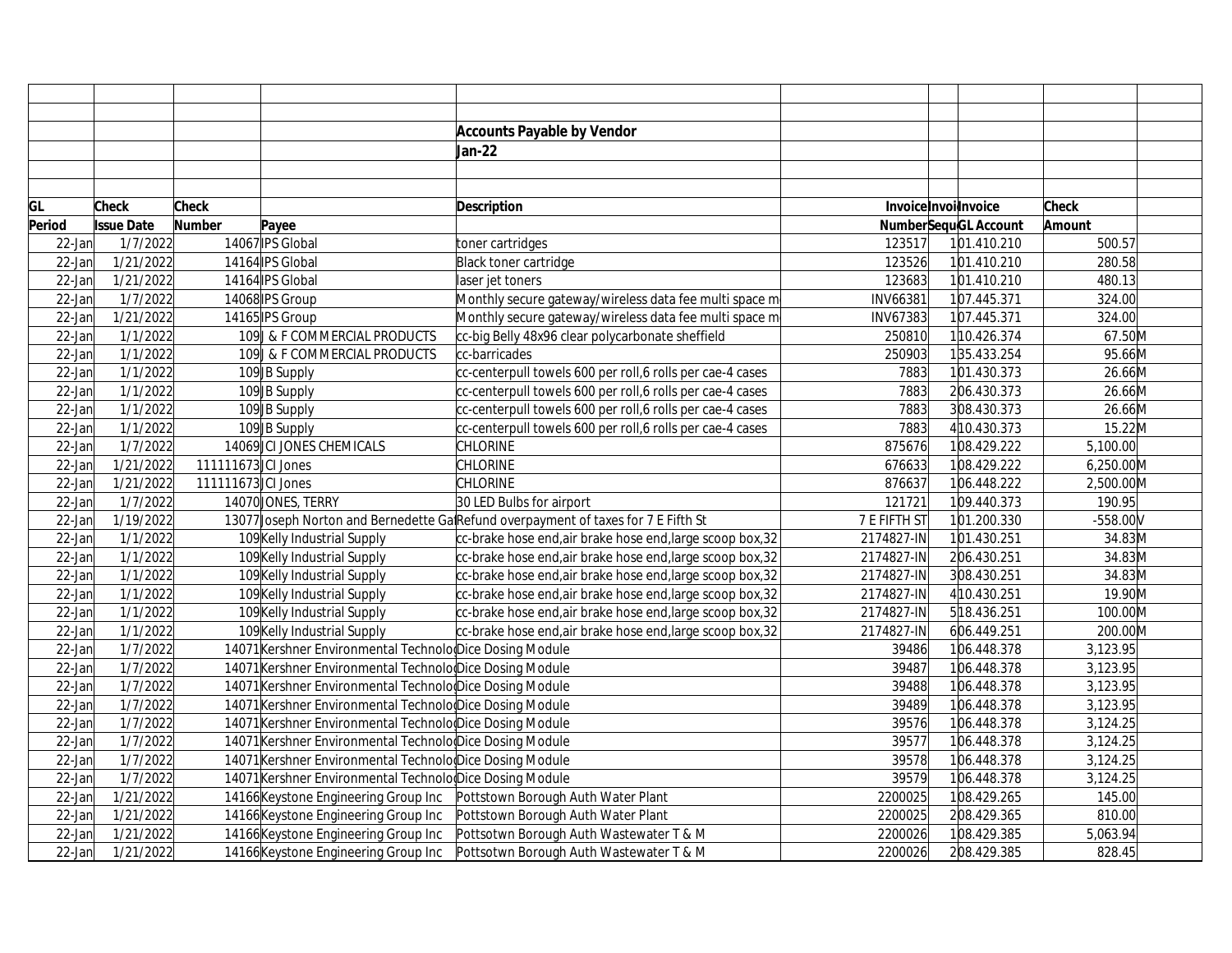|           |                   |              |                                | <b>Accounts Payable by Vendor</b>                           |                  |                      |                      |  |
|-----------|-------------------|--------------|--------------------------------|-------------------------------------------------------------|------------------|----------------------|----------------------|--|
|           |                   |              |                                | Jan-22                                                      |                  |                      |                      |  |
|           |                   |              |                                |                                                             |                  |                      |                      |  |
|           |                   |              |                                |                                                             |                  |                      |                      |  |
| GL        | <b>Check</b>      | <b>Check</b> |                                | <b>Description</b>                                          |                  | Invoice Invoilnvoice | <b>Check</b>         |  |
| Period    | <b>Issue Date</b> | Number       | Payee                          |                                                             |                  | NumberSequGL Account | Amount               |  |
| $22$ -Jan | 1/7/2022          |              | 14072 KRIEBEL SECURITY         | fire alarm monitoring- Jan-March Ricketts                   | 291053           | 104.454.373          | 165.00               |  |
| $22$ -Jan | 1/7/2022          |              | 14072 KRIEBEL SECURITY         | Maintenance Building Dumpster                               | 291616           | 104.454.241          | 1,000.00             |  |
| $22$ -Jan | 1/1/2022          |              | 109L B WATER SERVICE INC       | cc-maggie locator                                           | 3560589          | 118.436.375          | 925.00M              |  |
| $22$ -Jan | 1/21/2022         |              | 14167L B WATER SERVICE INC     | repair clamps                                               | 3556800          | 106.449.375          | 552.00               |  |
| $22$ -Jan | 1/1/2022          |              | 109 LAMB MCERLANE PC           | cc-Financial Matters                                        | 206585           | 108.404.315          | 865.00M              |  |
| $22$ -Jan | 1/1/2022          |              | 109 LAMB MCERLANE PC           | cc-Water Distribution System                                | 206586           | 106.404.314          | 550.00M              |  |
| 22-Jan    | 1/1/2022          |              | 109 LAMB MCERLANE PC           | cc-P3 PBA-1 LLC                                             | 206587           | 108.404.315          | 220.00M              |  |
| $22$ -Jan | 1/1/2022          |              | 109 LAMB MCERLANE PC           | cc-Upper Pottgrove sale of sewer Internal                   | 206588           | 108.404.315          | 3,050.00M            |  |
| $22$ -Jan | 1/1/2022          |              | 109 LAMB MCERLANE PC           | cc-Upper Pottgrove sale of sewer external                   | 206589           | 190.489.100          | 2,145.00M            |  |
| $22$ -Jan | 1/1/2022          |              | 109 LAMB MCERLANE PC           | cc-Ekatering Eastmond-Water Utility Billing                 | 206590           | 106.404.315          | $110.00\overline{M}$ |  |
| $22$ -Jan | 1/21/2022         |              | 14168 LANGUAGE LINE SERVICES   | other interpretation charges                                | 10433146         | 101.410.300          | 35.00                |  |
| $22$ -Jan | 1/7/2022          |              | 14073Lee Tree Care             | Industrial & South Evens St                                 | 1160             | 110.430.371          | 4,000.00             |  |
| $22$ -Jan | 1/21/2022         |              | 14169Leister, Audry J          | Conditional Use Frank Satiro                                | 7578-A           | 101.414.315          | 150.00               |  |
| 22-Jan    | 1/21/2022         |              | 14169Leister, Audry J          | Zoning Appl Swahl                                           | 7585-A           | 101.414.315          | 150.00               |  |
| $22$ -Jan | 1/21/2022         |              | 14169Leister, Audry J          | Conditional Use Brian Tuckey                                | 7594-A           | 101.414.315          | 150.00               |  |
| $22$ -Jan | 1/7/2022          |              | 14074 LEVENGOOD SEPTIC SERVICE | pumped out containment tank                                 | 1215             | 108.429.365          | 150.00               |  |
| $22$ -Jan | 1/1/2022          |              | 109LEXIS NEXIS                 | cc-Nov 2021 Minimum Committment                             | 1083831-20211130 | 101.410.420          | 150.00M              |  |
| $22$ -Jan | 1/7/2022          |              | 14075LIMERICK TOWNSHIP         | Click it or ticket-Daywalt on 11-20-21                      | DAYWALT-120121   | 101.480.700          | 297.22               |  |
| $22$ -Jan | 1/7/2022          |              | 14075LIMERICK TOWNSHIP         | Agressive Driving Wave # 3 lochum on 11/03/21               | IOCHUM-111621    | 101.480.700          | 312.64               |  |
| $22$ -Jan | 1/7/2022          |              | 14075LIMERICK TOWNSHIP         | Agressive Driving Wave # 1 Johnston on 11/05/21             | JOHNSTON-111621  | 101.480.700          | 310.68               |  |
| 22-Jan    | 1/7/2022          |              | 14075LIMERICK TOWNSHIP         | Click it or ticket-Johnston on 11/24/21                     | JOHNSTON-120121  | 101.480.700          | 271.84               |  |
| $22$ -Jan | 1/7/2022          |              | 14075LIMERICK TOWNSHIP         | Agressive Driving Wave #1 MCGuigan on 11/11/21              | MCGUIGAN-111621  | 101.480.700          | 314.44               |  |
| $22$ -Jan | 1/7/2022          |              | 14075LIMERICK TOWNSHIP         | Click it or ticket-Mcguigan on 11/23/21                     | MCGUIGAN-120121  | 101.480.700          | 275.13               |  |
| $22$ -Jan | 1/7/2022          |              | 14075LIMERICK TOWNSHIP         | Agressive Driving Wave #1 Murphy on 11/05/21                | MURPHY-111621    | 101.480.700          | 308.68               |  |
| 22-Jan    | 1/7/2022          |              | 14075LIMERICK TOWNSHIP         | Click it or ticket-Murphy on 11/24/21                       | MURPHY-120121    | 101.480.700          | 270.09               |  |
| 22-Jan    | 1/7/2022          |              | 14075LIMERICK TOWNSHIP         | Click it or ticket-Riley on 11/26/21                        | RILEY-120121     | 101.480.700          | 165.48               |  |
| $22$ -Jan | 1/7/2022          |              | 14075LIMERICK TOWNSHIP         | Agressive Driving Wave # 1 Tyler on 11/09/21                | TYLER-111621     | 101.480.700          | 340.76               |  |
| $22$ -Jan | 1/7/2022          |              | 14075LIMERICK TOWNSHIP         | Click it or ticket-Tyler on 12/01/21                        | TYLER-120121     | 101.480.700          | 298.16               |  |
| $22$ -Jan | 1/1/2022          |              | 109Logmein INC                 | Go to meeting business                                      | 121321           | 101.401.425          | $50.41$ M            |  |
| 22-Jan    | 1/1/2022          |              | 109Logmein INC                 | Go to meeting business                                      | 121321           | 206.401.425          | $50.41$ M            |  |
| $22$ -Jan | 1/1/2022          |              | 109Logmein INC                 | Go to meeting business                                      | 121321           | 308.401.425          | 50.41M               |  |
| $22$ -Jan | 1/1/2022          |              | 109Logmein INC                 | Go to meeting business                                      | 121321           | 4 10.401.425         | 28.80M               |  |
| 22-Jan    | 1/1/2022          |              | 109LOWES HOME IMPROVEMENT      | cc-hot water stream,cold water stream,scrubbing bubble;     | 7055671          | 106.448.373          | 182.88M              |  |
| $22$ -Jan | 1/1/2022          |              | 109 LOWES HOME IMPROVEMENT     | cc-titanium grip, handscrew all purpose gloves, 10 ft chain | 7286782          | 104.454.241          | 169.79M              |  |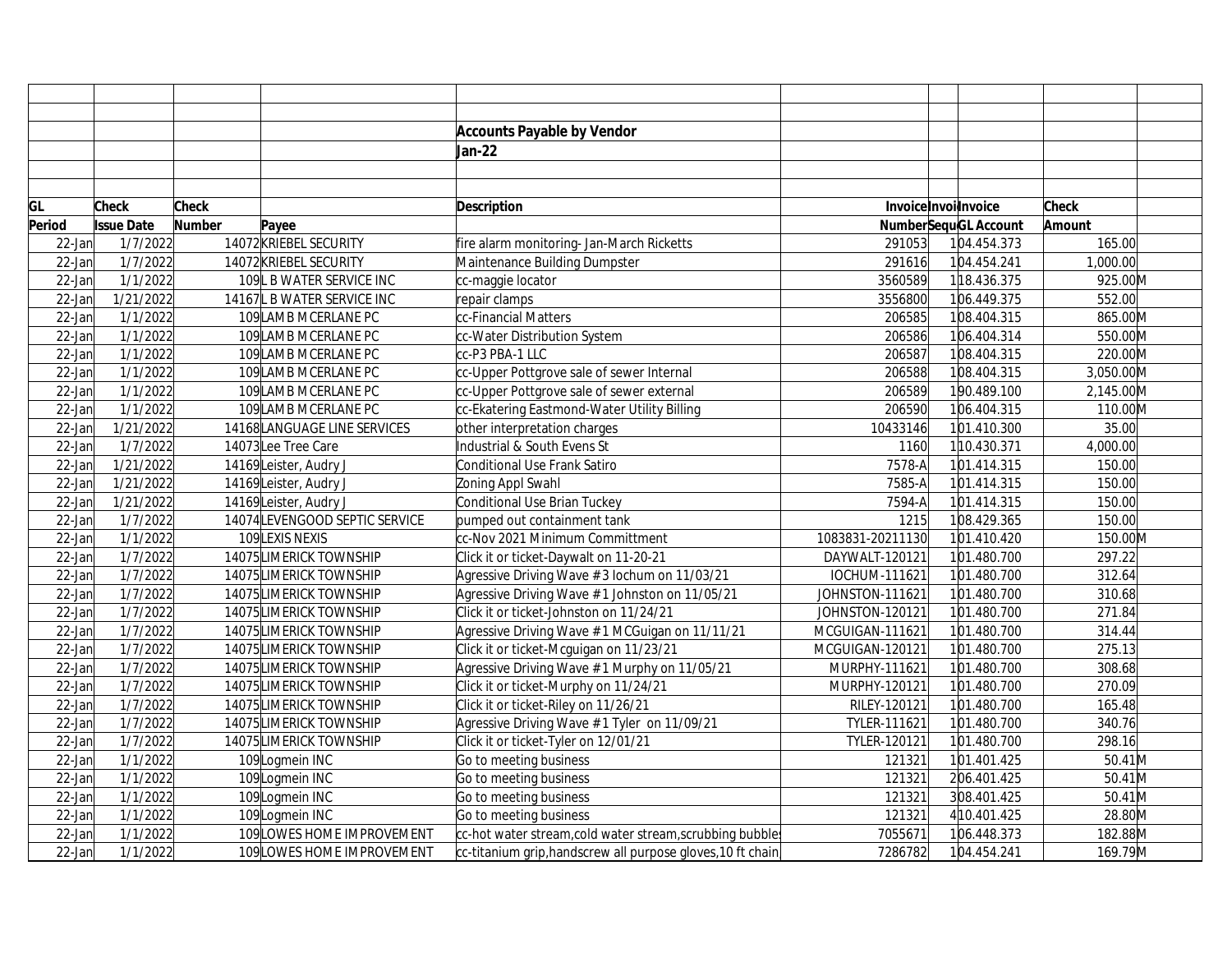|           |                   |               |                                                                | <b>Accounts Payable by Vendor</b>          |                      |                             |              |
|-----------|-------------------|---------------|----------------------------------------------------------------|--------------------------------------------|----------------------|-----------------------------|--------------|
|           |                   |               |                                                                | Jan-22                                     |                      |                             |              |
|           |                   |               |                                                                |                                            |                      |                             |              |
|           |                   |               |                                                                |                                            |                      |                             |              |
| GL        | Check             | <b>Check</b>  |                                                                | Description                                | Invoice Invoilnvoice |                             | <b>Check</b> |
| Period    | <b>Issue Date</b> | <b>Number</b> | Payee                                                          |                                            |                      | <b>NumberSequGL Account</b> | Amount       |
| 22-Jan    | 1/1/2022          |               | 109LOWES HOME IMPROVEMENT                                      | Bathroom fan                               | 740707188            | 108.429.373                 | 159.00M      |
| $22$ -Jan | 1/1/2022          |               | 109 LOWES HOME IMPROVEMENT                                     | cc-Dechlor plastic eood                    | 88362556             | 108.429.373                 | 858.42M      |
| 22-Jan    | 1/1/2022          |               | 109 LOWES HOME IMPROVEMENT                                     | cc-Spray Park island Camera project        | 88490021             | 104.454.241                 | 42.72M       |
| 22-Jan    | 1/1/2022          |               | 109 Lucky Squirrel Printworks                                  | sign stickers for P&R                      | 1896                 | 104.452.341                 | 314.00M      |
| 22-Jan    | 1/1/2022          |               | 109Lucky Squirrel Printworks                                   | church sinage and parking #s digital print | 1896                 | 207.445.371                 | 233.50M      |
| 22-Jan    | 1/1/2022          |               | 109Lucky Squirrel Printworks                                   | cc-street signs, barrier refective signs   | 1896                 | 335.433.254                 | 412.00M      |
| 22-Jan    | 1/1/2022          |               | 109M B Glick                                                   | cc-steel plate                             | 100072021            | 118.436.375                 | 1,386.00M    |
| 22-Jan    | 1/7/2022          |               | 14076 Main Line Behavioral Health                              | <b>EAP Capitated Services</b>              | 20211203             | 101.406.472                 | 192.78       |
| 22-Jan    | 1/7/2022          |               | 14076 Main Line Behavioral Health                              | <b>EAP Capitated Services</b>              | 20211203             | 206.406.472                 | 192.78       |
| 22-Jan    | 1/7/2022          |               | 14076 Main Line Behavioral Health                              | <b>EAP Capitated Services</b>              | 20211203             | 308.406.472                 | 192.78       |
| 22-Jan    | 1/7/2022          |               | 14076 Main Line Behavioral Health                              | <b>EAP Capitated Services</b>              | 20211203             | 4 10.406.472                | 110.16       |
| 22-Jan    | 1/21/2022         |               | 14170 MANNS TOWING AND ROAD SERV change flat tire on car 94-18 |                                            | 2592                 | 101.410.251                 | 65.00        |
| 22-Jan    | 1/7/2022          |               | 14077 MASCARO & SONS, J P                                      | waste removal December 2021                | 430639               | 110.426.367                 | 142,904.00   |
| 22-Jan    | 1/21/2022         |               | 14171 MASCARO & SONS, J P                                      | waste removal January 2021                 | 431934               | 110.426.367                 | 142,904.00   |
| 22-Jan    | 1/7/2022          |               | 14078 Material Matters                                         | General Consulting 09/25/21-10/29/21       | 20210538             | 108.429.367                 | 4,081.42     |
| 22-Jan    | 1/7/2022          |               | 14079 McDonald Uniform Co                                      | Mock turtlenecks                           | 202723               | 101.410.240                 | 400.00       |
| 22-Jan    | 1/7/2022          |               | 14079 McDonald Uniform Co                                      | Mock turtlenecks                           | 202723               | 201.411.238                 | 235.38       |
| 22-Jan    | 1/7/2022          |               | 14079 McDonald Uniform Co                                      | Ryan Guth Uniforms                         | 202724               | 101.410.240                 | 74.74        |
| 22-Jan    | 1/21/2022         |               | 14172 McDonald Uniform Co                                      | McDermott uniforms                         | 190928-05            | 101.410.240                 | 192.86       |
| 22-Jan    | 1/21/2022         |               | 14172 McDonald Uniform Co                                      | Hatcher uniforms                           | 197352-02            | 101.410.240                 | 33.81        |
| 22-Jan    | 1/21/2022         |               | 14172 McDonald Uniform Co                                      | cc-Viola uniforms                          | 197355-02            | 101.410.240                 | 33.81        |
| $22$ -Jan | 1/21/2022         |               | 14172 McDonald Uniform Co                                      | Haring uniforms                            | 198486-02            | 101.410.240                 | 147.72       |
| 22-Jan    | 1/21/2022         |               | 14172 McDonald Uniform Co                                      | badge Ret Ofc 103                          | 202806               | 101.410.240                 | 115.69       |
| 22-Jan    | 1/1/2022          |               | 109 Mcdonalds                                                  | cc-prisoner meal                           | 120221               | 101.410.229                 | 14.18M       |
| 22-Jan    | 1/1/2022          |               | 109 Mcdonalds                                                  | cc-prisoner meal                           | 120621               | 101.410.229                 | 12.89M       |
| 22-Jan    | 1/1/2022          |               | 109 Mcdonalds                                                  | cc-prisoner meal                           | 120921               | 101.410.229                 | 12.34M       |
| 22-Jan    | 1/1/2022          |               | 109 Mcdonalds                                                  | cc-prisoner meal                           | 121321               | 101.410.229                 | 6.35M        |
| 22-Jan    | 1/1/2022          |               | 109 Mcdonalds                                                  | cc-prisoner meal                           | 121421               | 101.410.229                 | $7.20$ M     |
| 22-Jan    | 1/1/2022          |               | 109 Mcdonalds                                                  | cc-prisoner meal                           | 121521               | 101.410.229                 | 7.73M        |
| 22-Jan    | 1/1/2022          |               | 109 Mcdonalds                                                  | cc-prisoner meal                           | 121621               | 101.410.229                 | $7.20$ M     |
| 22-Jan    | 1/1/2022          |               | 109 Mcdonalds                                                  | cc-prisoner meal                           | 122021               | 101.410.229                 | 7.52M        |
| 22-Jan    | 1/1/2022          |               | 109 Mcdonalds                                                  | cc-prisoner meal                           | DEC 16 2021          | 101.410.229                 | 24.68M       |
| 22-Jan    | 1/21/2022         |               | 14173 McFaul, Dan                                              | 2022 boot allowance                        | 2022 BOOT ALLOWANCE  | 101.430.238                 | 28.00        |
| $22$ -Jan | 1/21/2022         |               | 14173 McFaul, Dan                                              | 2022 boot allowance                        | 2022 BOOT ALLOWANCE  | 206.430.238                 | 28.00        |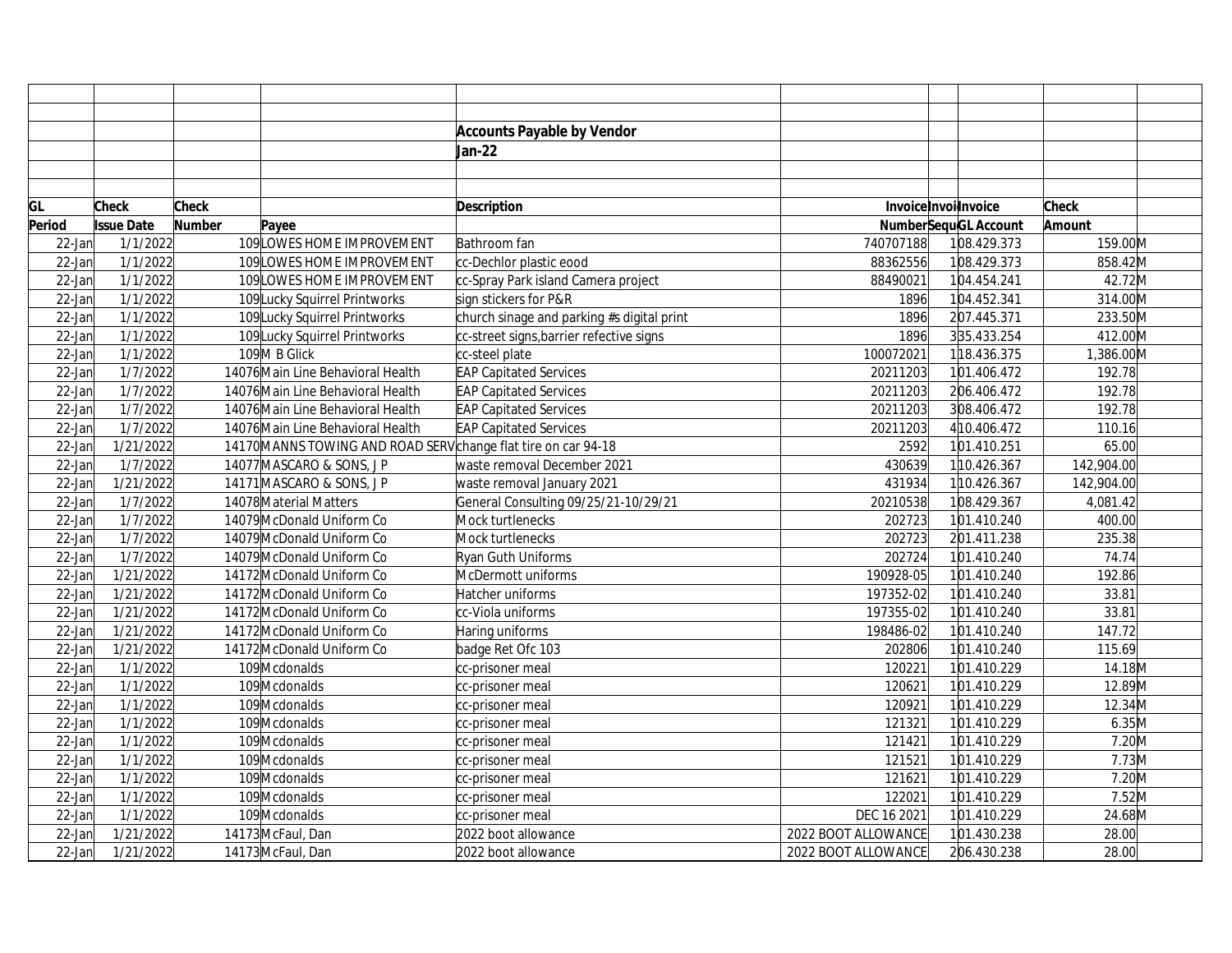|           |                   |               |                                                           | <b>Accounts Payable by Vendor</b>                                                 |                     |                             |              |
|-----------|-------------------|---------------|-----------------------------------------------------------|-----------------------------------------------------------------------------------|---------------------|-----------------------------|--------------|
|           |                   |               |                                                           | Jan-22                                                                            |                     |                             |              |
|           |                   |               |                                                           |                                                                                   |                     |                             |              |
|           |                   |               |                                                           |                                                                                   |                     |                             |              |
| GL        | <b>Check</b>      | <b>Check</b>  |                                                           | <b>Description</b>                                                                |                     | Invoice Invoilnvoice        | <b>Check</b> |
| Period    | <b>Issue Date</b> | <b>Number</b> | Payee                                                     |                                                                                   |                     | <b>NumberSequGL Account</b> | Amount       |
| $22$ -Jan | 1/21/2022         |               | 14173 McFaul, Dan                                         | 2022 boot allowance                                                               | 2022 BOOT ALLOWANCE | 308.430.238                 | 28.00        |
| $22$ -Jan | 1/21/2022         |               | 14173 McFaul, Dan                                         | 2022 boot allowance                                                               | 2022 BOOT ALLOWANCE | 4 10.430.238                | 16.00        |
| $22$ -Jan | 1/1/2022          |               | 109 MCMASTER CARR SUPPLY CO                               | low pressure pipe repair, CPVC Pipe fitting for hot water                         | 68964186            | 108.429.380                 | 750.29M      |
| $22$ -Jan | 1/1/2022          |               | 109 MCMASTER CARR SUPPLY CO                               | cc-CPVC pipe for hot water                                                        | 69017740            | 108.429.380                 | 1,115.53M    |
| $22$ -Jan | 1/1/2022          |               | 109 MCMASTER CARR SUPPLY CO                               | cc-CPVC pipe fitting for hot water, medium pressure pipe                          | 69098971            | 108.429.380                 | 649.65M      |
| $22$ -Jan | 1/1/2022          |               | 109 MCMASTER CARR SUPPLY CO                               | cc-enclosure heater with adjustable thermostat                                    | 69107175            | 108.429.381                 | 480.09M      |
| 22-Jan    | 1/1/2022          |               | 109 MCMASTER CARR SUPPLY CO                               | cc-garden hose timer, time and day activated switch                               | 69111173            | 106.448.378                 | 260.55M      |
| 22-Jan    | 1/1/2022          |               | 109 MCMASTER CARR SUPPLY CO                               | cc-shaft couplings, 5000rpm rubber spider for shaft coupli                        | 69499837            | 108.429.378                 | 1,502.28M    |
| $22$ -Jan | 1/1/2022          |               | 109 MCMASTER CARR SUPPLY CO                               | cc-drill bit for rotary hammers, drill bit for plastic                            | 69817752            | 106.448.377                 | 303.23M      |
| 22-Jan    | 1/1/2022          |               | 109 MCMASTER CARR SUPPLY CO                               | cc-Compression tube fitting for air, straight connector, bra                      | 69904420            | 118.436.375                 | 78.43M       |
| $22$ -Jan | 1/1/2022          |               | 109 MCMASTER CARR SUPPLY CO                               | cc-tape,plastic jar,light bulb                                                    | 69924665            | 106.448.210                 | 65.43M       |
| 22-Jan    | 1/1/2022          |               | 109 MCMASTER CARR SUPPLY CO                               | cc-low pressure steel adapter for flat tanks                                      | 699247671           | 108.429.378                 | 81.18M       |
| $22$ -Jan | 1/21/2022         |               | 1412021st Century Advertising                             | Ad For zoning hearing for 344 E High St                                           | 2252979             | 101.414.315                 | 346.78       |
| $22$ -Jan | 1/21/2022         |               | 1412021st Century Advertising                             | Ad For bid for Sundstrom Field Improvements                                       | 2259530             | 104.452.341                 | 514.42       |
| 22-Jan    | 1/21/2022         |               | 1412021st Century Advertising                             | Ad For 42 Walnut St arch repair                                                   | 2259538             | 101.463.750                 | 504.26       |
| 22-Jan    | 1/21/2022         |               | 1412021st Century Advertising                             | Ad For conditional use for 323 W High St                                          | 2264983             | 101.414.315                 | 358.28       |
| $22$ -Jan | 1/21/2022         |               | 1412021st Century Advertising                             | Ad For 2022 Borough meetings                                                      | 2267669             | 101.400.341                 | 100.66       |
| $22$ -Jan | 1/21/2022         |               | 1412021st Century Advertising                             | Ad For 2022 Borough meetings                                                      | 2267669             | 206.400.341                 | 100.66       |
| $22$ -Jan | 1/21/2022         |               | 1412021st Century Advertising                             | Ad For 2022 Borough meetings                                                      | 2267669             | 308.400.341                 | 100.66       |
| $22$ -Jan | 1/21/2022         |               | 1412021st Century Advertising                             | Ad For 2022 Borough meetings                                                      | 2267669             | 4 10.400.341                | 57.50        |
| $22$ -Jan | 1/21/2022         |               | 1412021st Century Advertising                             | Ad For 2022 boro Authority meetings                                               | 2267746             | 106.400.341                 | 40.04        |
| $22$ -Jan | 1/21/2022         |               | 1412021st Century Advertising                             | Ad For 2022 boro Authority meetings                                               | 2267746             | 208.400.341                 | 40.04        |
| $22$ -Jan | 1/7/2022          |               | 14080 MET-ED                                              | Electric Water Plant                                                              | 100017000611-122721 | 106.448.361                 | 12,127.97    |
| $22$ -Jan | 1/7/2022          |               | 14080 MET-ED                                              | Electric Police Rifle Range                                                       | 100028318994-122821 | 101.410.361                 | 20.08        |
| 22-Jan    | 1/21/2022         |               | 14174 MET-ED                                              | Electric Hanover Square Rd                                                        | 100061550230-010722 | 106.449.368                 | 126.39       |
| $22$ -Jan | 1/21/2022         |               | 14174 MET-ED                                              | Electric Pleasant View Storage Reservoir                                          | 100061739239-011022 | 106.449.368                 | 51.08        |
| $22$ -Jan | 1/21/2022         |               | 14174 MET-ED                                              | Electric-Kepler Rd                                                                | 100130955873-010522 | 106.449.368                 | 600.16       |
| $22$ -Jan | 1/21/2022         |               | 14175 MGK INDUSTRIES                                      | 6 Godwin Pump rental"                                                             | 1239                | 108.429.374                 | 650.00       |
| $22$ -Jan | 1/1/2022          |               | 109 Mixer and Plant Parts                                 | cc-vehicle 107 maintenance                                                        | <b>INV62700</b>     | 114.415.252                 | 181.21M      |
| $22$ -Jan | 1/21/2022         |               | 14176 Montgomery County Public Safety 2022 MIRT Dues      |                                                                                   | 2022 MIRT DUES      | 101.410.420                 | 300.00       |
| $22$ -Jan | 1/7/2022          |               | 14082 Montgomery County Swat Team W2022 participation fee |                                                                                   | 2022-0008           | 101.410.308                 | 3,000.00     |
| $22$ -Jan | 1/21/2022         |               | 14177 MONTGOMERY, AMBER                                   | dance instructor 01/10/212-01/12/22                                               | 01/10/21-01/12/22   | 104.452.271                 | 518.00       |
| 22-Jan    | 1/21/2022         |               | 14141 David Mull                                          | 4 hours County Court on 01/07/22                                                  | 11022               | 101.410.110                 | 187.92       |
| $22$ -Jan | 1/7/2022          |               |                                                           | 14083 National Recreation and Park Asso professional membership 01/31/22-01/31/23 | 229229-2022         | 104.452.420                 | 175.00       |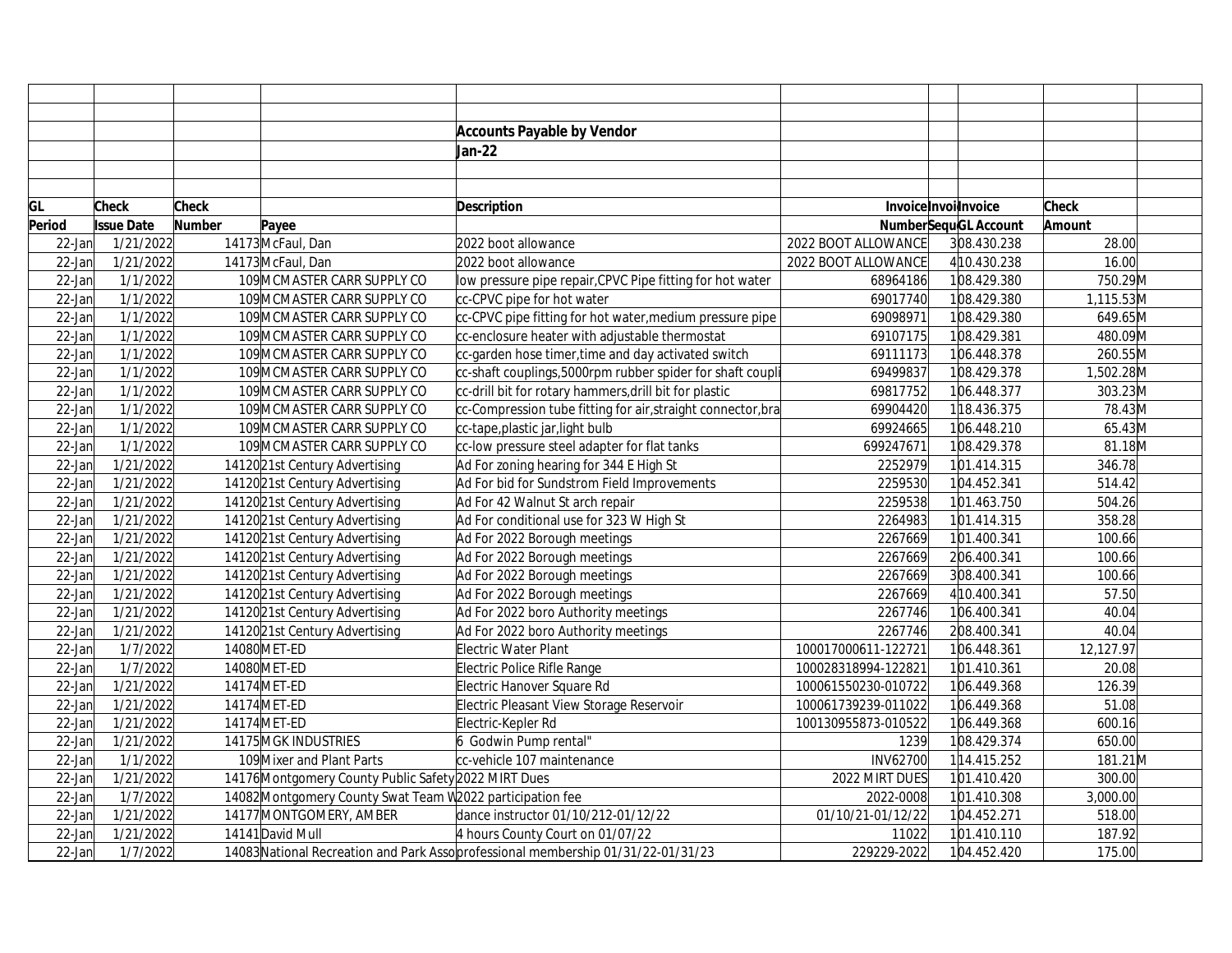|           |                   |               |                                                      | <b>Accounts Payable by Vendor</b>                   |                       |                             |              |
|-----------|-------------------|---------------|------------------------------------------------------|-----------------------------------------------------|-----------------------|-----------------------------|--------------|
|           |                   |               |                                                      | Jan-22                                              |                       |                             |              |
|           |                   |               |                                                      |                                                     |                       |                             |              |
|           |                   |               |                                                      |                                                     |                       |                             |              |
| GL        | <b>Check</b>      | <b>Check</b>  |                                                      | <b>Description</b>                                  |                       | Invoice Invoilnvoice        | <b>Check</b> |
| Period    | <b>Issue Date</b> | <b>Number</b> | Payee                                                |                                                     |                       | <b>NumberSequGL Account</b> | Amount       |
| $22$ -Jan | 1/21/2022         |               | 14178 Neptune Benson INC                             | ETS-UV System                                       | 9000048051            | 106.165.000                 | 137,766.40   |
| $22$ -Jan | 1/7/2022          |               | 14084 NEW HANOVER TOWNSHIP                           | Agressive driving Wave 1 Dean on 11/12/21           | DEAN-111721           | 101.480.700                 | 130.98       |
| 22-Jan    | 1/7/2022          |               | 14084 NEW HANOVER TOWNSHIP                           | Agressive driving Wave 1 Dean on 110921             | DEAN-NOV 17 2021      | 101.480.700                 | 196.47       |
| $22$ -Jan | 1/7/2022          |               | 14084 NEW HANOVER TOWNSHIP                           | Agressive driving Wave 1 Dyas on 11/12/21           | DYAS-111721           | 101.480.700                 | 150.90       |
| 22-Jan    | 1/7/2022          |               | 14084 NEW HANOVER TOWNSHIP                           | Click it or ticket Dyas on 11/23/21                 | DYAS-112821           | 101.480.700                 | 226.35       |
| 22-Jan    | 1/7/2022          |               | 14084 NEW HANOVER TOWNSHIP                           | Agressive driving Wave 1 Dyas on 11/11/21           | DYAS-NOV 17 2021      | 101.480.700                 | 150.90       |
| 22-Jan    | 1/7/2022          |               | 14084 NEW HANOVER TOWNSHIP                           | Agressive driving Wave 1 Dyas on 11/05/21           | DYAS-NOVEMBER 17 2021 | 101.480.700                 | 226.35       |
| 22-Jan    | 1/7/2022          |               | 14084 NEW HANOVER TOWNSHIP                           | Agressive driving Wave 1 Fugelo on 11/11/21         | FUGELO- NOV 17 2021   | 101.480.700                 | 142.46       |
| 22-Jan    | 1/7/2022          |               | 14084 NEW HANOVER TOWNSHIP                           | Agressive driving Wave 1 Fugelo on 11/13/21         | FUGELO-111721         | 101.480.700                 | 71.23        |
| 22-Jan    | 1/7/2022          |               | 14084 NEW HANOVER TOWNSHIP                           | Click it or ticket Fugelo on 11/19/21               | FUGELO-112821         | 101.480.700                 | 213.69       |
| 22-Jan    | 1/7/2022          |               | 14084NEW HANOVER TOWNSHIP                            | Agressive driving Wave 1 Johnson on 11/11/21        | JOHNSON- NOV 17 2021  | 101.480.700                 | 108.28       |
| 22-Jan    | 1/7/2022          |               | 14084 NEW HANOVER TOWNSHIP                           | Agressive driving Wave 1 Johnson on 11/12/21        | JOHNSON-111721        | 101.480.700                 | 162.42       |
| 22-Jan    | 1/7/2022          |               | 14084 NEW HANOVER TOWNSHIP                           | Click it or ticket Salvo on November 23             | SALVO-112821          | 101.480.700                 | 222.12       |
| $22$ -Jan | 1/1/2022          |               | 109 NIXON CORPORATE                                  | cc-scrub bottom ciel                                | 4200448235            | 101.410.241                 | 195.01M      |
| 22-Jan    | 1/1/2022          |               | 109 NIXON CORPORATE                                  | cc-scrub bottom ciel                                | 4200450962            | 101.410.241                 | 195.01M      |
| 22-Jan    | 1/1/2022          |               | 109 NIXON CORPORATE                                  | cc-scrub bottom ciel                                | 4200453534            | 101.410.241                 | 213.55M      |
| 22-Jan    | 1/1/2022          |               | 109 NIXON CORPORATE                                  | cc-scrub bottom ciel                                | 4200456110            | 101.410.241                 | 213.55M      |
| 22-Jan    | 1/7/2022          |               | 14085 NORTH COVENTRY TOWNSHIP                        | Buckle Up Pa/Click it or Ticket-Conrad on 11/26/21  | CONRAD-112721         | 101.480.700                 | 178.36       |
| $22$ -Jan | 1/7/2022          |               | 14085 NORTH COVENTRY TOWNSHIP                        | Agressive Driving Hollis on 11/02/21                | HOLLIS-110321         | 101.480.700                 | 152.20       |
| 22-Jan    | 1/7/2022          |               | 14085 NORTH COVENTRY TOWNSHIP                        | Agressive Driving Parfeniouk on 11/02/21            | PARFENIOUK-110321     | 101.480.700                 | 141.54       |
| 22-Jan    | 1/7/2022          |               | 14085 NORTH COVENTRY TOWNSHIP                        | Buckle Up Pa/Click it or Ticket-Templin on 11/23/21 | <b>TEMPLIN-112721</b> | 101.480.700                 | 89.20        |
| 22-Jan    | 1/7/2022          |               | 14085 NORTH COVENTRY TOWNSHIP                        | Buckle Up Pa/Click it or Ticket-Templin on 11/20/21 | TEMPLIN-NOV 27 2021   | 101.480.700                 | 89.20        |
| $22$ -Jan | 1/7/2022          |               | 14085 NORTH COVENTRY TOWNSHIP                        | Buckle Up Pa/Click it or Ticket-Woodrow on 11/20/21 | WOODREW-112721        | 101.480.700                 | 101.92       |
| 22-Jan    | 1/7/2022          |               | 14085 NORTH COVENTRY TOWNSHIP                        | Agressive Driving Woodrow on 11/02/21               | WOODROW-110321        | 101.480.700                 | 101.92       |
| 22-Jan    | 1/7/2022          |               | 14085 NORTH COVENTRY TOWNSHIP                        | Buckle Up Pa/Click it or Ticket-Woodrow on 11/23/21 | WOODROW-112721        | 101.480.700                 | 101.92       |
| $22$ -Jan | 1/7/2022          |               | 14085 NORTH COVENTRY TOWNSHIP                        | Agressive Driving Zinger on 11/02/21                | ZINGE-110321          | 101.480.700                 | 152.20       |
| $22$ -Jan | 1/21/2022         |               | 14179 NORTH END FIRE COMPANY                         | Fire Co Allocations                                 | Mar-22                | 114.415.505                 | 20,356.84    |
| $22$ -Jan | 1/1/2022          |               | 109NORTHERN TOOL & EQUIPMENT cc-blade, M18 fuel fram |                                                     | 49202407              | 108.429.260                 | 584.81M      |
| $22$ -Jan | 1/1/2022          |               | 109 NORTHERN TOOL & EQUIPMENT                        | cc-M12 fuel subcompact                              | 49273869              | 108.429.260                 | 154.76M      |
| 22-Jan    | 1/1/2022          |               | 109 NORTHERN TOOL & EQUIPMENT Cc-M18 fuel band saw   |                                                     | 49358027              | 108.429.374                 | 341.32M      |
| 22-Jan    | 1/1/2022          |               | 109 Nucitrus Technologies                            | cc-Annual Software maintenance                      | 5614078               | 108.429.367                 | 2,400.00M    |
| 22-Jan    | 1/21/2022         |               | 14180 Occupational Health-Ptown Hos T Brophy exam    |                                                     | 19998                 | 101.402.196                 | 49.00        |
| 22-Jan    | 1/21/2022         |               | 14180 Occupational Health-Ptown Hos T Brophy exam    |                                                     | 19998                 | 206.402.196                 | 49.00        |
| $22$ -Jan | 1/21/2022         |               | 14180 Occupational Health-Ptown Hos T Brophy exam    |                                                     | 19998                 | 308.402.196                 | 49.00        |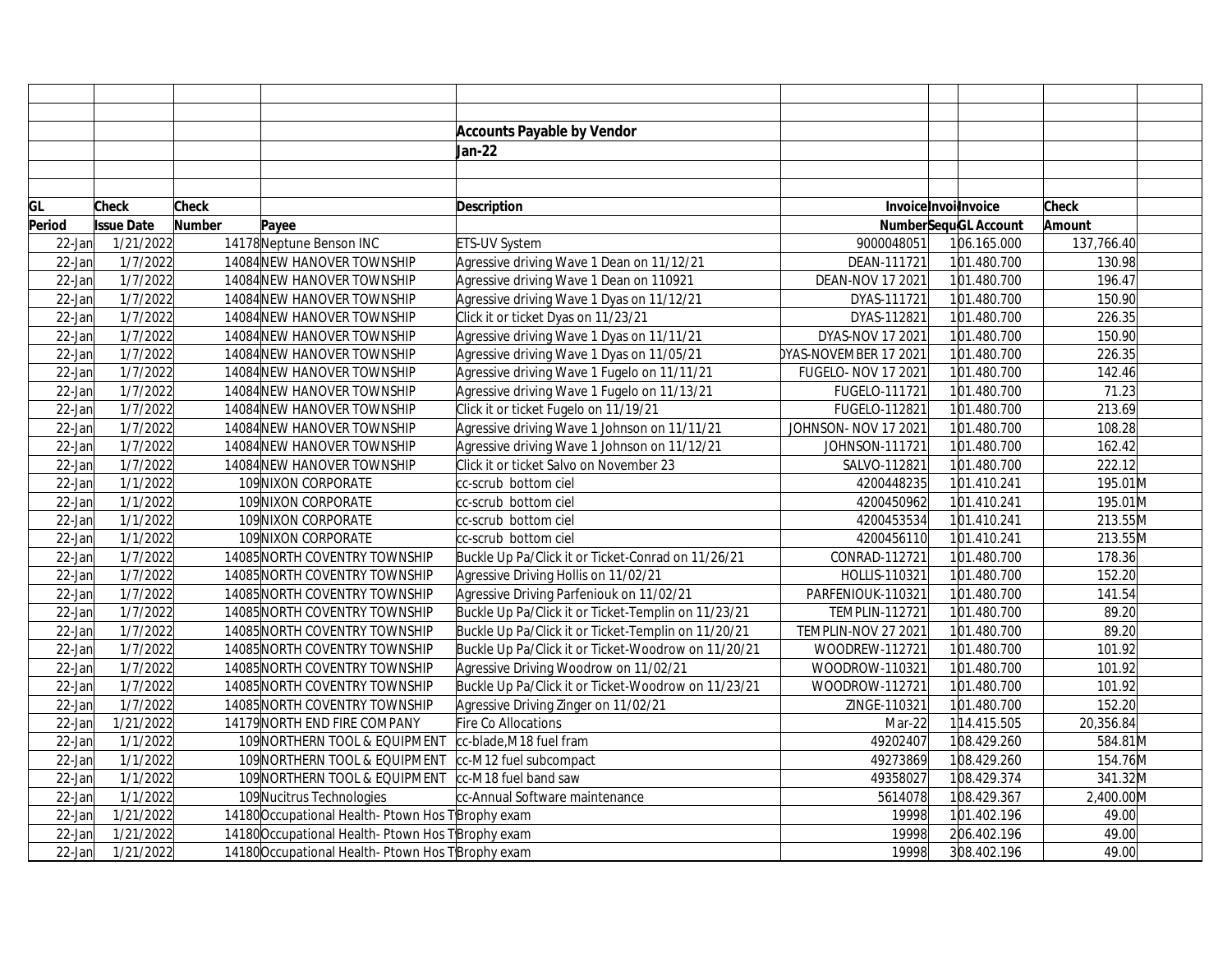|           |                   |               |                                                                   | <b>Accounts Payable by Vendor</b>                                           |           |                             |            |
|-----------|-------------------|---------------|-------------------------------------------------------------------|-----------------------------------------------------------------------------|-----------|-----------------------------|------------|
|           |                   |               |                                                                   | Jan-22                                                                      |           |                             |            |
|           |                   |               |                                                                   |                                                                             |           |                             |            |
|           |                   |               |                                                                   |                                                                             |           |                             |            |
| GL        | <b>Check</b>      | <b>Check</b>  |                                                                   | <b>Description</b>                                                          |           | Invoice Invoilnvoice        | Check      |
| Period    | <b>Issue Date</b> | <b>Number</b> | Payee                                                             |                                                                             |           | <b>NumberSequGL Account</b> | Amount     |
| $22$ -Jan | 1/21/2022         |               | 14180 Occupational Health-Ptown Hos T Brophy exam                 |                                                                             | 19998     | 4 10.402.196                | 28.00      |
| $22$ -Jan | 1/21/2022         |               | 14180 Occupational Health-Ptown Hos T Hauseman exam               |                                                                             | 19998     | 506.449.196                 | 195.00     |
| $22$ -Jan | 1/21/2022         |               | 14180 Occupational Health-Ptown Hos TT Rhoads exam                |                                                                             | 19998     | 618.436.196                 | 195.00     |
| $22$ -Jan | 1/21/2022         |               | 14180 Occupational Health-Ptown Hos TT Rhoads hepatitis B Vaccine |                                                                             | 19998     | 718.436.196                 | 75.00      |
| $22$ -Jan | 1/21/2022         |               |                                                                   | 14180 Occupational Health-Ptown Hos Tguinta hepatitis A vaccine on 12/03/21 | 20787     | 108.429.196                 | 100.00     |
| $22$ -Jan | 1/1/2022          |               | 109 OFFICE BASICS                                                 | credit for invoice I-1901055                                                | CM-105114 | 208.429.210                 | $-69.27$ M |
| 22-Jan    | 1/1/2022          |               | 109 OFFICE BASICS                                                 | cc-paper                                                                    | I-1912451 | 101.409.237                 | 208.32M    |
| 22-Jan    | 1/1/2022          |               | 109 OFFICE BASICS                                                 | cc-paper                                                                    | I-1912451 | 206.409.237                 | 208.32M    |
| $22$ -Jan | 1/1/2022          |               | 109 OFFICE BASICS                                                 | cc-paper                                                                    | I-1912451 | 308.409.237                 | 208.32M    |
| 22-Jan    | 1/1/2022          |               | 109 OFFICE BASICS                                                 | cc-paper                                                                    | I-1912451 | 4 10.409.237                | 119.04M    |
| $22$ -Jan | 1/1/2022          |               | 109 OFFICE BASICS                                                 | cc-cartridge                                                                | I-1912460 | 101.402.210                 | 17.56M     |
| 22-Jan    | 1/1/2022          |               | 109 OFFICE BASICS                                                 | cc-cartridge                                                                | I-1912460 | 206.402.210                 | 17.56M     |
| 22-Jan    | 1/1/2022          |               | 109 OFFICE BASICS                                                 | cc-cartridge                                                                | I-1912460 | 308.402.210                 | 17.56M     |
| $22$ -Jan | 1/1/2022          |               | 109 OFFICE BASICS                                                 | cc-cartridge                                                                | I-1912460 | 4 10.402.210                | 10.01M     |
| 22-Jan    | 1/1/2022          |               | 109 OFFICE BASICS                                                 | cc-trash bags, liners, cleaning spray                                       | I-1915002 | 101.409.236                 | 142.71M    |
| 22-Jan    | 1/1/2022          |               | 109 OFFICE BASICS                                                 | cc-trash bags, liners, cleaning spray                                       | I-1915002 | 206.409.236                 | 142.71M    |
| $22$ -Jan | 1/1/2022          |               | 109 OFFICE BASICS                                                 | cc-trash bags, liners, cleaning spray                                       | I-1915002 | 308.409.236                 | 142.71M    |
| 22-Jan    | 1/1/2022          |               | 109 OFFICE BASICS                                                 | cc-trash bags, liners, cleaning spray                                       | I-1915002 | 4 10.409.236                | 81.53M     |
| $22$ -Jan | 1/1/2022          |               | 109 OFFICE BASICS                                                 | cc-office supplies                                                          | I-1915948 | 101.402.210                 | $8.42$ M   |
| 22-Jan    | 1/1/2022          |               | 109 OFFICE BASICS                                                 | cc-office supplies                                                          | I-1915948 | 206.402.210                 | $8.42$ M   |
| 22-Jan    | 1/1/2022          |               | 109 OFFICE BASICS                                                 | cc-office supplies                                                          | I-1915948 | 308.402.210                 | $8.42$ M   |
| $22$ -Jan | 1/1/2022          |               | 109 OFFICE BASICS                                                 | cc-office supplies                                                          | I-1915948 | 4 10.402.210                | 4.79M      |
| 22-Jan    | 1/1/2022          |               | 109 OFFICE BASICS                                                 | Cc-Gunuine Joe Non para toss Blocks, deodoizer                              | I-1917328 | 101.409.236                 | $50.13$ M  |
| 22-Jan    | 1/1/2022          |               | 109 OFFICE BASICS                                                 | Cc-Gunuine Joe Non para toss Blocks, deodoizer                              | I-1917328 | 206.409.236                 | 50.13M     |
| 22-Jan    | 1/1/2022          |               | 109 OFFICE BASICS                                                 | Cc-Gunuine Joe Non para toss Blocks, deodoizer                              | I-1917328 | 308.409.236                 | $50.13$ M  |
| 22-Jan    | 1/1/2022          |               | 109 OFFICE BASICS                                                 | Cc-Gunuine Joe Non para toss Blocks, deodoizer                              | I-1917328 | 4 10.409.236                | 28.64M     |
| 22-Jan    | 1/1/2022          |               | 109 OFFICE BASICS                                                 | cc-batteries, liner                                                         | I-1917434 | 101.409.236                 | 55.28M     |
| 22-Jan    | 1/1/2022          |               | 109 OFFICE BASICS                                                 | cc-batteries, liner                                                         | I-1917434 | 206.409.236                 | 55.28M     |
| 22-Jan    | 1/1/2022          |               | 109 OFFICE BASICS                                                 | cc-batteries, liner                                                         | I-1917434 | 308.409.236                 | 55.28M     |
| 22-Jan    | 1/1/2022          |               | 109 OFFICE BASICS                                                 | cc-batteries, liner                                                         | I-1917434 | 4 10.409.236                | 31.58M     |
| 22-Jan    | 1/1/2022          |               | 109 OFFICE BASICS                                                 | cc-liners                                                                   | I-1918668 | 101.409.236                 | 40.80M     |
| 22-Jan    | 1/1/2022          |               | 109 OFFICE BASICS                                                 | cc-liners                                                                   | I-1918668 | 206.409.236                 | 40.80M     |
| 22-Jan    | 1/1/2022          |               | 109 OFFICE BASICS                                                 | cc-liners                                                                   | I-1918668 | 308.409.236                 | 40.80M     |
| $22$ -Jan | 1/1/2022          |               | 109 OFFICE BASICS                                                 | cc-liners                                                                   | I-1918668 | 4 10.409.236                | 23.30M     |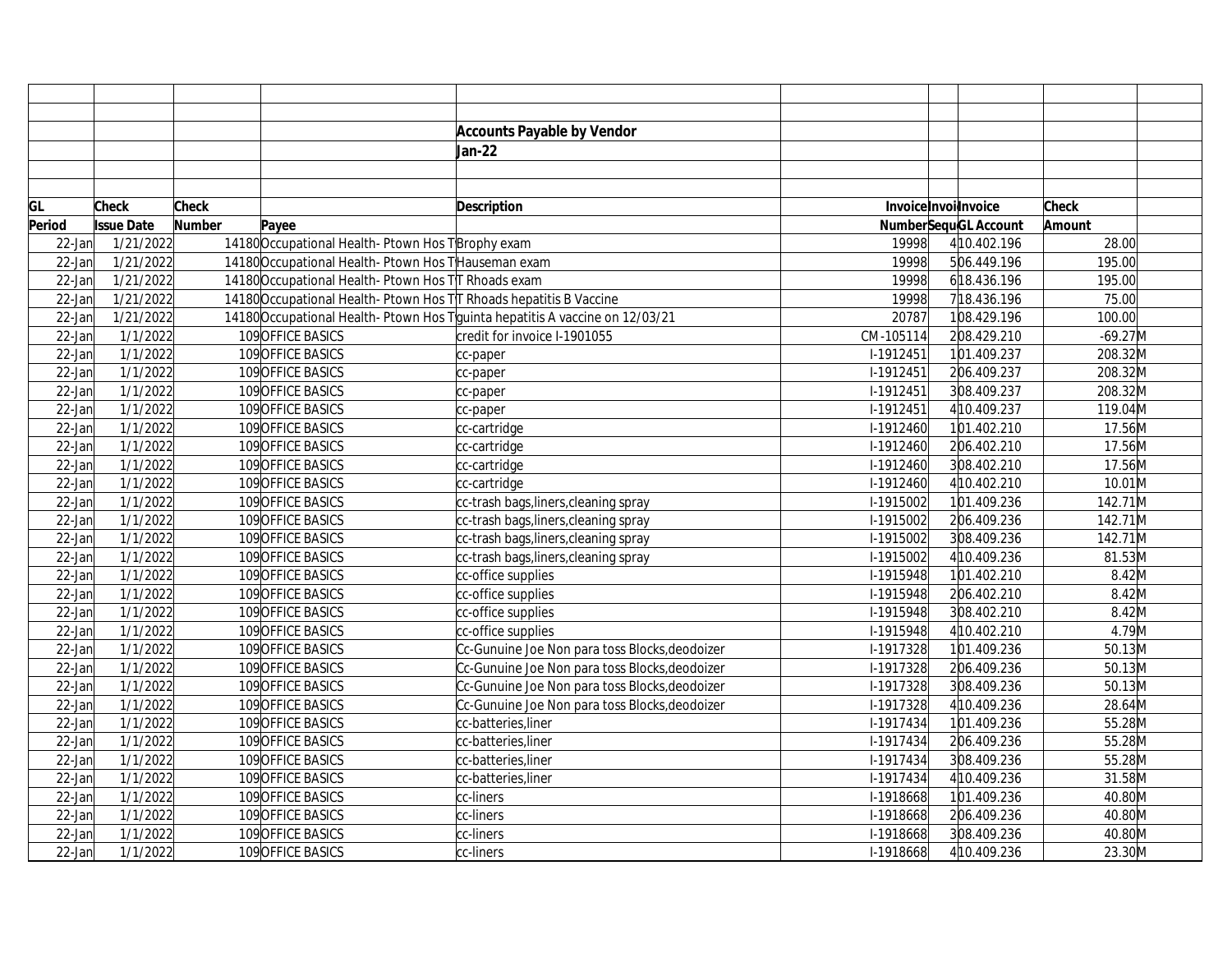|           |                   |               |                     | <b>Accounts Payable by Vendor</b>                   |            |                             |                     |  |
|-----------|-------------------|---------------|---------------------|-----------------------------------------------------|------------|-----------------------------|---------------------|--|
|           |                   |               |                     | Jan-22                                              |            |                             |                     |  |
|           |                   |               |                     |                                                     |            |                             |                     |  |
|           |                   |               |                     |                                                     |            |                             |                     |  |
| GL        | <b>Check</b>      | Check         |                     | <b>Description</b>                                  |            | InvoiceInvoilnvoice         | Check               |  |
| Period    | <b>Issue Date</b> | <b>Number</b> | Payee               |                                                     |            | <b>NumberSequGL Account</b> | Amount              |  |
| $22$ -Jan | 1/1/2022          |               | 109 OFFICE BASICS   | cc-picture frames                                   | I-19188659 | 101.401.210                 | 49.96M              |  |
| $22$ -Jan | 1/1/2022          |               | 109 OFFICE BASICS   | cc-picture frames                                   | I-19188659 | 206.401.210                 | 49.96M              |  |
| $22$ -Jan | 1/1/2022          |               | 109 OFFICE BASICS   | cc-picture frames                                   | I-19188659 | 308.401.210                 | 49.96M              |  |
| $22$ -Jan | 1/1/2022          |               | 109 OFFICE BASICS   | cc-picture frames                                   | I-19188659 | 4 10.401.210                | 28.55M              |  |
| $22$ -Jan | 1/1/2022          |               | 109 OFFICE BASICS   | Cc-batteries                                        | I-1920180  | 101.410.210                 | $9.98$ M            |  |
| $22$ -Jan | 1/1/2022          |               | 109OFFICE BASICS    | Cc-batteries                                        | I-1920183  | 101.401.210                 | 5.59M               |  |
| 22-Jan    | 1/1/2022          |               | 109OFFICE BASICS    | Cc-batteries                                        | I-1920183  | 206.401.210                 | 5.59M               |  |
| $22$ -Jan | 1/1/2022          |               | 109 OFFICE BASICS   | Cc-batteries                                        | I-1920183  | 308.401.210                 | 5.59M               |  |
| $22$ -Jan | 1/1/2022          |               | 109 OFFICE BASICS   | Cc-batteries                                        | I-1920183  | 410.401.210                 | 3.19M               |  |
| $22$ -Jan | 1/1/2022          |               | 109 OFFICE BASICS   | Cc-salt & pepper shakers                            | I-1925798  | 101.409.262                 | 4.90M               |  |
| $22$ -Jan | 1/1/2022          |               | 109 OFFICE BASICS   | Cc-salt & pepper shakers                            | I-1925798  | 206.409.262                 | 4.90M               |  |
| $22$ -Jan | 1/1/2022          |               | 109 OFFICE BASICS   | Cc-salt & pepper shakers                            | I-1925798  | 308.409.262                 | 4.90M               |  |
| $22$ -Jan | 1/1/2022          |               | 109 OFFICE BASICS   | Cc-salt & pepper shakers                            | I-1925798  | 4 10.409.262                | 2.79M               |  |
| $22$ -Jan | 1/1/2022          |               | 109 OFFICE BASICS   | cc-chair mat                                        | I-1925934  | 101.401.210                 | 24.82M              |  |
| $22$ -Jan | 1/1/2022          |               | 109 OFFICE BASICS   | cc-chair mat                                        | I-1925934  | 206.401.210                 | 24.82M              |  |
| 22-Jan    | 1/1/2022          |               | 109 OFFICE BASICS   | cc-chair mat                                        | I-1925934  | 308.401.210                 | 24.82M              |  |
| $22$ -Jan | 1/1/2022          |               | 109 OFFICE BASICS   | cc-chair mat                                        | I-1925934  | 4 10.401.210                | $14.16\overline{M}$ |  |
| $22$ -Jan | 1/1/2022          |               | 109 OFFICE BASICS   | Binder, jumbo and paper clips                       | I-1926827  | 146.447.210                 | 23.95M              |  |
| $22$ -Jan | 1/1/2022          |               | 109OFFICE BASICS    | cc-office supplies                                  | I-1928822  | 101.401.210                 | 11.65M              |  |
| $22$ -Jan | 1/1/2022          |               | 109 OFFICE BASICS   | cc-office supplies                                  | I-1928822  | 206.401.210                 | 11.65M              |  |
| $22$ -Jan | 1/1/2022          |               | 109 OFFICE BASICS   | cc-office supplies                                  | I-1928822  | 308.401.210                 | 11.65M              |  |
| $22$ -Jan | 1/1/2022          |               | 109 OFFICE BASICS   | cc-office supplies                                  | I-1928822  | 4 10.401.210                | 6.65M               |  |
| $22$ -Jan | 1/1/2022          |               | 109 OFFICE BASICS   | cc-office supplies                                  | I-1929769  | 108.429.210                 | 105.03M             |  |
| $22$ -Jan | 1/1/2022          |               | 109OFFICE BASICS    | cc-paper                                            | I-1929771  | 108.429.210                 | 79.98M              |  |
| 22-Jan    | 1/1/2022          |               | 109OFFICE BASICS    | cc-toilet cleaner, bath cleaner, disinfectant spray | I-1929983  | 101.409.236                 | 39.78M              |  |
| $22$ -Jan | 1/1/2022          |               | 109 OFFICE BASICS   | cc-toilet cleaner, bath cleaner, disinfectant spray | I-1929983  | 206.409.236                 | 39.78M              |  |
| $22$ -Jan | 1/1/2022          |               | 109 OFFICE BASICS   | cc-toilet cleaner, bath cleaner, disinfectant spray | I-1929983  | 308.409.236                 | 39.78M              |  |
| $22$ -Jan | 1/1/2022          |               | 109 OFFICE BASICS   | cc-toilet cleaner, bath cleaner, disinfectant spray | I-1929983  | 4 10.409.236                | 22.70M              |  |
| $22$ -Jan | 1/7/2022          |               | 14086 OFFICE BASICS | credit for invoice I-1901055                        | CM-105114  | 108.429.210                 | $-69.27$            |  |
| $22$ -Jan | 1/7/2022          |               | 14086 OFFICE BASICS | office supplies                                     | I-1926766  | 101.414.210                 | 119.96              |  |
| $22$ -Jan | 1/7/2022          |               | 14086 OFFICE BASICS | office supplies                                     | I-1930626  | 101.414.210                 | 156.21              |  |
| $22$ -Jan | 1/7/2022          |               | 14086 OFFICE BASICS | office supplies                                     | I-1931528  | 101.414.210                 | 919.37              |  |
| 22-Jan    | 1/7/2022          |               | 14086 OFFICE BASICS | office supplies                                     | I-1934395  | 101.410.210                 | 524.12              |  |
| $22$ -Jan | 1/21/2022         |               | 14181 OFFICE BASICS | credit memo taken on Credit card and thru AP        | CM105114   | 108.429.210                 | 69.27               |  |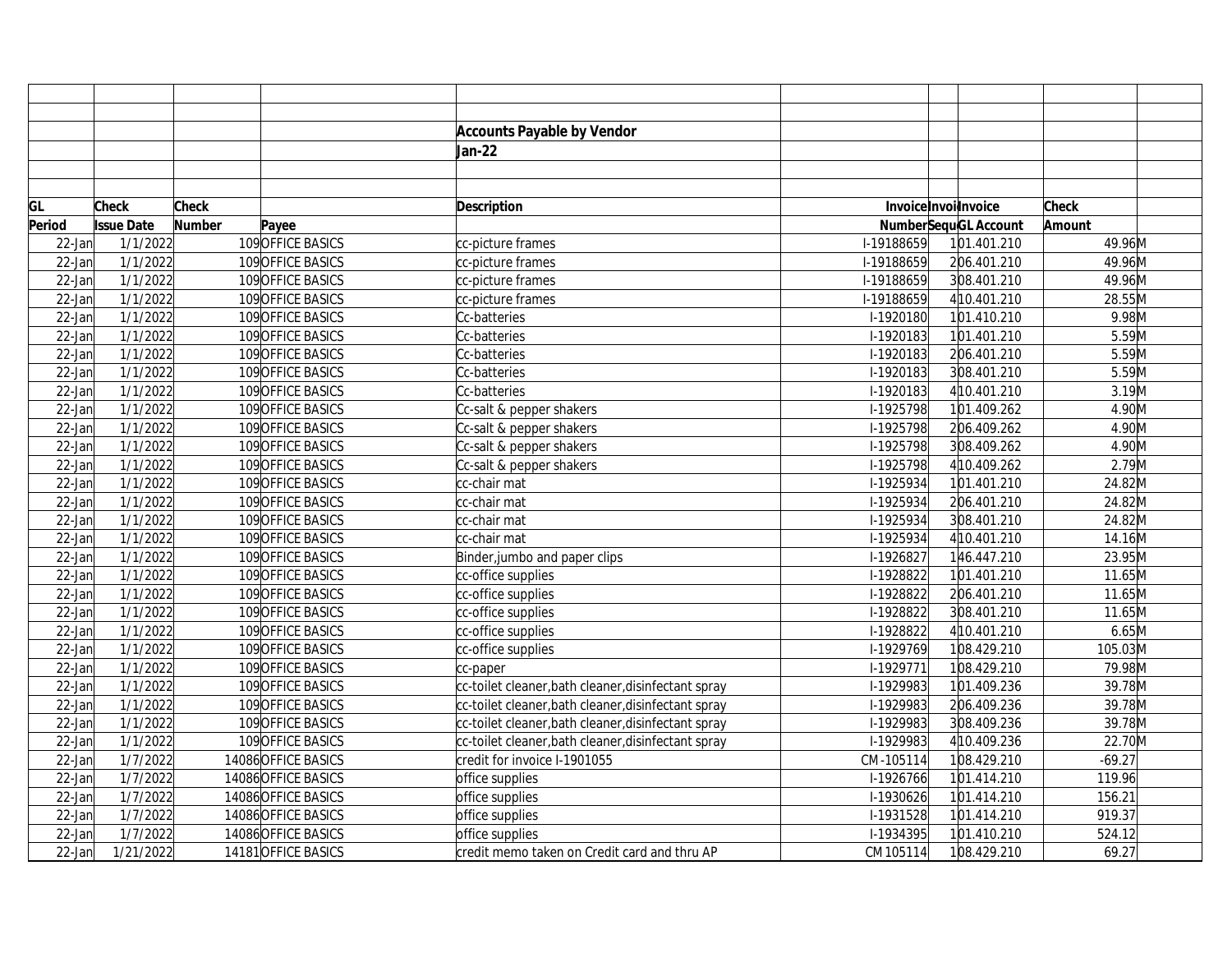|           |                   |        |                                                              | <b>Accounts Payable by Vendor</b>                                                          |                             |              |              |
|-----------|-------------------|--------|--------------------------------------------------------------|--------------------------------------------------------------------------------------------|-----------------------------|--------------|--------------|
|           |                   |        |                                                              | Jan-22                                                                                     |                             |              |              |
|           |                   |        |                                                              |                                                                                            |                             |              |              |
|           |                   |        |                                                              |                                                                                            |                             |              |              |
| GL        | <b>Check</b>      | Check  |                                                              | Description                                                                                | InvoiceInvoilnvoice         |              | <b>Check</b> |
| Period    | <b>Issue Date</b> | Number | Payee                                                        |                                                                                            | <b>NumberSequGL Account</b> |              | Amount       |
| 22-Jan    | 1/21/2022         |        | 14181 OFFICE BASICS                                          | office supplies                                                                            | I-1908048                   | 101.430.210  | 123.54       |
| $22$ -Jan | 1/21/2022         |        | 14181 OFFICE BASICS                                          | office supplies                                                                            | I-1908048                   | 206.430.210  | 123.54       |
| $22$ -Jan | 1/21/2022         |        | 14181 OFFICE BASICS                                          | office supplies                                                                            | I-1908048                   | 308.430.210  | 123.54       |
| $22$ -Jan | 1/21/2022         |        | 14181OFFICE BASICS                                           | office supplies                                                                            | I-1908048                   | 4 10.430.210 | 70.59        |
| $22$ -Jan | 1/21/2022         |        | 14181 OFFICE BASICS                                          | office supplies                                                                            | I-1936872                   | 101.430.210  | 19.47        |
| $22$ -Jan | 1/21/2022         |        | 14181 OFFICE BASICS                                          | office supplies                                                                            | I-1936872                   | 206.430.210  | 19.47        |
| $22$ -Jan | 1/21/2022         |        | 14181 OFFICE BASICS                                          | office supplies                                                                            | I-1936872                   | 308.430.210  | 19.47        |
| $22$ -Jan | 1/21/2022         |        | 14181 OFFICE BASICS                                          | office supplies                                                                            | I-1936872                   | 4 10.430.210 | 11.10        |
| $22$ -Jan | 1/21/2022         |        | 14181OFFICE BASICS                                           | appointment book                                                                           | I-1937586                   | 101.430.241  | 8.59         |
| $22$ -Jan | 1/21/2022         |        | 14181OFFICE BASICS                                           | appointment book                                                                           | I-1937586                   | 206.430.241  | 8.59         |
| $22$ -Jan | 1/21/2022         |        | 14181 OFFICE BASICS                                          | appointment book                                                                           | I-1937586                   | 308.430.241  | 8.59         |
| $22$ -Jan | 1/21/2022         |        | 14181 OFFICE BASICS                                          | appointment book                                                                           | I-1937586                   | 410.430.241  | 4.89         |
| $22$ -Jan | 1/21/2022         |        | 14181 OFFICE BASICS                                          | cc-office supplies                                                                         | I-1941136                   | 101.401.210  | 38.22        |
| $22$ -Jan | 1/21/2022         |        | 14181 OFFICE BASICS                                          | cc-office supplies                                                                         | I-1941136                   | 206.401.210  | 38.22        |
| $22$ -Jan | 1/21/2022         |        | 14181 OFFICE BASICS                                          | cc-office supplies                                                                         | I-1941136                   | 308.401.210  | 38.22        |
| $22$ -Jan | 1/21/2022         |        | 14181 OFFICE BASICS                                          | cc-office supplies                                                                         | I-1941136                   | 4 10.401.210 | 21.82        |
| $22$ -Jan | 1/21/2022         |        | 14181 OFFICE BASICS                                          | office supplies                                                                            | I-1946266                   | 101.410.210  | 39.30        |
| $22$ -Jan | 1/21/2022         |        | 14181 OFFICE BASICS                                          | tape & file folders                                                                        | I-1948047                   | 101.410.210  | 30.53        |
| $22$ -Jan | 1/1/2022          |        | 109 PA ASSOC OF ARSON INVESTIGAT Ccc-Training for Frank Hand |                                                                                            | 121321                      | 114.415.425  | 232.03M      |
| $22$ -Jan | 1/1/2022          |        |                                                              | 109 PA ASSOC OF ARSON INVESTIGAT (Registration for Hand to Jack Christmas Seminar on Jan 2 | 183                         | 114.415.425  | 225.00M      |
| 22-Jan    | 1/7/2022          |        | 14087 PA CHIEFS OF POLICE ASSOC                              | 2022 Livescan & CPN maintenance                                                            | 4708                        | 101.410.266  | 6,500.00     |
| $22$ -Jan | 1/7/2022          |        | 14089 PA MUNICIPAL AUTHORITIES ASSO 2022 membership dues     |                                                                                            | 550-2022 MEMBERSHIP         | 106.400.420  | 100.00       |
| $22$ -Jan | 1/7/2022          |        | 14089 PA MUNICIPAL AUTHORITIES ASSC 2022 membership dues     |                                                                                            | 550-2022 MEMBERSHIP         | 208.400.420  | 100.00       |
| $22$ -Jan | 1/1/2022          |        | 109 PA ONE CALL SYSTEM                                       | Maintenance of Mains                                                                       | 931735                      | 106.449.375  | 313.04M      |
| 22-Jan    | 1/7/2022          |        | 14090 PA RECREATION AND PARK SOCIET 2022 membership Rhoads   |                                                                                            | 96109                       | 104.452.420  | 100.00       |
| 22-Jan    | 1/7/2022          |        | 14090 PA RECREATION AND PARK SOCIET 2022 membership Lenhart  |                                                                                            | 96144                       | 104.452.420  | 100.00       |
| $22$ -Jan | 1/7/2022          |        | 14090 PA RECREATION AND PARK SOCIET Yerger 2022 Membership   |                                                                                            | 96355                       | 104.452.420  | 100.00       |
| $22$ -Jan | 1/7/2022          |        | 14090 PA RECREATION AND PARK SOCIET 2022 membership Landis   |                                                                                            | 96478                       | 104.452.420  | 100.00       |
| $22$ -Jan | 1/7/2022          |        | 14090 PA RECREATION AND PARK SOCIET 2022 membership Graham   |                                                                                            | 96613                       | 104.452.420  | 100.00       |
| $22$ -Jan | 1/21/2022         |        |                                                              | 14182 PA RECREATION AND PARK SOCIET 2022 PRPS Conference and Expo - Graham                 | 105443                      | 104.452.425  | 385.00       |
| $22$ -Jan | 1/21/2022         |        |                                                              | 14182 PA RECREATION AND PARK SOCIET 2022 PRPS Conference and Expo-Lenhart                  | 105444                      | 104.452.425  | 385.00       |
| $22$ -Jan | 1/7/2022          |        |                                                              | 14091 PA STATE ASSOC OF BOROUGHS 2022 subscription and member update                       | 2022 MEMBERSHIP             | 101.400.420  | 14.00        |
| 22-Jan    | 1/7/2022          |        |                                                              | 14091 PA STATE ASSOC OF BOROUGHS 2022 subscription and member update                       | 2022 MEMBERSHIP             | 206.400.420  | 14.00        |
| $22$ -Jan | 1/7/2022          |        |                                                              | 14091 PA STATE ASSOC OF BOROUGHS 2022 subscription and member update                       | 2022 MEMBERSHIP             | 308.400.420  | 14.00        |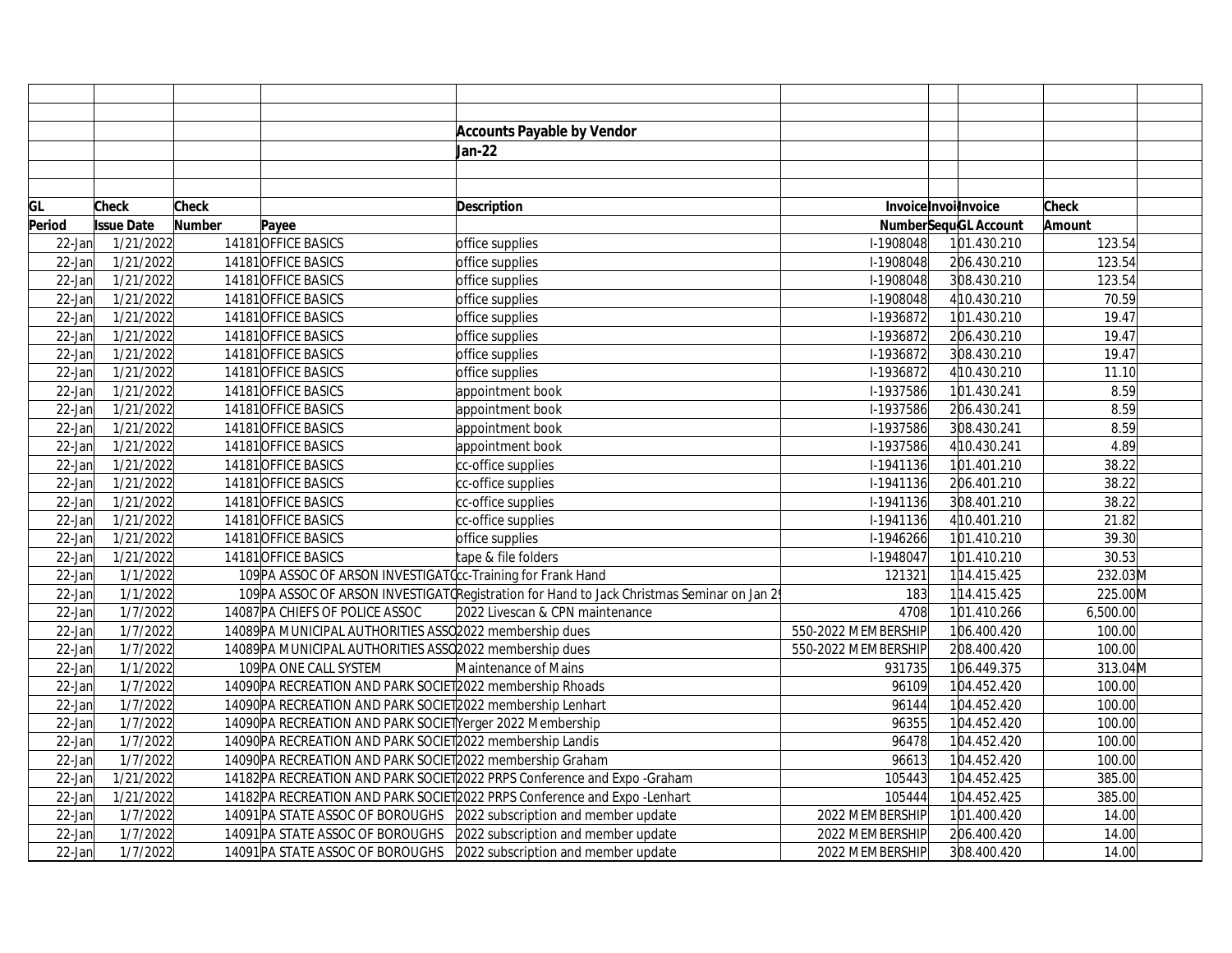|           |                   |               |                                   | <b>Accounts Payable by Vendor</b>             |                      |                             |              |  |
|-----------|-------------------|---------------|-----------------------------------|-----------------------------------------------|----------------------|-----------------------------|--------------|--|
|           |                   |               |                                   | Jan-22                                        |                      |                             |              |  |
|           |                   |               |                                   |                                               |                      |                             |              |  |
|           |                   |               |                                   |                                               |                      |                             |              |  |
| GL        | Check             | <b>Check</b>  |                                   | <b>Description</b>                            |                      | InvoiceInvoilnvoice         | <b>Check</b> |  |
| Period    | <b>Issue Date</b> | <b>Number</b> | Payee                             |                                               |                      | <b>NumberSequGL Account</b> | Amount       |  |
| $22$ -Jan | 1/7/2022          |               | 14091 PA STATE ASSOC OF BOROUGHS  | 2022 subscription and member update           | 2022 MEMBERSHIP      | 4 10.400.420                | 8.00         |  |
| $22$ -Jan | 1/7/2022          |               | 14091 PA STATE ASSOC OF BOROUGHS  | 2022 CDL renewal                              | 738-2022             | 101.406.420                 | 21.00        |  |
| $22$ -Jan | 1/7/2022          |               | 14091 PA STATE ASSOC OF BOROUGHS  | 2022 CDL renewal                              | 738-2022             | 206.406.420                 | 21.00        |  |
| $22$ -Jan | 1/7/2022          |               | 14091 PA STATE ASSOC OF BOROUGHS  | 2022 CDL renewal                              | 738-2022             | 308.406.420                 | 21.00        |  |
| $22$ -Jan | 1/7/2022          |               | 14091 PA STATE ASSOC OF BOROUGHS  | 2022 CDL renewal                              | 738-2022             | 410.406.420                 | 12.00        |  |
| $22$ -Jan | 1/7/2022          |               | 14092 PA STATE MAYORS ASSOCIATION | 2022 dues-Henrick                             | 2022 MEMBERSHIP DUES | 101.400.420                 | 60.00        |  |
| $22$ -Jan | 1/1/2022          |               | 109 Pa Turnpike Toll by Plate     | cc-Toll charges                               | 114068961-1          | 106.448.241                 | 20.00M       |  |
| $22$ -Jan | 1/1/2022          |               | 109 PAYPAL                        | 18x96 windsok                                 | WINDSOKHAWK          | 109.440.373                 | 174.10M      |  |
| $22$ -Jan | 1/7/2022          |               | 14093 PC Solutions                | Firewall, anti virus, anti malware, anti spam | CW112109             | 101.407.451                 | 84.70        |  |
| $22$ -Jan | 1/7/2022          |               | 14093 PC Solutions                | Firewall, anti virus, anti malware, anti spam | CW112109             | 206.407.451                 | 84.70        |  |
| $22$ -Jan | 1/7/2022          |               | 14093 PC Solutions                | Firewall, anti virus, anti malware, anti spam | CW112109             | 308.407.451                 | 84.70        |  |
| $22$ -Jan | 1/7/2022          |               | 14093 PC Solutions                | Firewall, anti virus, anti malware, anti spam | CW112109             | 4 10.407.451                | 45.38        |  |
| $22$ -Jan | 1/7/2022          |               | 14093 PC Solutions                | Firewall, anti virus, anti malware, anti spam | CW112109             | 518.407.451                 | 3.02         |  |
| $22$ -Jan | 1/21/2022         |               | 14183 PC Solutions                | Computer maintenance                          | CW112158             | 101.407.451                 | 147.00       |  |
| $22$ -Jan | 1/21/2022         |               | 14183 PC Solutions                | Computer maintenance                          | CW112158             | 206.407.451                 | 147.00       |  |
| $22$ -Jan | 1/21/2022         |               | 14183 PC Solutions                | Computer maintenance                          | CW112158             | 308.407.451                 | 147.00       |  |
| $22$ -Jan | 1/21/2022         |               | 14183 PC Solutions                | Computer maintenance                          | CW112158             | 4 10.407.451                | 78.75        |  |
| $22$ -Jan | 1/21/2022         |               | 14183 PC Solutions                | Computer maintenance                          | CW112158             | 518.407.451                 | 5.25         |  |
| $22$ -Jan | 1/21/2022         |               | 14183 PC Solutions                | Computer maintenance                          | CW112208             | 101.407.451                 | 136.19       |  |
| $22$ -Jan | 1/21/2022         |               | 14183 PC Solutions                | Computer maintenance                          | CW112208             | 206.407.451                 | 136.19       |  |
| $22$ -Jan | 1/21/2022         |               | 14183 PC Solutions                | Computer maintenance                          | CW112208             | 308.407.451                 | 136.19       |  |
| $22$ -Jan | 1/21/2022         |               | 14183 PC Solutions                | Computer maintenance                          | CW112208             | 4 10.407.451                | 72.96        |  |
| $22$ -Jan | 1/21/2022         |               | 14183 PC Solutions                | Computer maintenance                          | CW112208             | 518.407.451                 | 4.87         |  |
| $22$ -Jan | 1/21/2022         |               | 14183 PC Solutions                | Computer maintenance                          | CW112236             | 101.407.452                 | 1,579.20     |  |
| $22$ -Jan | 1/21/2022         |               | 14183 PC Solutions                | Computer maintenance                          | CW112236             | 206.407.452                 | 1,579.20     |  |
| $22$ -Jan | 1/21/2022         |               | 14183 PC Solutions                | Computer maintenance                          | CW112236             | 308.407.452                 | 1,579.20     |  |
| $22$ -Jan | 1/21/2022         |               | 14183 PC Solutions                | Computer maintenance                          | CW112236             | 4 10.407.452                | 846.00       |  |
| $22$ -Jan | 1/21/2022         |               | 14183 PC Solutions                | Computer maintenance                          | CW112236             | 5 18.407.452                | 56.40        |  |
| $22$ -Jan | 1/21/2022         |               | 14184 PECO ENERGY CO              | Gas and/or Electric                           | 43531-34026-010322   | 108.429.362                 | 3,902.43     |  |
| $22$ -Jan | 1/21/2022         |               | 14184 PECO ENERGY CO              | Gas and/or Electric                           | 43531-34026-010322   | 204.454.361                 | 44.55        |  |
| $22$ -Jan | 1/21/2022         |               | 14184 PECO ENERGY CO              | Gas and/or Electric                           | 43531-34026-010322   | 309.440.361                 | 54.65        |  |
| $22$ -Jan | 1/21/2022         |               | 14184 PECO ENERGY CO              | Gas and/or Electric                           | 43531-34026-010322   | 404.454.361                 | 41.97        |  |
| $22$ -Jan | 1/21/2022         |               | 14184 PECO ENERGY CO              | Gas and/or Electric                           | 43531-34026-010322   | 506.449.363                 | 394.77       |  |
| $22$ -Jan | 1/21/2022         |               | 14184 PECO ENERGY CO              | Gas and/or Electric                           | 43531-34026-010322   | 604.456.361                 | 316.27       |  |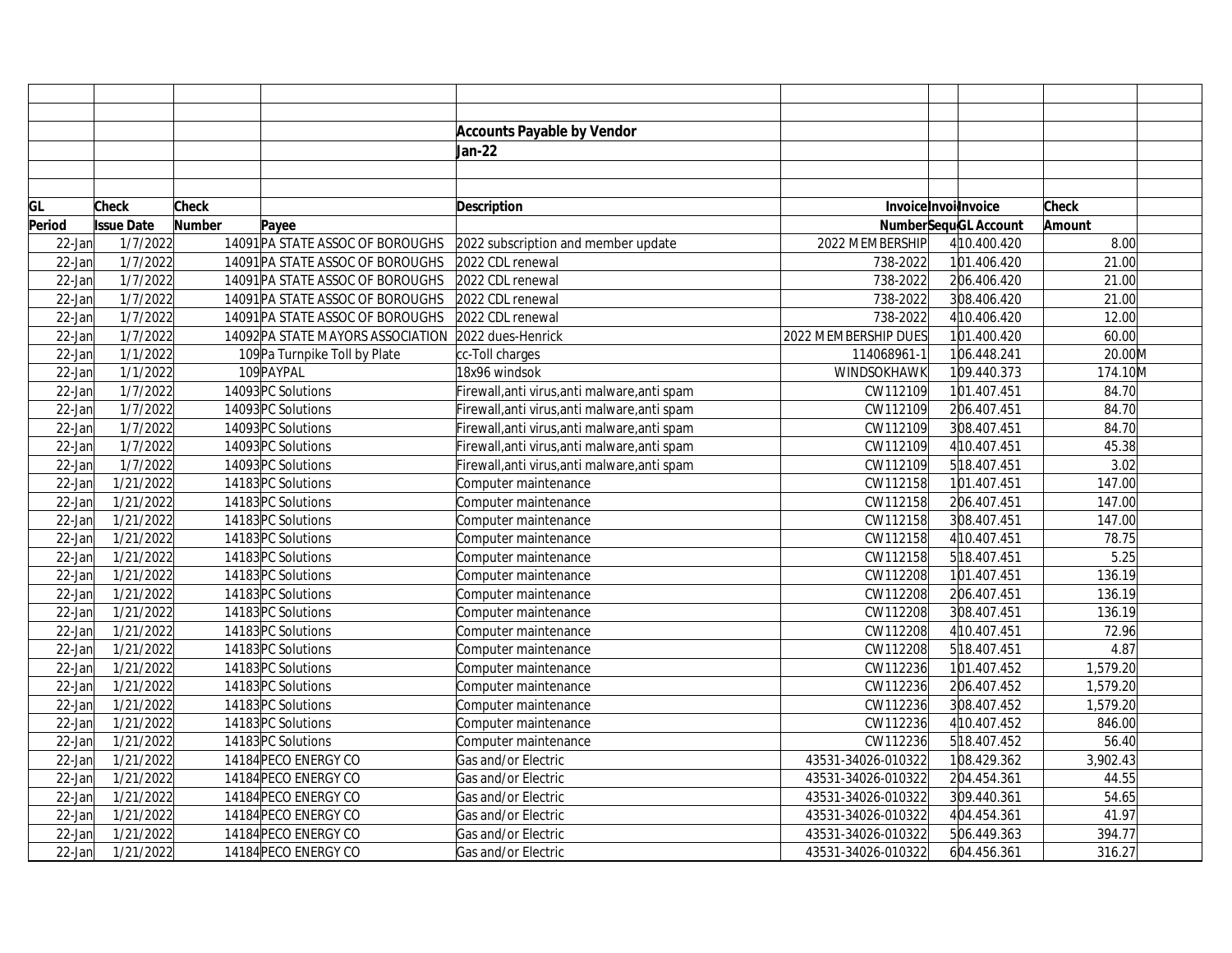|           |                   |               |                      | <b>Accounts Payable by Vendor</b> |                    |                             |              |
|-----------|-------------------|---------------|----------------------|-----------------------------------|--------------------|-----------------------------|--------------|
|           |                   |               |                      | Jan-22                            |                    |                             |              |
|           |                   |               |                      |                                   |                    |                             |              |
|           |                   |               |                      |                                   |                    |                             |              |
| GL        | Check             | <b>Check</b>  |                      | <b>Description</b>                |                    | Invoice Invoilnvoice        | <b>Check</b> |
| Period    | <b>Issue Date</b> | <b>Number</b> | Payee                |                                   |                    | <b>NumberSequGL Account</b> | Amount       |
| 22-Jan    | 1/21/2022         |               | 14184 PECO ENERGY CO | Gas and/or Electric               | 43531-34026-010322 | 709.440.361                 | 123.20       |
| 22-Jan    | 1/21/2022         |               | 14184 PECO ENERGY CO | Gas and/or Electric               | 43531-34026-010322 | 802.434.361                 | 234.11       |
| $22$ -Jan | 1/21/2022         |               | 14184 PECO ENERGY CO | Gas and/or Electric               | 43531-34026-010322 | 908.429.362                 | 28.55        |
| $22$ -Jan | 1/21/2022         |               | 14184 PECO ENERGY CO | Gas and/or Electric               | 43531-34026-010322 | 1001.430.361                | 124.28       |
| 22-Jan    | 1/21/2022         |               | 14184 PECO ENERGY CO | Gas and/or Electric               | 43531-34026-010322 | 1102.434.361                | 74.45        |
| 22-Jan    | 1/21/2022         |               | 14184 PECO ENERGY CO | Gas and/or Electric               | 43531-34026-010322 | 1209.440.361                | 149.04       |
| 22-Jan    | 1/21/2022         |               | 14184 PECO ENERGY CO | Gas and/or Electric               | 43531-34026-010322 | 1307.445.361                | 84.90        |
| $22$ -Jan | 1/21/2022         |               | 14184 PECO ENERGY CO | Gas and/or Electric               | 43531-34026-010322 | 1408.429.363                | 1,188.45     |
| $22$ -Jan | 1/21/2022         |               | 14184 PECO ENERGY CO | Gas and/or Electric               | 43531-34026-010322 | 1501.409.361                | 8.02         |
| 22-Jan    | 1/21/2022         |               | 14184 PECO ENERGY CO | Gas and/or Electric               | 43531-34026-010322 | 1606.409.361                | 8.02         |
| 22-Jan    | 1/21/2022         |               | 14184 PECO ENERGY CO | Gas and/or Electric               | 43531-34026-010322 | 1708.409.361                | 8.02         |
| 22-Jan    | 1/21/2022         |               | 14184 PECO ENERGY CO | Gas and/or Electric               | 43531-34026-010322 | 18 10.409.361               | 4.60         |
| 22-Jan    | 1/21/2022         |               | 14184 PECO ENERGY CO | Gas and/or Electric               | 43531-34026-010322 | 1902.434.361                | 74.36        |
| 22-Jan    | 1/21/2022         |               | 14184 PECO ENERGY CO | Gas and/or Electric               | 43531-34026-010322 | 2006.449.368                | 29.34        |
| 22-Jan    | 1/21/2022         |               | 14184 PECO ENERGY CO | Gas and/or Electric               | 43531-34026-010322 | 2102.434.361                | 38.41        |
| 22-Jan    | 1/21/2022         |               | 14184 PECO ENERGY CO | Gas and/or Electric               | 43531-34026-010322 | 2204.454.361                | 75.21        |
| $22$ -Jan | 1/21/2022         |               | 14184 PECO ENERGY CO | Gas and/or Electric               | 43531-34026-010322 | 2302.434.361                | 152.34       |
| $22$ -Jan | 1/21/2022         |               | 14184 PECO ENERGY CO | Gas and/or Electric               | 43531-34026-010322 | 24 18.436.361               | 24.87        |
| 22-Jan    | 1/21/2022         |               | 14184 PECO ENERGY CO | Gas and/or Electric               | 43531-34026-010322 | 2506.449.368                | 439.95       |
| 22-Jan    | 1/21/2022         |               | 14184 PECO ENERGY CO | Gas and/or Electric               | 43531-34026-010322 | 2601.430.361                | 150.80       |
| 22-Jan    | 1/21/2022         |               | 14184 PECO ENERGY CO | Gas and/or Electric               | 43531-34026-010322 | 2706.430.361                | 150.80       |
| 22-Jan    | 1/21/2022         |               | 14184 PECO ENERGY CO | Gas and/or Electric               | 43531-34026-010322 | 2808.430.361                | 150.80       |
| 22-Jan    | 1/21/2022         |               | 14184 PECO ENERGY CO | Gas and/or Electric               | 43531-34026-010322 | 29 10.430.361               | 86.18        |
| 22-Jan    | 1/21/2022         |               | 14184 PECO ENERGY CO | Gas and/or Electric               | 43531-34026-010322 | 3001.430.362                | 308.07       |
| 22-Jan    | 1/21/2022         |               | 14184 PECO ENERGY CO | Gas and/or Electric               | 43531-34026-010322 | 3106.430.362                | 308.07       |
| $22$ -Jan | 1/21/2022         |               | 14184 PECO ENERGY CO | Gas and/or Electric               | 43531-34026-010322 | 3208.430.362                | 308.07       |
| $22$ -Jan | 1/21/2022         |               | 14184 PECO ENERGY CO | Gas and/or Electric               | 43531-34026-010322 | 33 10.430.362               | 176.04       |
| 22-Jan    | 1/21/2022         |               | 14184 PECO ENERGY CO | Gas and/or Electric               | 43531-34026-010322 | 3406.449.368                | 5.11         |
| 22-Jan    | 1/21/2022         |               | 14184 PECO ENERGY CO | Gas and/or Electric               | 43531-34026-010322 | 3507.445.361                | 554.72       |
| 22-Jan    | 1/21/2022         |               | 14184 PECO ENERGY CO | Gas and/or Electric               | 43531-34026-010322 | 3602.434.361                | 38,789.02    |
| 22-Jan    | 1/21/2022         |               | 14184 PECO ENERGY CO | Gas and/or Electric               | 43531-34026-010322 | 3709.440.361                | 59.88        |
| 22-Jan    | 1/21/2022         |               | 14184 PECO ENERGY CO | Gas and/or Electric               | 43531-34026-010322 | 3808.429.363                | 25.56        |
| 22-Jan    | 1/21/2022         |               | 14184 PECO ENERGY CO | Gas and/or Electric               | 43531-34026-010322 | 3906.449.363                | 1,204.93     |
| $22$ -Jan | 1/21/2022         |               | 14184 PECO ENERGY CO | Gas and/or Electric               | 43531-34026-010322 | 4004.454.361                | 104.23       |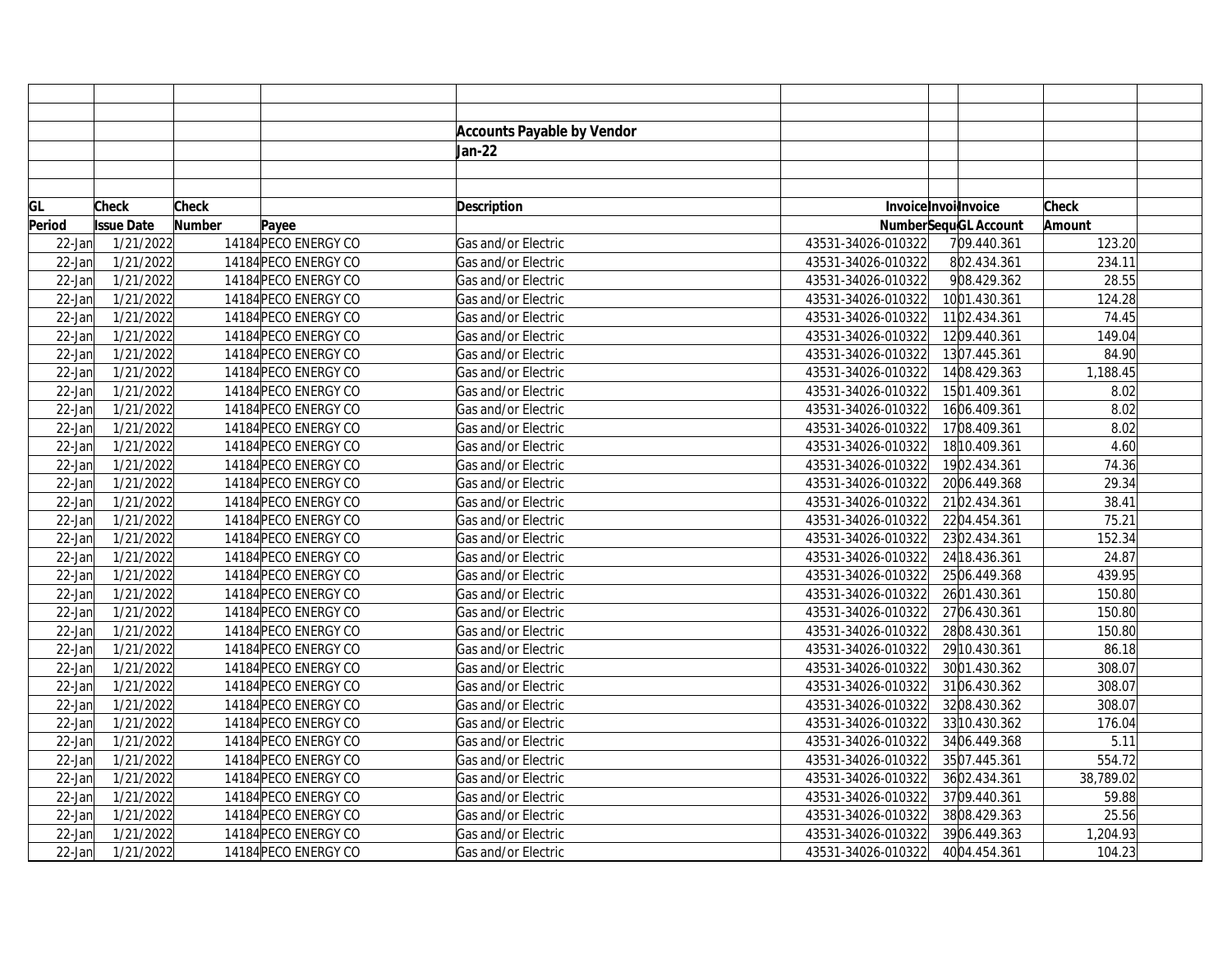|           |                   |              |                            | <b>Accounts Payable by Vendor</b>                        |                    |                             |              |  |
|-----------|-------------------|--------------|----------------------------|----------------------------------------------------------|--------------------|-----------------------------|--------------|--|
|           |                   |              |                            | Jan-22                                                   |                    |                             |              |  |
|           |                   |              |                            |                                                          |                    |                             |              |  |
|           |                   |              |                            |                                                          |                    |                             |              |  |
| GL        | <b>Check</b>      | <b>Check</b> |                            | <b>Description</b>                                       |                    | InvoiceInvoilnvoice         | <b>Check</b> |  |
| Period    | <b>Issue Date</b> | Number       | Payee                      |                                                          |                    | <b>NumberSequGL Account</b> | Amount       |  |
| $22$ -Jan | 1/21/2022         |              | 14184 PECO ENERGY CO       | Gas and/or Electric                                      | 43531-34026-010322 | 4106.449.361                | 51.24        |  |
| $22$ -Jan | 1/21/2022         |              | 14184 PECO ENERGY CO       | Gas and/or Electric                                      | 43531-34026-010322 | 4204.454.361                | 26.63        |  |
| $22$ -Jan | 1/21/2022         |              | 14184 PECO ENERGY CO       | Gas and/or Electric                                      | 43531-34026-010322 | 4308.429.361                | 43,500.16    |  |
| $22$ -Jan | 1/21/2022         |              | 14184 PECO ENERGY CO       | Gas and/or Electric                                      | 43531-34026-010322 | 4404.454.361                | 33.83        |  |
| $22$ -Jan | 1/21/2022         |              | 14184 PECO ENERGY CO       | Gas and/or Electric                                      | 43531-34026-010322 | 4506.449.368                | 1,185.37     |  |
| $22$ -Jan | 1/21/2022         |              | 14184 PECO ENERGY CO       | Gas and/or Electric                                      | 43531-34026-010322 | 4601.409.362                | 88.60        |  |
| $22$ -Jan | 1/21/2022         |              | 14184 PECO ENERGY CO       | Gas and/or Electric                                      | 43531-34026-010322 | 4702.434.361                | 23.24        |  |
| $22$ -Jan | 1/21/2022         |              | 14184 PECO ENERGY CO       | Gas and/or Electric                                      | 43531-34026-010322 | 48 18.436.361               | 5.11         |  |
| $22$ -Jan | 1/21/2022         |              | 14184 PECO ENERGY CO       | Gas and/or Electric                                      | 43531-34026-010322 | 4906.449.363                | 612.33       |  |
| $22$ -Jan | 1/21/2022         |              | 14184 PECO ENERGY CO       | Gas and/or Electric                                      | 43531-34026-010322 | 5006.449.363                | 24.78        |  |
| $22$ -Jan | 1/21/2022         |              | 14184 PECO ENERGY CO       | Gas and/or Electric                                      | 43531-34026-010322 | 51 18.436.361               | 25.41        |  |
| $22$ -Jan | 1/21/2022         |              | 14184 PECO ENERGY CO       | Gas and/or Electric                                      | 43531-34026-010322 | 5206.449.363                | 797.05       |  |
| $22$ -Jan | 1/21/2022         |              | 14184 PECO ENERGY CO       | Gas and/or Electric                                      | 43531-34026-010322 | 5306.449.368                | 5.11         |  |
| $22$ -Jan | 1/21/2022         |              | 14184 PECO ENERGY CO       | Gas and/or Electric                                      | 43531-34026-010322 | 5404.454.361                | 39.87        |  |
| $22$ -Jan | 1/21/2022         |              | 14184 PECO ENERGY CO       | Gas and/or Electric                                      | 43531-34026-010322 | 5508.429.363                | 116.90       |  |
| $22$ -Jan | 1/21/2022         |              | 14184 PECO ENERGY CO       | Gas and/or Electric                                      | 43531-34026-010322 | 5604.454.361                | 511.25       |  |
| $22$ -Jan | 1/21/2022         |              | 14184 PECO ENERGY CO       | Gas and/or Electric                                      | 43531-34026-010322 | 5701.409.362                | 759.37       |  |
| $22$ -Jan | 1/21/2022         |              | 14184 PECO ENERGY CO       | Gas and/or Electric                                      | 43531-34026-010322 | 5806.409.362                | 759.37       |  |
| $22$ -Jan | 1/21/2022         |              | 14184 PECO ENERGY CO       | Gas and/or Electric                                      | 43531-34026-010322 | 5908.409.362                | 759.37       |  |
| $22$ -Jan | 1/21/2022         |              | 14184 PECO ENERGY CO       | Gas and/or Electric                                      | 43531-34026-010322 | 60 10.409.362               | 433.94       |  |
| $22$ -Jan | 1/21/2022         |              | 14184 PECO ENERGY CO       | Gas and/or Electric                                      | 43531-34026-010322 | 6101.409.361                | 587.96       |  |
| $22$ -Jan | 1/21/2022         |              | 14184 PECO ENERGY CO       | Gas and/or Electric                                      | 43531-34026-010322 | 6206.409.361                | 587.96       |  |
| $22$ -Jan | 1/21/2022         |              | 14184 PECO ENERGY CO       | Gas and/or Electric                                      | 43531-34026-010322 | 6308.409.361                | 587.96       |  |
| $22$ -Jan | 1/21/2022         |              | 14184 PECO ENERGY CO       | Gas and/or Electric                                      | 43531-34026-010322 | 64 10.409.361               | 335.99       |  |
| $22$ -Jan | 1/21/2022         |              | 14184 PECO ENERGY CO       | Gas and/or Electric                                      | 43531-34026-010322 | 6546.447.361                | 84.65        |  |
| $22$ -Jan | 1/21/2022         |              | 14184 PECO ENERGY CO       | Gas and/or Electric                                      | 43531-34026-010322 | 6646.447.361                | 38.90        |  |
| $22$ -Jan | 1/21/2022         |              | 14184 PECO ENERGY CO       | Gas and/or Electric                                      | 43531-34026-010322 | 6735.433.361                | 3,855.73     |  |
| $22$ -Jan | 1/1/2022          |              | 109 PENNBOC                | cc-2022 membership-Place, Neiman, Oestreich, Gonzalez, D | 5936               | 101.414.420                 | 510.00M      |  |
| $22$ -Jan | 1/1/2022          |              | 109 Petro Home Services    | cc-Heating oil 631.3 gallons @2.7293                     | 507951             | 206.448.362                 | 1,723.01M    |  |
| $22$ -Jan | 1/21/2022         |              | 14185 PETTY CASH - Borough | leather gloves                                           | 11922              | 110.414.241                 | 14.99        |  |
| $22$ -Jan | 1/21/2022         |              | 14185 PETTY CASH - Borough | mileage to MCTA mtg                                      | 11922              | 201.401.425                 | 6.90         |  |
| $22$ -Jan | 1/21/2022         |              | 14185 PETTY CASH - Borough | mileage to MCTA mtg                                      | 11922              | 306.401.425                 | 6.90         |  |
| $22$ -Jan | 1/21/2022         |              | 14185 PETTY CASH - Borough | mileage to MCTA mtg                                      | 11922              | 408.401.425                 | 6.90         |  |
| $22$ -Jan | 1/21/2022         |              | 14185 PETTY CASH - Borough | mileage to MCTA mtg                                      | 11922              | 510.401.425                 | 3.94         |  |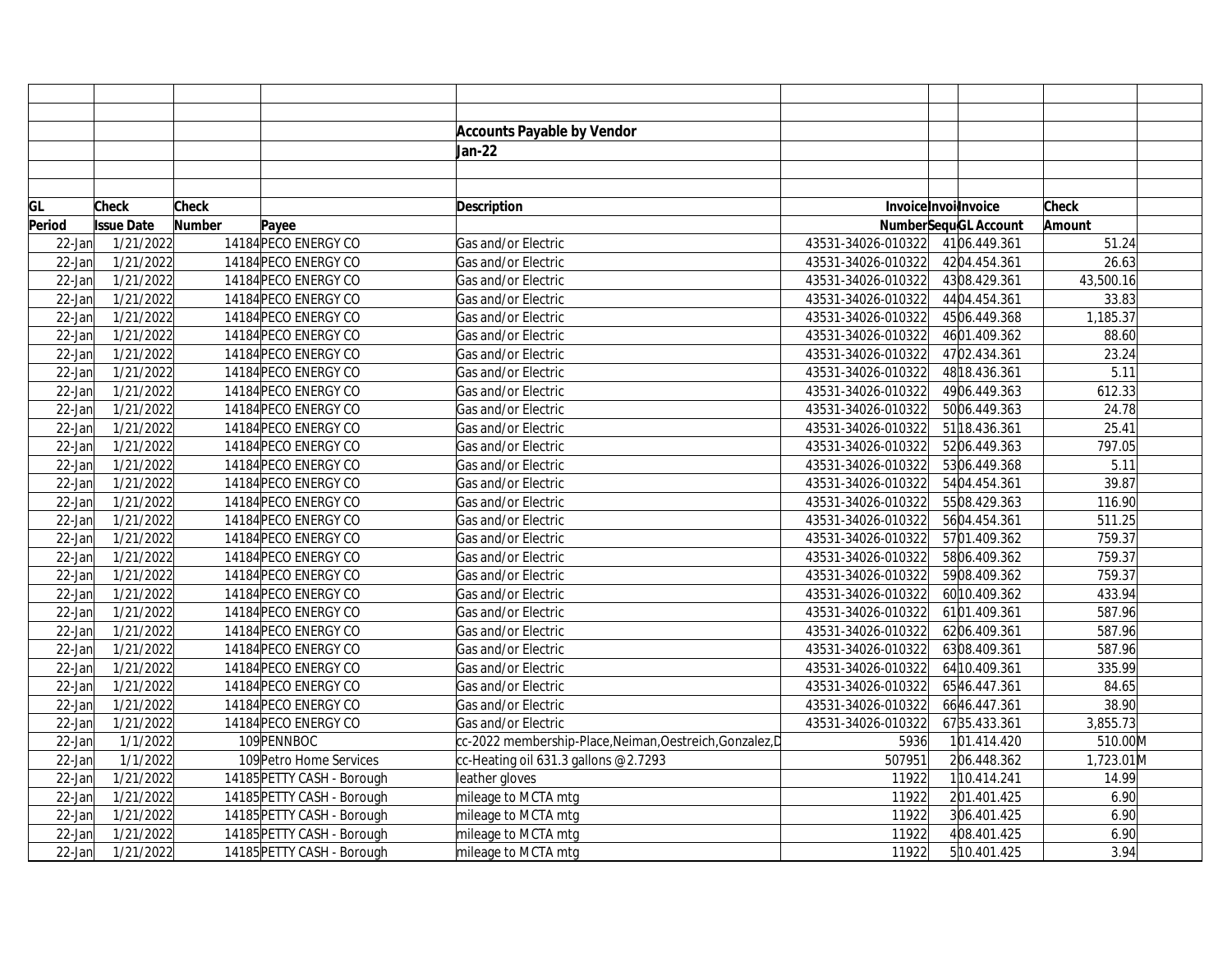|           |                   |        |                            | <b>Accounts Payable by Vendor</b>                 |                     |                             |              |
|-----------|-------------------|--------|----------------------------|---------------------------------------------------|---------------------|-----------------------------|--------------|
|           |                   |        |                            | Jan-22                                            |                     |                             |              |
|           |                   |        |                            |                                                   |                     |                             |              |
|           |                   |        |                            |                                                   |                     |                             |              |
| GL        | Check             | Check  |                            | <b>Description</b>                                | InvoiceInvoilnvoice |                             | <b>Check</b> |
| Period    | <b>Issue Date</b> | Number | Payee                      |                                                   |                     | <b>NumberSequGL Account</b> | Amount       |
| $22$ -Jan | 1/21/2022         |        | 14185 PETTY CASH - Borough | ot meal Louis Colon                               | 11922               | 608.429.420                 | 12.00        |
| $22$ -Jan | 1/21/2022         |        | 14185 PETTY CASH - Borough | Notary fees                                       | 11922               | 701.401.420                 | 11.76        |
| $22$ -Jan | 1/21/2022         |        | 14185 PETTY CASH - Borough | Notary fees                                       | 11922               | 806.401.420                 | 11.76        |
| $22$ -Jan | 1/21/2022         |        | 14185 PETTY CASH - Borough | Notary fees                                       | 11922               | 908.401.420                 | 11.76        |
| $22$ -Jan | 1/21/2022         |        | 14185 PETTY CASH - Borough | Notary fees                                       | 11922               | 10 10.401.420               | 6.72         |
| $22$ -Jan | 1/21/2022         |        | 14185 PETTY CASH - Borough | Snacks for Joint school board and council meeting | 11922               | 1101.400.425                | 6.71         |
| $22$ -Jan | 1/21/2022         |        | 14185 PETTY CASH - Borough | Snacks for Joint school board and council meeting | 11922               | 1206.400.425                | 6.71         |
| $22$ -Jan | 1/21/2022         |        | 14185 PETTY CASH - Borough | Snacks for Joint school board and council meeting | 11922               | 1308.400.425                | 6.71         |
| $22$ -Jan | 1/21/2022         |        | 14185 PETTY CASH - Borough | Snacks for Joint school board and council meeting | 11922               | 14 10.400.425               | 3.82         |
| $22$ -Jan | 1/21/2022         |        | 14185 PETTY CASH - Borough | FBI fingerprinting                                | 11922               | 1501.401.420                | 6.68         |
| $22$ -Jan | 1/21/2022         |        | 14185 PETTY CASH - Borough | FBI fingerprinting                                | 11922               | 1606.401.420                | 6.68         |
| $22$ -Jan | 1/21/2022         |        | 14185 PETTY CASH - Borough | FBI fingerprinting                                | 11922               | 1708.401.420                | 6.68         |
| $22$ -Jan | 1/21/2022         |        | 14185 PETTY CASH - Borough | FBI fingerprinting                                | 11922               | 1810.401.420                | 3.81         |
| $22$ -Jan | 1/21/2022         |        | 14185 PETTY CASH - Borough | overtime meal                                     | 11922               | 1908.429.241                | 12.00        |
| $22$ -Jan | 1/21/2022         |        | 14185 PETTY CASH - Borough | overtime meal                                     | 11922               | 2008.429.374                | 12.00        |
| $22$ -Jan | 1/21/2022         |        | 14185 PETTY CASH - Borough | mileage-Montg Coounty SV Games golf outing        | 11922               | 2104.452.247                | 24.86        |
| $22$ -Jan | 1/21/2022         |        | 14185 PETTY CASH - Borough | Snow removal & operations                         | 11922               | 2208.429.420                | 9.53         |
| $22$ -Jan | 1/21/2022         |        | 14185 PETTY CASH - Borough | overtime meal                                     | 11922               | 2308.429.420                | 11.80        |
| $22$ -Jan | 1/21/2022         |        | 14185 PETTY CASH - Borough | mileag Rhoads                                     | 11922               | 2404.454.425                | 25.30        |
| $22$ -Jan | 1/21/2022         |        | 14185 PETTY CASH - Borough | Postage to Phillipines                            | 11922               | 2501.400.241                | 4.27         |
| $22$ -Jan | 1/21/2022         |        | 14185 PETTY CASH - Borough | Postage to Phillipines                            | 11922               | 2606.400.241                | 4.27         |
| $22$ -Jan | 1/21/2022         |        | 14185 PETTY CASH - Borough | Postage to Phillipines                            | 11922               | 2708.400.241                | 4.27         |
| $22$ -Jan | 1/21/2022         |        | 14185 PETTY CASH - Borough | Postage to Phillipines                            | 11922               | 28 10.400.241               | 2.44         |
| $22$ -Jan | 1/21/2022         |        | 14185 PETTY CASH - Borough | Home printer cartridge                            | 11922               | 2901.401.210                | 10.05        |
| $22$ -Jan | 1/21/2022         |        | 14185 PETTY CASH - Borough | Home printer cartridge                            | 11922               | 3006.401.210                | 10.05        |
| $22$ -Jan | 1/21/2022         |        | 14185 PETTY CASH - Borough | Home printer cartridge                            | 11922               | 3108.401.210                | 10.05        |
| $22$ -Jan | 1/21/2022         |        | 14185 PETTY CASH - Borough | Home printer cartridge                            | 11922               | 32 10.401.210               | 5.74         |
| $22$ -Jan | 1/21/2022         |        | 14185 PETTY CASH - Borough | overtime meal                                     | 11922               | 3308.429.374                | 10.02        |
| $22$ -Jan | 1/21/2022         |        | 14185 PETTY CASH - Borough | Signature stamp                                   | 11922               | 3401.400.241                | 1.93         |
| $22$ -Jan | 1/21/2022         |        | 14185 PETTY CASH - Borough | Signature stamp                                   | 11922               | 3506.400.241                | 1.93         |
| $22$ -Jan | 1/21/2022         |        | 14185 PETTY CASH - Borough | Signature stamp                                   | 11922               | 3608.400.241                | 1.93         |
| $22$ -Jan | 1/21/2022         |        | 14185 PETTY CASH - Borough | Signature stamp                                   | 11922               | 37 10.400.241               | 1.08         |
| $22$ -Jan | 1/21/2022         |        | 14185 PETTY CASH - Borough | Phone case                                        | 11922               | 3801.401.210                | 21.08        |
| $22$ -Jan | 1/21/2022         |        | 14185 PETTY CASH - Borough | oT meal                                           | 11922               | 3908.429.374                | 11.64        |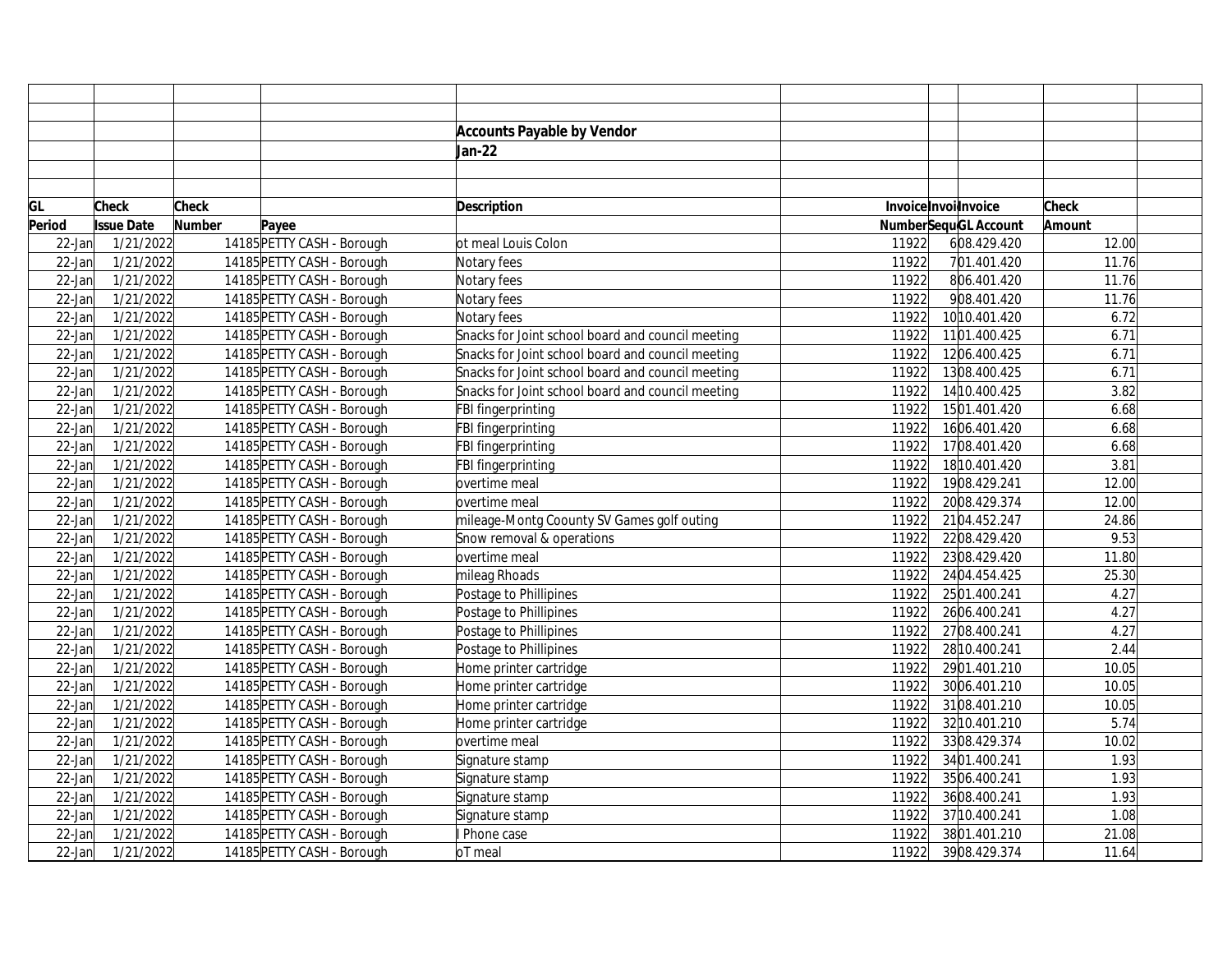|        |                   |               |                                                       | <b>Accounts Payable by Vendor</b>                                                      |                     |                      |               |  |
|--------|-------------------|---------------|-------------------------------------------------------|----------------------------------------------------------------------------------------|---------------------|----------------------|---------------|--|
|        |                   |               |                                                       | Jan-22                                                                                 |                     |                      |               |  |
|        |                   |               |                                                       |                                                                                        |                     |                      |               |  |
|        |                   |               |                                                       |                                                                                        |                     |                      |               |  |
| GL     | <b>Check</b>      | Check         |                                                       | Description                                                                            |                     | InvoiceInvoilnvoice  | <b>Check</b>  |  |
| Period | <b>Issue Date</b> | <b>Number</b> | Payee                                                 |                                                                                        |                     | NumberSequGL Account | <b>Amount</b> |  |
| 22-Jan | 1/7/2022          |               | 14094 PETTY CASH - Park and Rec                       | target                                                                                 | 10322               | 104.452.210          | 14.82         |  |
| 22-Jan | 1/7/2022          |               | 14094 PETTY CASH - Park and Rec                       | Walmart                                                                                | 10322               | 204.452.210          | 8.42          |  |
| 22-Jan | 1/7/2022          |               | 14094 PETTY CASH - Park and Rec                       | Walmart                                                                                | 10322               | 304.452.210          | 6.33          |  |
| 22-Jan | 1/7/2022          |               | 14094 PETTY CASH - Park and Rec                       | Gregory Carter                                                                         | 10322               | 404.452.241          | 15.00         |  |
| 22-Jan | 1/7/2022          |               | 14094 PETTY CASH - Park and Rec                       | costco                                                                                 | 10322               | 504.452.241          | 33.98         |  |
| 22-Jan | 1/7/2022          |               | 14094 PETTY CASH - Park and Rec                       | Redners                                                                                | 10322               | 601.406.471          | 9.29          |  |
| 22-Jan | 1/7/2022          |               | 14094 PETTY CASH - Park and Rec                       | Redners                                                                                | 10322               | 706.406.471          | 9.29          |  |
| 22-Jan | 1/7/2022          |               | 14094 PETTY CASH - Park and Rec                       | Redners                                                                                | 10322               | 808.406.471          | 9.29          |  |
| 22-Jan | 1/7/2022          |               | 14094 PETTY CASH - Park and Rec                       | Redners                                                                                | 10322               | 910.406.471          | 5.31          |  |
| 22-Jan | 1/7/2022          |               | 14094 PETTY CASH - Park and Rec                       | Goods                                                                                  | 10322               | 1001.406.471         | 8.07          |  |
| 22-Jan | 1/7/2022          |               | 14094 PETTY CASH - Park and Rec                       | Goods                                                                                  | 10322               | 1106.406.471         | 8.07          |  |
| 22-Jan | 1/7/2022          |               | 14094 PETTY CASH - Park and Rec                       | Goods                                                                                  | 10322               | 1208.406.471         | 8.07          |  |
| 22-Jan | 1/7/2022          |               | 14094 PETTY CASH - Park and Rec                       | Goods                                                                                  | 10322               | 13 10.406.471        | 4.59          |  |
| 22-Jan | 1/7/2022          |               | 14094 PETTY CASH - Park and Rec                       | target                                                                                 | 10322               | 1401.406.471         | 6.95          |  |
| 22-Jan | 1/7/2022          |               | 14094 PETTY CASH - Park and Rec                       | target                                                                                 | 10322               | 1506.406.471         | 6.95          |  |
| 22-Jan | 1/7/2022          |               | 14094 PETTY CASH - Park and Rec                       | target                                                                                 | 10322               | 1608.406.471         | 6.95          |  |
| 22-Jan | 1/7/2022          |               | 14094 PETTY CASH - Park and Rec                       | target                                                                                 | 10322               | 17 10.406.471        | 3.95          |  |
| 22-Jan | 1/7/2022          |               | 14094 PETTY CASH - Park and Rec                       | Party City                                                                             | 10322               | 1801.406.471         | 1.78          |  |
| 22-Jan | 1/7/2022          |               | 14094 PETTY CASH - Park and Rec                       | Party City                                                                             | 10322               | 1906.406.471         | 1.78          |  |
| 22-Jan | 1/7/2022          |               | 14094 PETTY CASH - Park and Rec                       | Party City                                                                             | 10322               | 2008.406.471         | 1.78          |  |
| 22-Jan | 1/7/2022          |               | 14094 PETTY CASH - Park and Rec                       | Party City                                                                             | 10322               | 21 10.406.471        | 1.02          |  |
| 22-Jan | 1/7/2022          |               | 14094 PETTY CASH - Park and Rec                       | Polar bear swim hot dogs                                                               | COSTCO              | 104.452.285          | 27.90         |  |
| 22-Jan | 1/21/2022         |               | 14186 Philadelphia Business Forms Co                  | 4000 AP checks                                                                         | 11316               | 101.402.342          | 136.21        |  |
| 22-Jan | 1/21/2022         |               | 14186 Philadelphia Business Forms Co                  | 4000 AP checks                                                                         | 11316               | 206.402.342          | 136.21        |  |
| 22-Jar | 1/21/2022         |               | 14186 Philadelphia Business Forms Co                  | 4000 AP checks                                                                         | 11316               | 308.402.342          | 136.21        |  |
| 22-Jar | 1/21/2022         |               | 14186 Philadelphia Business Forms Co                  | 4000 AP checks                                                                         | 11316               | 4 10.402.342         | 77.81         |  |
| 22-Jan | 1/21/2022         |               | 14187 PHILADELPHIA STEAM FIRE COMP Fire Co Allocation |                                                                                        | Mar-22              | 114.415.508          | 18,706.46     |  |
| 22-Jan | 1/1/2022          |               | 109 Phoenix Coach Works                               | cc-Vehicle 14 rear door maintenance                                                    | C11564              | 101.410.251          | 16.50M        |  |
| 22-Jan | 1/7/2022          |               | 14095 PINEDA, ERNIE                                   | 2021 beet allowance                                                                    | 2021 BOOT ALLOWANCE | 106.449.238          | 100.00        |  |
| 22-Jan | 1/7/2022          |               | 14096 PIONEER CROSSING LANDFILL                       | sewage sludge grit screenings                                                          | 117387              | 108.429.365          | 26,639.85     |  |
| 22-Jan | 1/21/2022         |               | 14188 PIONEER CROSSING LANDFILL                       | sewage sludge grit screenings                                                          | 117049              | 108.429.365          | 7,600.24      |  |
| 22-Jan | 1/7/2022          |               | 14097 Port A Bowl Restroom                            | Glasgow & Shoemaker Rd Restroom rental                                                 | 237325              | 109.440.372          | 90.00         |  |
| 22-Jar | 1/21/2022         |               |                                                       | 14189 POTTSTOWN AREA INDUSTRIAL DEMarketing Support for Pottstown Borough-November 202 | 102658              | 101.463.314          | 2,230.00      |  |
| 22-Jan | 1/21/2022         |               |                                                       | 14189 POTTSTOWN AREA INDUSTRIAL DEMarketing Support for Pottstown Borough-December 20  | 102659              | 101.463.314          | 1,784.00      |  |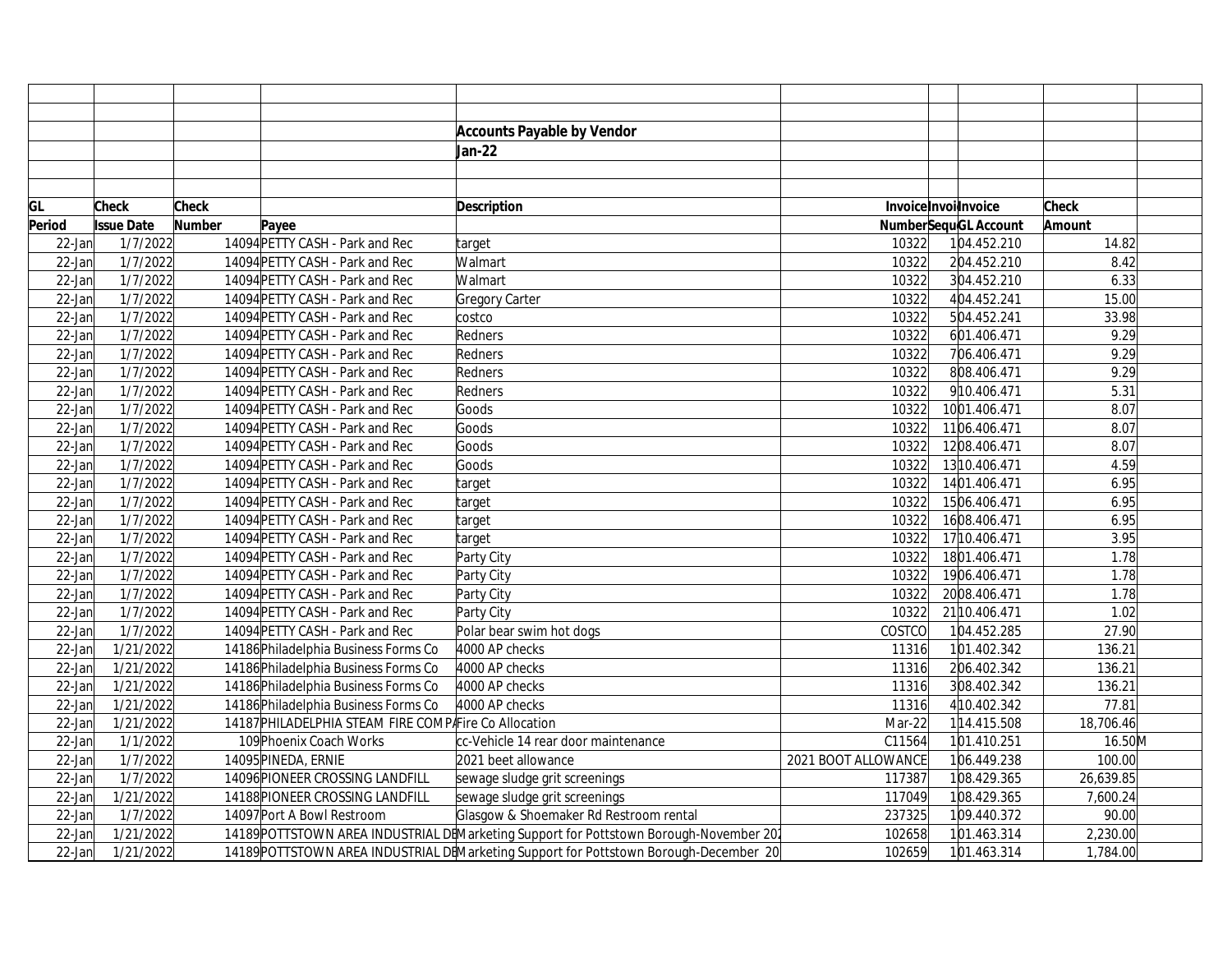|           |                   |               |                                                                | <b>Accounts Payable by Vendor</b>                                                      |               |                      |              |  |
|-----------|-------------------|---------------|----------------------------------------------------------------|----------------------------------------------------------------------------------------|---------------|----------------------|--------------|--|
|           |                   |               |                                                                | Jan-22                                                                                 |               |                      |              |  |
|           |                   |               |                                                                |                                                                                        |               |                      |              |  |
|           |                   |               |                                                                |                                                                                        |               |                      |              |  |
| GL        | <b>Check</b>      | <b>Check</b>  |                                                                | Description                                                                            |               | InvoiceInvoilnvoice  | <b>Check</b> |  |
| Period    | <b>Issue Date</b> | <b>Number</b> | Payee                                                          |                                                                                        |               | NumberSequGL Account | Amount       |  |
| $22$ -Jan | 1/21/2022         |               |                                                                | 14189 POTTSTOWN AREA INDUSTRIAL DEMarketing Support for Pottstown Borough-January 2022 | 102661        | 101.401.110          | 734.88       |  |
| $22$ -Jan | 1/21/2022         |               |                                                                | 14189 POTTSTOWN AREA INDUSTRIAL DEMarketing Support for Pottstown Borough-January 2022 | 102661        | 206.401.110          | 734.88       |  |
| $22$ -Jan | 1/21/2022         |               |                                                                | 14189 POTTSTOWN AREA INDUSTRIAL DEMarketing Support for Pottstown Borough-January 2022 | 102661        | 308.401.110          | 734.88       |  |
| $22$ -Jan | 1/21/2022         |               |                                                                | 14189 POTTSTOWN AREA INDUSTRIAL DEMarketing Support for Pottstown Borough-January 2022 | 102661        | 4 10.401.110         | 244.96       |  |
| $22$ -Jan | 1/21/2022         |               | 14189 POTTSTOWN AREA INDUSTRIAL DE2022 donation                |                                                                                        | 2022 DONATION | 101.463.314          | 25,000.00    |  |
| $22$ -Jan | 1/21/2022         |               | 14189 POTTSTOWN AREA INDUSTRIAL DE2022 donation                |                                                                                        | 2022 DONATION | 201.463.310          | 30,000.00    |  |
| $22$ -Jan | 1/21/2022         |               |                                                                | 14190 POTTSTOWN AREA RAPID TRANSITO perating invoice for December 2021                 | 850           | 146.447.540          | 173,562.25   |  |
| $22$ -Jan | 1/1/2022          |               | 109 POTTSTOWN AUTO PARTS (NAPA) cc-Brake pads                  |                                                                                        | 460268        | 101.410.251          | 838.47M      |  |
| $22$ -Jan | 1/1/2022          |               | 109 POTTSTOWN AUTO PARTS (NAPA) cc-Battery                     |                                                                                        | 460554        | 101.410.251          | 109.89M      |  |
| $22$ -Jan | 1/1/2022          |               |                                                                | 109 POTTSTOWN AUTO PARTS (NAPA) c-vehicle 57 maintenance-rear lights                   | 461222        | 101.430.251          | 56.99M       |  |
| $22$ -Jan | 1/1/2022          |               |                                                                | 109 POTTSTOWN AUTO PARTS (NAPA) cc-vehicle 57 maintenance-rear lights                  | 461222        | 206.430.251          | 56.99M       |  |
| $22$ -Jan | 1/1/2022          |               |                                                                | 109 POTTSTOWN AUTO PARTS (NAPA) cc-vehicle 57 maintenance-rear lights                  | 461222        | 308.430.251          | 56.99M       |  |
| $22$ -Jan | 1/1/2022          |               |                                                                | 109 POTTSTOWN AUTO PARTS (NAPA) cc-vehicle 57 maintenance-rear lights                  | 461222        | 4 10.430.251         | 32.55M       |  |
| $22$ -Jan | 1/1/2022          |               | 109 POTTSTOWN AUTO PARTS (NAPA) c-Fuel cap vehicle 5           |                                                                                        | 462254        | 101.410.251          | 18.89M       |  |
| $22$ -Jan | 1/1/2022          |               | 109 POTTSTOWN AUTO PARTS (NAPA) c-vehicle 30 thermostat gasket |                                                                                        | 463399        | 101.410.251          | 22.82M       |  |
| $22$ -Jan | 1/1/2022          |               | 109 POTTSTOWN AUTO PARTS (NAPA) c-vehicle 16 battery           |                                                                                        | 464285        | 101.410.251          | 134.99M      |  |
| $22$ -Jan | 1/1/2022          |               | 109 POTTSTOWN AUTO PARTS (NAPA) cc-55 gal drydene diesel       |                                                                                        | 465576        | 118.436.251          | 200.00M      |  |
| $22$ -Jan | 1/1/2022          |               | 109 POTTSTOWN AUTO PARTS (NAPA) cc-55 gal drydene diesel       |                                                                                        | 465576        | 206.449.251          | 200.00M      |  |
| $22$ -Jan | 1/1/2022          |               | 109 POTTSTOWN AUTO PARTS (NAPA) cc-55 gal drydene diesel       |                                                                                        | 465576        | 304.454.374          | 100.00M      |  |
| $22$ -Jan | 1/1/2022          |               | 109 POTTSTOWN AUTO PARTS (NAPA) cc-55 gal drydene diesel       |                                                                                        | 465576        | 401.430.251          | 35.28M       |  |
| $22$ -Jan | 1/1/2022          |               | 109 POTTSTOWN AUTO PARTS (NAPA) cc-55 gal drydene diesel       |                                                                                        | 465576        | 506.430.251          | 35.28M       |  |
| $22$ -Jan | 1/1/2022          |               | 109 POTTSTOWN AUTO PARTS (NAPA) cc-55 gal drydene diesel       |                                                                                        | 465576        | 608.430.251          | 35.28M       |  |
| $22$ -Jan | 1/1/2022          |               | 109 POTTSTOWN AUTO PARTS (NAPA) cc-55 gal drydene diesel       |                                                                                        | 465576        | 710.430.251          | 20.15M       |  |
| $22$ -Jan | 1/1/2022          |               | 109 POTTSTOWN AUTO PARTS (NAPA) DEF Fluid                      |                                                                                        | 465617        | 101.430.251          | 28.00M       |  |
| 22-Jan    | 1/1/2022          |               | 109 POTTSTOWN AUTO PARTS (NAPA) DEF Fluid                      |                                                                                        | 465617        | 206.430.251          | 28.00M       |  |
| $22$ -Jan | 1/1/2022          |               | 109 POTTSTOWN AUTO PARTS (NAPA) DEF Fluid                      |                                                                                        | 465617        | 308.430.251          | 28.00M       |  |
| $22$ -Jan | 1/1/2022          |               | 109 POTTSTOWN AUTO PARTS (NAPA) DEF Fluid                      |                                                                                        | 465617        | 4 10.430.251         | 16.00M       |  |
| $22$ -Jan | 1/1/2022          |               | 109 POTTSTOWN AUTO PARTS (NAPA) DEF Fluid                      |                                                                                        | 465617        | 506.449.251          | 119.80M      |  |
| 22-Jan    | 1/1/2022          |               | 109 POTTSTOWN AUTO PARTS (NAPA) vehicle 69-81 Rear brake rotor |                                                                                        | 466408        | 114.480.252          | 279.37M      |  |
| $22$ -Jan | 1/1/2022          |               | 109 POTTSTOWN AUTO PARTS (NAPA) wheel seal repair              |                                                                                        | 466461        | 114.480.252          | 110.16M      |  |
| $22$ -Jan | 1/1/2022          |               | 109 POTTSTOWN AUTO PARTS (NAPA) oil filter pro select          |                                                                                        | 467004        | 101.410.251          | 85.92M       |  |
| $22$ -Jan | 1/21/2022         |               | 14191 POTTSTOWN AUTO PARTS (NAPA) fuse                         |                                                                                        | 472197        | 104.454.251          | 2.57         |  |
| 22-Jan    | 1/21/2022         |               | 14192 POTTSTOWN PUBLIC LIBRARY                                 | Library Allocation                                                                     | Jan-22        | 105.456.540          | 14,266.00    |  |
| $22$ -Jan | 1/1/2022          |               | 109 Promotions Now                                             | cc-Stainless steel bottle                                                              | 543212        | 146.447.241          | 497.64M      |  |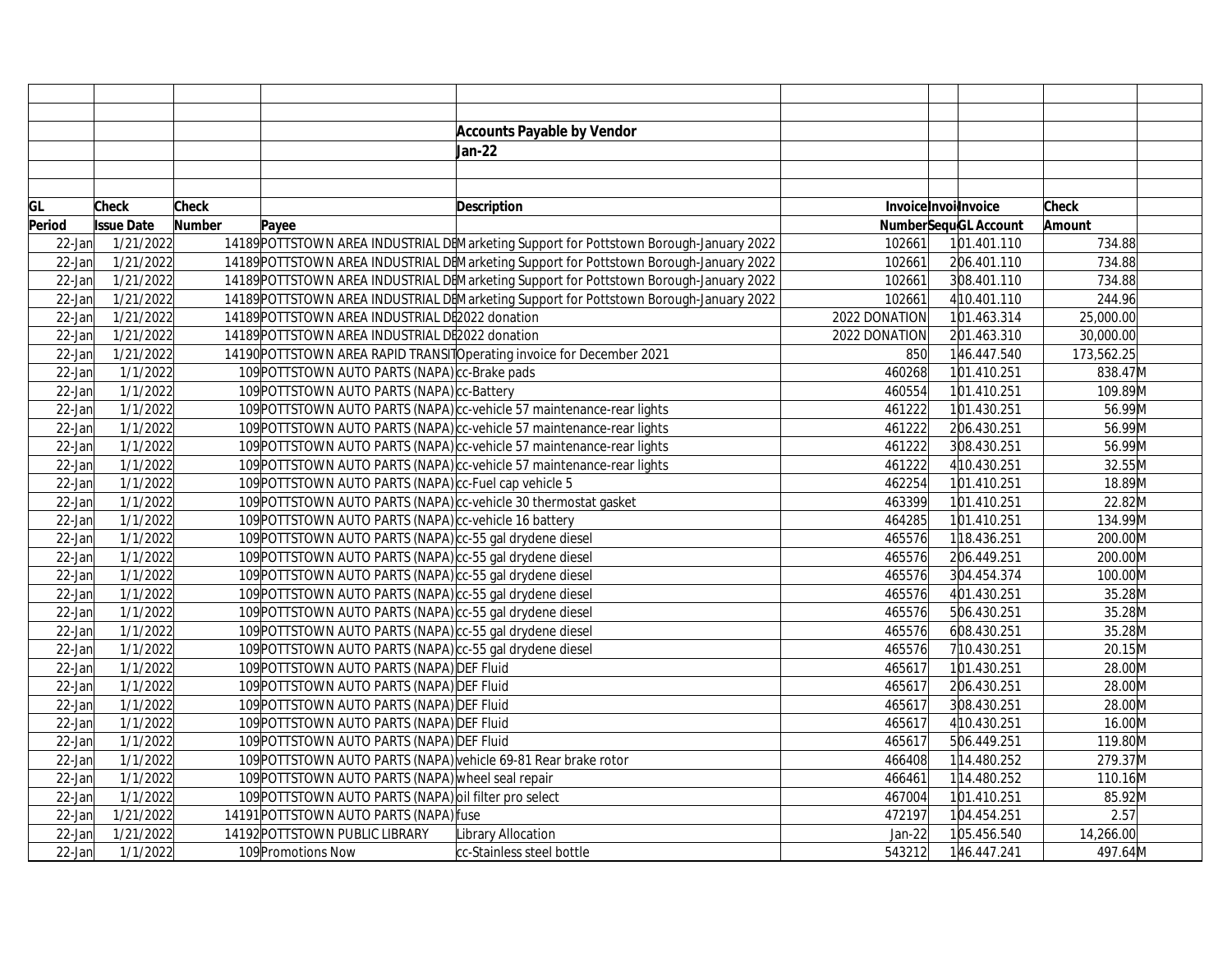|           |                   |               |                                                                     | <b>Accounts Payable by Vendor</b>                                               |                      |                             |              |
|-----------|-------------------|---------------|---------------------------------------------------------------------|---------------------------------------------------------------------------------|----------------------|-----------------------------|--------------|
|           |                   |               |                                                                     | Jan-22                                                                          |                      |                             |              |
|           |                   |               |                                                                     |                                                                                 |                      |                             |              |
|           |                   |               |                                                                     |                                                                                 |                      |                             |              |
| GL        | <b>Check</b>      | <b>Check</b>  |                                                                     | <b>Description</b>                                                              | Invoice Invoilnvoice |                             | <b>Check</b> |
| Period    | <b>Issue Date</b> | <b>Number</b> | Payee                                                               |                                                                                 |                      | <b>NumberSequGL Account</b> | Amount       |
| $22$ -Jan | 1/21/2022         |               | 14193 PROSHRED SECURITY                                             | Shredding                                                                       | 2101162              | 101.409.261                 | 29.33        |
| $22$ -Jan | 1/21/2022         |               | 14193 PROSHRED SECURITY                                             | Shredding                                                                       | 2101162              | 206.409.261                 | 29.33        |
| $22$ -Jan | 1/21/2022         |               | 14193 PROSHRED SECURITY                                             | Shredding                                                                       | 2101162              | 308.409.261                 | 29.33        |
| $22$ -Jan | 1/21/2022         |               | 14193 PROSHRED SECURITY                                             | Shredding                                                                       | 2101162              | 4 10.409.261                | 16.76        |
| $22$ -Jan | 1/7/2022          |               | 14098 PYRZ WATER SUPPLY CO INC                                      | Complete Chem Feed Pump Replacement/Upgrade, 6pcs                               | 44794                | 106.448.374                 | 36,900.00    |
| $22$ -Jan | 1/7/2022          |               |                                                                     | 14099READING FOUNDRY & SUPPLY LLC Hex bushing, coupling, ring hanger, seal tape | S2444638.001         | 108.429.374                 | 250.54       |
| 22-Jan    | 1/7/2022          |               | 14099 READING FOUNDRY & SUPPLY LLC 2 PVC SCH 80 Union               |                                                                                 | S2444759.001         | 108.429.374                 | 169.30       |
| $22$ -Jan | 1/21/2022         |               |                                                                     | 14194 READING FOUNDRY & SUPPLY LLC Milwaukee tool super sawzall 24T LG 5 Pk     | S2439821.001         | 106.449.260                 | 28.00        |
| $22$ -Jan | 1/21/2022         |               | 14194 READING FOUNDRY & SUPPLY LLC                                  |                                                                                 | S2447477.001         | 108.429.374                 | 50.33        |
| 22-Jan    | 1/21/2022         |               | 14194 READING FOUNDRY & SUPPLY LLC fernco coupling                  |                                                                                 | S2447553.001         | 108.429.374                 | 19.73        |
| $22$ -Jan | 1/21/2022         |               |                                                                     | 14194 READING FOUNDRY & SUPPLY LLC Heavy duty cement, 1 quart clear primer      | S2448064.001         | 108.429.374                 | 86.76        |
| $22$ -Jan | 1/21/2022         |               | 14194 READING FOUNDRY & SUPPLY LLC circulator less flanges          |                                                                                 | S2448067.001         | 108.429.378                 | 379.85       |
| $22$ -Jan | 1/21/2022         |               | 14194 READING FOUNDRY & SUPPLY LLC flush valve closet, sensor flush |                                                                                 | S2448909.001         | 106.448.373                 | 370.46       |
| $22$ -Jan | 1/1/2022          |               | 109RealVNC                                                          | VNC Connect devise access 12/23/21-12/22/22                                     | INV00468029          | 101.407.451                 | 163.48M      |
| 22-Jan    | 1/1/2022          |               | 109RealVNC                                                          | VNC Connect devise access 12/23/21-12/22/22                                     | INV00468029          | 206.407.451                 | 163.48M      |
| 22-Jan    | 1/1/2022          |               | 109RealVNC                                                          | VNC Connect devise access 12/23/21-12/22/22                                     | INV00468029          | 308.407.451                 | 163.48M      |
| $22$ -Jan | 1/1/2022          |               | 109RealVNC                                                          | VNC Connect devise access 12/23/21-12/22/22                                     | INV00468029          | 4 10.407.451                | 87.58M       |
| 22-Jan    | 1/1/2022          |               | 109RealVNC                                                          | VNC Connect devise access 12/23/21-12/22/22                                     | INV00468029          | 518.407.451                 | 5.83M        |
| $22$ -Jan | 1/7/2022          |               | 14100 RecDesk LLC                                                   | Rec Desk subscription 01/08/22-01/07/23                                         | INV-12167            | 104.452.420                 | 3,900.00     |
| $22$ -Jan | 1/21/2022         |               | 14195 REEVES & COMPANY INC                                          | engraved namepin, years service attachment                                      | 438857               | 101.410.240                 | 49.79        |
| 22-Jan    | 1/1/2022          |               | 109 REIDER ASSOCIATES INC, MJ                                       | TTHM/HAA5 Plant Non Dep                                                         | 21K0331              | 106.448.225                 | 130.00M      |
| $22$ -Jan | 1/1/2022          |               | 109 REIDER ASSOCIATES INC, MJ                                       | cc-lagoon samples                                                               | 21K0609              | 106.448.225                 | 90.00M       |
| 22-Jan    | 1/1/2022          |               | 109 REIDER ASSOCIATES INC. MJ                                       | cc-TTHM/HAA5 quarterly                                                          | 21K0660              | 106.448.225                 | 520.00M      |
| 22-Jan    | 1/1/2022          |               | 109 REIDER ASSOCIATES INC, MJ                                       | Treatment Plant testing                                                         | 21K1273              | 108.429.225                 | 330.00M      |
| 22-Jan    | 1/1/2022          |               | 109 REIDER ASSOCIATES INC, MJ                                       | cc-PCB Congeners                                                                | 21K1555              | 108.429.225                 | 2,500.00M    |
| 22-Jan    | 1/1/2022          |               | 109 REIDER ASSOCIATES INC, MJ                                       | cc-Treatment Plant Testing                                                      | 21K2137              | 108.429.225                 | 110.00M      |
| 22-Jan    | 1/1/2022          |               | 109 REIDER ASSOCIATES INC, MJ                                       | cc-lagoon samples                                                               | 21K2344              | 106.448.225                 | 90.00M       |
| 22-Jan    | 1/7/2022          |               | 14101 Remington & Vernick Engineers                                 | 42 Walnut St Storm Arch repair                                                  | PMPNT020-13          | 145.464.298                 | 432.00       |
| $22$ -Jan | 1/7/2022          |               | 14101 Remington & Vernick Engineers                                 | Sundstrom Field Baseball Facility Restoration                                   | <b>PMPNT021-5</b>    | 145.451.211                 | 1,867.60     |
| 22-Jan    | 1/7/2022          |               | 14101 Remington & Vernick Engineers                                 | Stormwater improvements phase I                                                 | <b>PMPNT022-4</b>    | 101.463.747                 | 1,821.00     |
| $22$ -Jan | 1/21/2022         |               | 14196 Sanatoga Asphalt                                              | 25mm Base                                                                       | B-419M-0001396       | 106.449.375                 | 123.26       |
| 22-Jan    | 1/7/2022          |               | 14035SANATOGA QUARRY                                                | 1B Stone E                                                                      | B-420M-0000562       | 104.454.241                 | 737.51       |
| 22-Jan    | 1/21/2022         |               | 14197 SAWCHUKS GARAGE INC                                           | 2012 Dodge Ram 5500 maintenance                                                 | 24572                | 101.430.251                 | 547.44       |
| $22$ -Jan | 1/21/2022         |               | 14197 SAWCHUKS GARAGE INC                                           | 2012 Dodge Ram 5500 maintenance                                                 | 24572                | 206.430.251                 | 547.44       |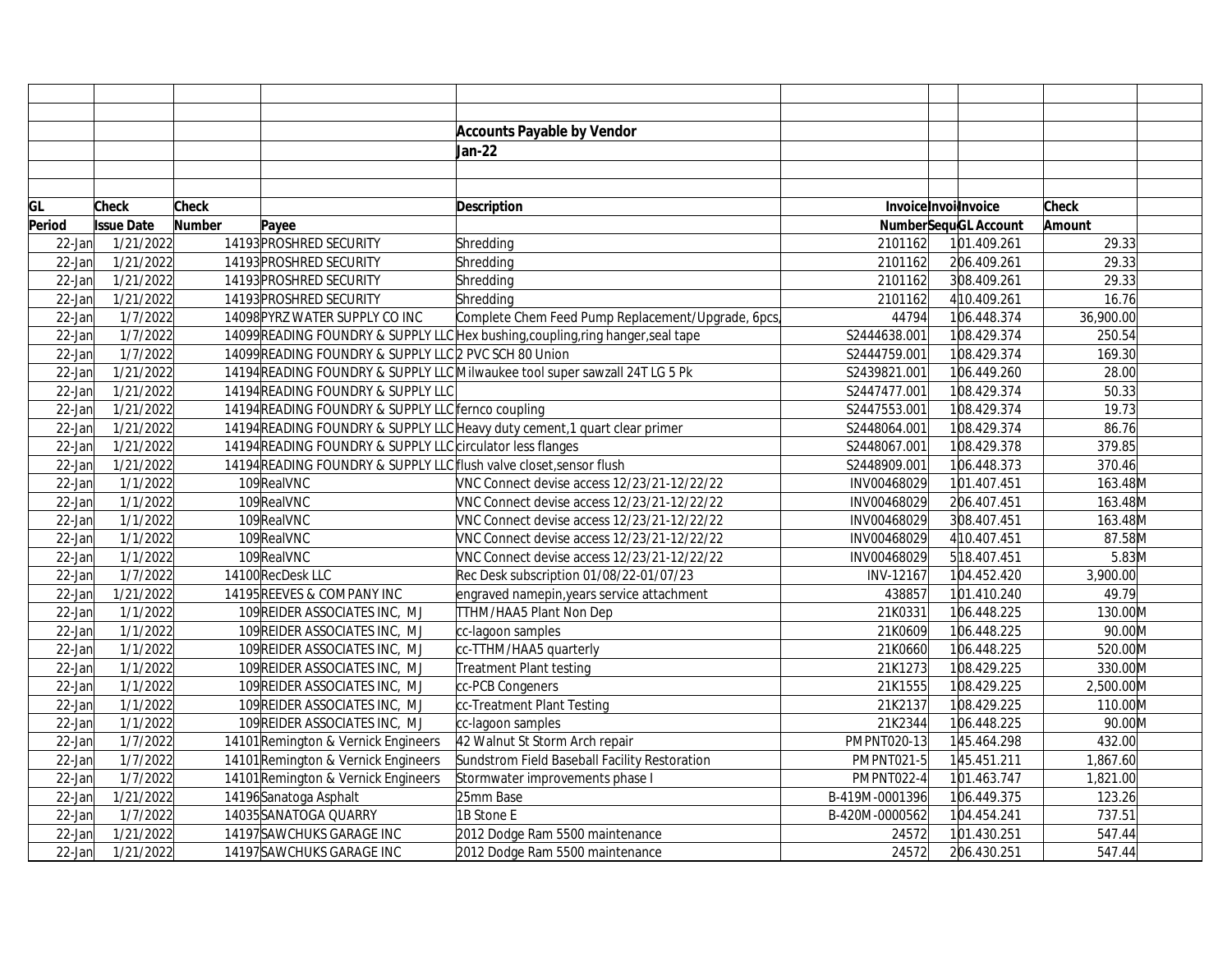|           |                   |               |                                | <b>Accounts Payable by Vendor</b>                           |                |                             |           |  |
|-----------|-------------------|---------------|--------------------------------|-------------------------------------------------------------|----------------|-----------------------------|-----------|--|
|           |                   |               |                                | Jan-22                                                      |                |                             |           |  |
|           |                   |               |                                |                                                             |                |                             |           |  |
|           |                   |               |                                |                                                             |                |                             |           |  |
| GL        | Check             | Check         |                                | Description                                                 |                | InvoiceInvoilnvoice         | Check     |  |
| Period    | <b>Issue Date</b> | <b>Number</b> | Payee                          |                                                             |                | <b>NumberSequGL Account</b> | Amount    |  |
| 22-Jan    | 1/21/2022         |               | 14197 SAWCHUKS GARAGE INC      | 2012 Dodge Ram 5500 maintenance                             | 24572          | 308.430.251                 | 547.44    |  |
| $22$ -Jan | 1/21/2022         |               | 14197 SAWCHUKS GARAGE INC      | 2012 Dodge Ram 5500 maintenance                             | 24572          | 4 10.430.251                | 312.82    |  |
| $22$ -Jan | 1/21/2022         |               | 14197SAWCHUKS GARAGE INC       | 4 wheel alignment for 2019 Ford Police Intrcptr Utility     | 27291          | 101.410.251                 | 107.95    |  |
| $22$ -Jan | 1/21/2022         |               | 14198 Scientific Equipment Co  | Thermomter for water bath                                   | A0087515       | 108.429.225                 | 333.63    |  |
| $22$ -Jan | 1/7/2022          |               | 14102Security V                | Monitoring 2022 burglar & fire                              | 17969          | 101.430.371                 | 141.12    |  |
| $22$ -Jan | 1/7/2022          |               | 14102Security V                | Monitoring 2022 burglar & fire                              | 17969          | 206.430.371                 | 141.12    |  |
| 22-Jan    | 1/7/2022          |               | 14102Security V                | Monitoring 2022 burglar & fire                              | 17969          | 308.430.371                 | 141.12    |  |
| 22-Jan    | 1/7/2022          |               | 14102Security V                | Monitoring 2022 burglar & fire                              | 17969          | 4 10.430.371                | 80.64     |  |
| $22$ -Jan | 1/21/2022         |               | 14199Security V                | Installation of security cameras for fuel farm and bus gara | 17991          | 146.447.260                 | 8,984.50  |  |
| 22-Jan    | 1/7/2022          |               | 14103SEPTA for PA UCP          | 2021 annual assessment                                      | 2021-0020      | 146.447.420                 | 3,000.00  |  |
| 22-Jan    | 1/7/2022          |               | 14104 Settlement Express of Pa | cert fee refund for 125 Buttonwood Ave                      | 125 BUTTONWOOD | 106.495.100                 | 15.00     |  |
| 22-Jan    | 1/7/2022          |               | 14104 Settlement Express of Pa | cert fee refund for 125 Buttonwood Ave                      | 125 BUTTONWOOD | 208.495.100                 | 20.00     |  |
| 22-Jan    | 1/7/2022          |               | 14105SHERWIN WILLIAMS CO       | 8-16 power lock pro                                         | 4405-5         | 118.436.375                 | 53.63     |  |
| $22$ -Jan | 1/21/2022         |               | 14200Siana Law                 | Dorothy Rivera V Pottstown Borough                          | 88761          | 101.404.314                 | 26,305.00 |  |
| 22-Jan    | 1/1/2022          |               | 109Signature Coins             | cc-100 challenge coins                                      | 653776         | 101.410.260                 | 927.50M   |  |
| 22-Jan    | 1/1/2022          |               | 109SIRCHIE FINGER PRINT LAB    | Cc-sterile swabs                                            | 0522371-IN     | 101.410.225                 | 551.95M   |  |
| $22$ -Jan | 1/1/2022          |               | 109SIRCHIE FINGER PRINT LAB    | Cc-blood specimen collection kit                            | 0522515-IN     | 101.410.225                 | 76.83M    |  |
| 22-Jan    | 1/1/2022          |               | 109SIRCHIE FINGER PRINT LAB    | Cc-Ez Dry Swab Boxes set of 100                             | 0523674-IN     | 101.410.225                 | 53.25M    |  |
| $22$ -Jan | 1/1/2022          |               | 109SIRCHIE FINGER PRINT LAB    | Cc-print evidence envelope                                  | 0524097-IN     | 101.410.225                 | 129.90M   |  |
| 22-Jan    | 1/7/2022          |               | 14106 SMALES PRINTERY          | 27000 incident cards                                        | 2138763        | 101.410.342                 | 1,695.00  |  |
| 22-Jan    | 1/7/2022          |               | 14106 SMALES PRINTERY          | books for WWTP                                              | 2138808        | 108.429.210                 | 245.00    |  |
| 22-Jan    | 1/1/2022          |               | 109SPRINT                      | cc-telephone                                                | 476810427-216  | 118.436.321                 | 16.50M    |  |
| 22-Jan    | 1/1/2022          |               | 109STAPLES CREDIT PLAN         | cc-office supplies                                          | 120321         | 101.430.210                 | $21.14$ M |  |
| 22-Jan    | 1/1/2022          |               | 109STAPLES CREDIT PLAN         | cc-office supplies                                          | 120321         | 206.430.210                 | 21.14M    |  |
| 22-Jan    | 1/1/2022          |               | 109STAPLES CREDIT PLAN         | cc-office supplies                                          | 120321         | 308.430.210                 | $21.14$ M |  |
| 22-Jan    | 1/1/2022          |               | 109STAPLES CREDIT PLAN         | cc-office supplies                                          | 120321         | 4 10.430.210                | 12.08M    |  |
| 22-Jan    | 1/1/2022          |               | 109STAPLES CREDIT PLAN         | cc-office supplies                                          | 121321         | 101.430.210                 | 152.65M   |  |
| 22-Jan    | 1/1/2022          |               | 109STAPLES CREDIT PLAN         | cc-office supplies                                          | 121321         | 206.430.210                 | 152.65M   |  |
| 22-Jan    | 1/1/2022          |               | 109STAPLES CREDIT PLAN         | cc-office supplies                                          | 121321         | 308.430.210                 | 152.65M   |  |
| 22-Jan    | 1/1/2022          |               | 109STAPLES CREDIT PLAN         | cc-office supplies                                          | 121321         | 4 10.430.210                | 87.22M    |  |
| 22-Jan    | 1/1/2022          |               | 109STAPLES CREDIT PLAN         | cc-HP 952 XL BLK/Std                                        | 121721         | 106.449.241                 | 121.99M   |  |
| 22-Jan    | 1/1/2022          |               | 109STAPLES CREDIT PLAN         | cc-HP 952 XL BLK/Std                                        | 121721         | 218.436.210                 | 121.99M   |  |
| 22-Jan    | 1/1/2022          |               | 109Stephenson Equipment Inc    | cc-change mower head rotary blades,fill machine with die    | 80045849       | 109.440.371                 | 540.88M   |  |
| $22$ -Jan | 1/1/2022          |               | 109Storage Sense               | cc-Rent 12/06/21-01/05/22                                   | 23231          | 101.410.384                 | 627.00M   |  |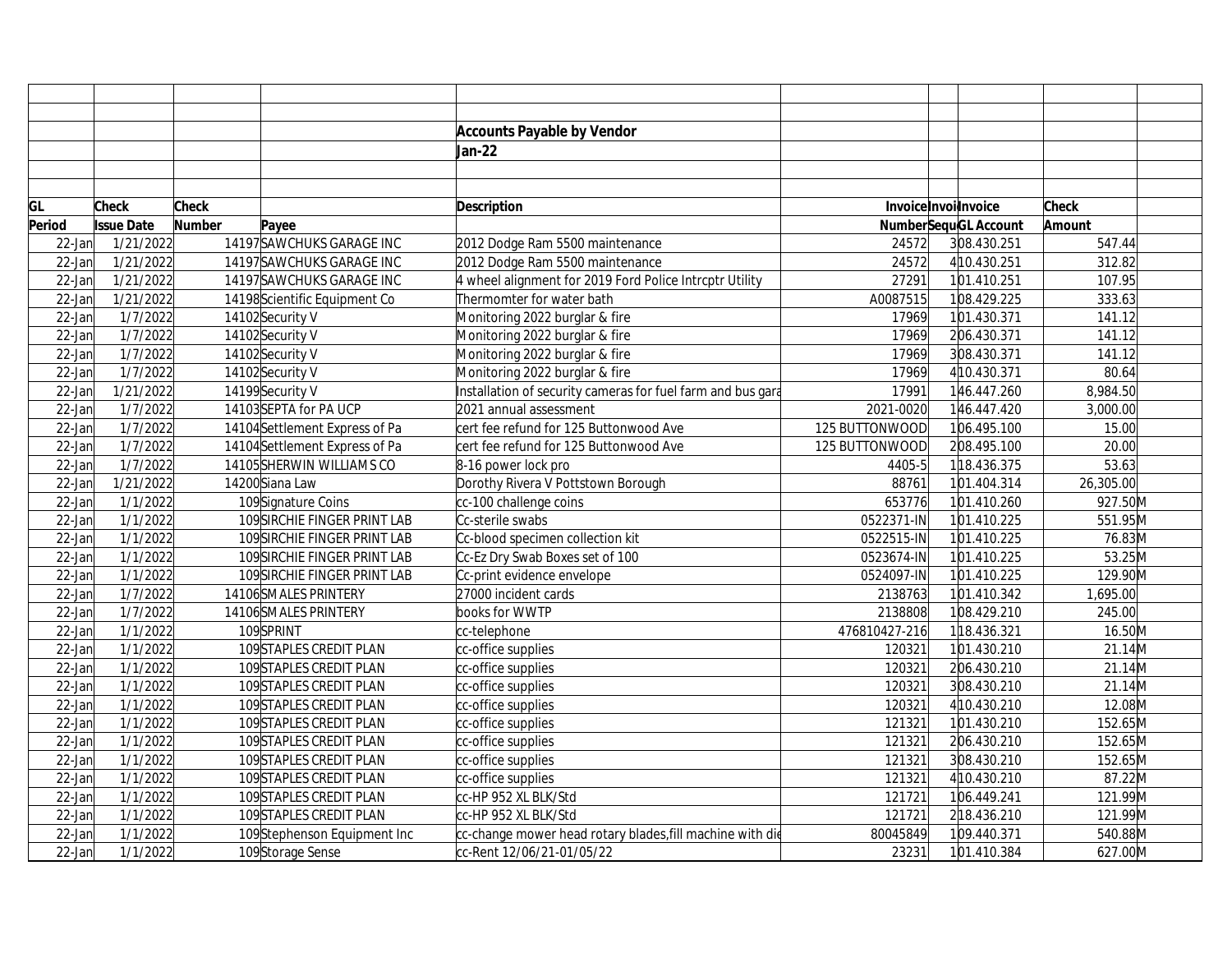|           |                   |               |                                    | <b>Accounts Payable by Vendor</b>                                                    |                      |                             |              |  |
|-----------|-------------------|---------------|------------------------------------|--------------------------------------------------------------------------------------|----------------------|-----------------------------|--------------|--|
|           |                   |               |                                    | Jan-22                                                                               |                      |                             |              |  |
|           |                   |               |                                    |                                                                                      |                      |                             |              |  |
|           |                   |               |                                    |                                                                                      |                      |                             |              |  |
| GL        | <b>Check</b>      | <b>Check</b>  |                                    | Description                                                                          |                      | InvoiceInvoilnvoice         | <b>Check</b> |  |
| Period    | <b>Issue Date</b> | <b>Number</b> | Payee                              |                                                                                      |                      | <b>NumberSequGL Account</b> | Amount       |  |
| $22$ -Jan | 1/1/2022          |               | 109Suburban Propane-2755           | cc-ulsd dyed 3.6279/gallon for 151.5 gallons                                         | 580905               | 106.448.362                 | 549.62M      |  |
| $22$ -Jan | 1/21/2022         |               | 14201 Sunshine Property Transfer   | Refund settlement certification fee for 917 Queen St                                 | 917 QUEEN ST         | 106.495.100                 | 20.00        |  |
| $22$ -Jan | 1/21/2022         |               | 14201 Sunshine Property Transfer   | Refund settlement certification fee for 917 Queen St                                 | 917 QUEEN ST         | 208.495.100                 | 20.00        |  |
| $22$ -Jan | 1/21/2022         |               | 14201 Sunshine Property Transfer   | Refund settlement certification fee for 917 Queen St                                 | 917 QUEEN ST         | 310.495.100                 | 20.00        |  |
| $22$ -Jan | 1/21/2022         |               | 14145 Energy Services              | propane, hazmat fee                                                                  | 4159953              | 104.454.362                 | 877.86       |  |
| $22$ -Jan | 1/21/2022         |               | 14145 Energy Services              | Credit for sales tax on previous invoices                                            | 4159953              | 204.454.362                 | $-33.01$     |  |
| 22-Jan    | 1/21/2022         |               | 14202Swiftreach Networks           | annual subscription fee 2022                                                         | INV-40785            | 106.448.420                 | 4,200.00     |  |
| $22$ -Jan | 1/21/2022         |               | 14203 Synagro Technologies         | From Lagoon to WWTP                                                                  | 27004                | 106.448.372                 | 17,855.50    |  |
| $22$ -Jan | 1/21/2022         |               | 14204 TC LAWN EQUIPMENT            | chain break assy orange, labor on husq240 -checked out c                             | 26990                | 101.430.251                 | 26.27        |  |
| 22-Jan    | 1/21/2022         |               | 14204 TC LAWN EQUIPMENT            | chain break assy orange, labor on husq240 -checked out c                             | 26990                | 206.430.251                 | 26.27        |  |
| 22-Jan    | 1/21/2022         |               | 14204 TC LAWN EQUIPMENT            | chain break assy orange, labor on husq240 -checked out c                             | 26990                | 308.430.251                 | 26.27        |  |
| $22$ -Jan | 1/21/2022         |               | 14204 TC LAWN EQUIPMENT            | chain break assy orange, labor on husq240 -checked out c                             | 26990                | 4 10.430.251                | 14.99        |  |
| $22$ -Jan | 1/1/2022          |               | 109 Target                         | cc-gift cards polar bear swim                                                        | 122221               | 104.452.285                 | 25.00M       |  |
| $22$ -Jan | 1/7/2022          |               | 14107 Telford Vol Dive Rescue Unit | 2022 Polar Bear swim                                                                 | 2022 POLAR BEAR SWIM | 104.452.285                 | 125.00       |  |
| 22-Jan    | 1/7/2022          |               |                                    | 14108 THOMAS & MULLER SYSTEMS LTD 14 Diameter replacement screw with 3 " tail shaft" | 6038                 | 108.429.374                 | 9,125.00     |  |
| 22-Jan    | 1/1/2022          |               | 109 Three Cousins Diner            | cc-PARC Planner Performance Review meeting                                           | 112921               | 104.452.425                 | 36.31M       |  |
| $22$ -Jan | 1/7/2022          |               | 14109 TOTAL RENTAL                 | 40lb propane fill Polar Bear Swim                                                    | 26233-2              | 104.452.285                 | 32.50        |  |
| $22$ -Jan | 1/21/2022         |               | 14205 Trace, Robert                | Refund penalties for invoice for 483 Spring St                                       | 483 SPRING ST        | 101.480.100                 | 2,424.40     |  |
| $22$ -Jan | 1/7/2022          |               | 14110 TRAFFIC PLANNING & DESIGN    | pottstown area closed loop signal                                                    | <b>ESTIMATE 15</b>   | 145.433.280                 | 1,911.60     |  |
| $22$ -Jan | 1/21/2022         |               | 14206 TREES INC                    | 2021 Donation                                                                        | 2021 DONATION        | 190.248.010                 | 22,500.00    |  |
| $22$ -Jan | 1/1/2022          |               |                                    | 109 Tri County Area Chamber of Comm Registration - Pottstown Progress Luncheon 2022  | 43116324591          | 101.401.425                 | 12.60M       |  |
| $22$ -Jan | 1/1/2022          |               |                                    | 109 Tri County Area Chamber of Comm Registration - Pottstown Progress Luncheon 2022  | 43116324591          | 206.401.425                 | 12.60M       |  |
| $22$ -Jan | 1/1/2022          |               |                                    | 109 Tri County Area Chamber of Comm Registration - Pottstown Progress Luncheon 2022  | 43116324591          | 308.401.425                 | 12.60M       |  |
| 22-Jan    | 1/1/2022          |               |                                    | 109 Tri County Area Chamber of Comm Registration - Pottstown Progress Luncheon 2022  | 43116324591          | 4 10.401.425                | 7.20M        |  |
| 22-Jan    | 1/21/2022         |               | 14207 TRI STATE ELEVATOR CO        | Elevator maintenance                                                                 | 141252               | 101.409.373                 | 30.39        |  |
| $22$ -Jan | 1/21/2022         |               | 14207 TRI STATE ELEVATOR CO        | Elevator maintenance                                                                 | 141252               | 206.409.373                 | 30.39        |  |
| $22$ -Jan | 1/21/2022         |               | 14207 TRI STATE ELEVATOR CO        | Elevator maintenance                                                                 | 141252               | 308.409.373                 | 30.39        |  |
| 22-Jan    | 1/21/2022         |               | 14207 TRI STATE ELEVATOR CO        | Elevator maintenance                                                                 | 141252               | 4 10.409.373                | 17.37        |  |
| $22$ -Jan | 1/21/2022         |               | 14208 Triad Truck Equipment        | salt spreaders                                                                       | 0098342-IN           | 101.430.251                 | 91.62        |  |
| $22$ -Jan | 1/21/2022         |               | 14208 Triad Truck Equipment        | salt spreaders                                                                       | 0098342-IN           | 206.430.251                 | 91.62        |  |
| $22$ -Jan | 1/21/2022         |               | 14208 Triad Truck Equipment        | salt spreaders                                                                       | 0098342-IN           | 308.430.251                 | 91.62        |  |
| $22$ -Jan | 1/21/2022         |               | 14208 Triad Truck Equipment        | salt spreaders                                                                       | 0098342-IN           | 4 10.430.251                | 52.34        |  |
| 22-Jan    | 1/21/2022         | 14209 TRP     |                                    | vehicle 55 maintenance                                                               | 6301264              | 101.430.251                 | 33.76        |  |
| $22$ -Jan | 1/21/2022         | 14209 TRP     |                                    | vehicle 55 maintenance                                                               | 6301264              | 206.430.251                 | 33.76        |  |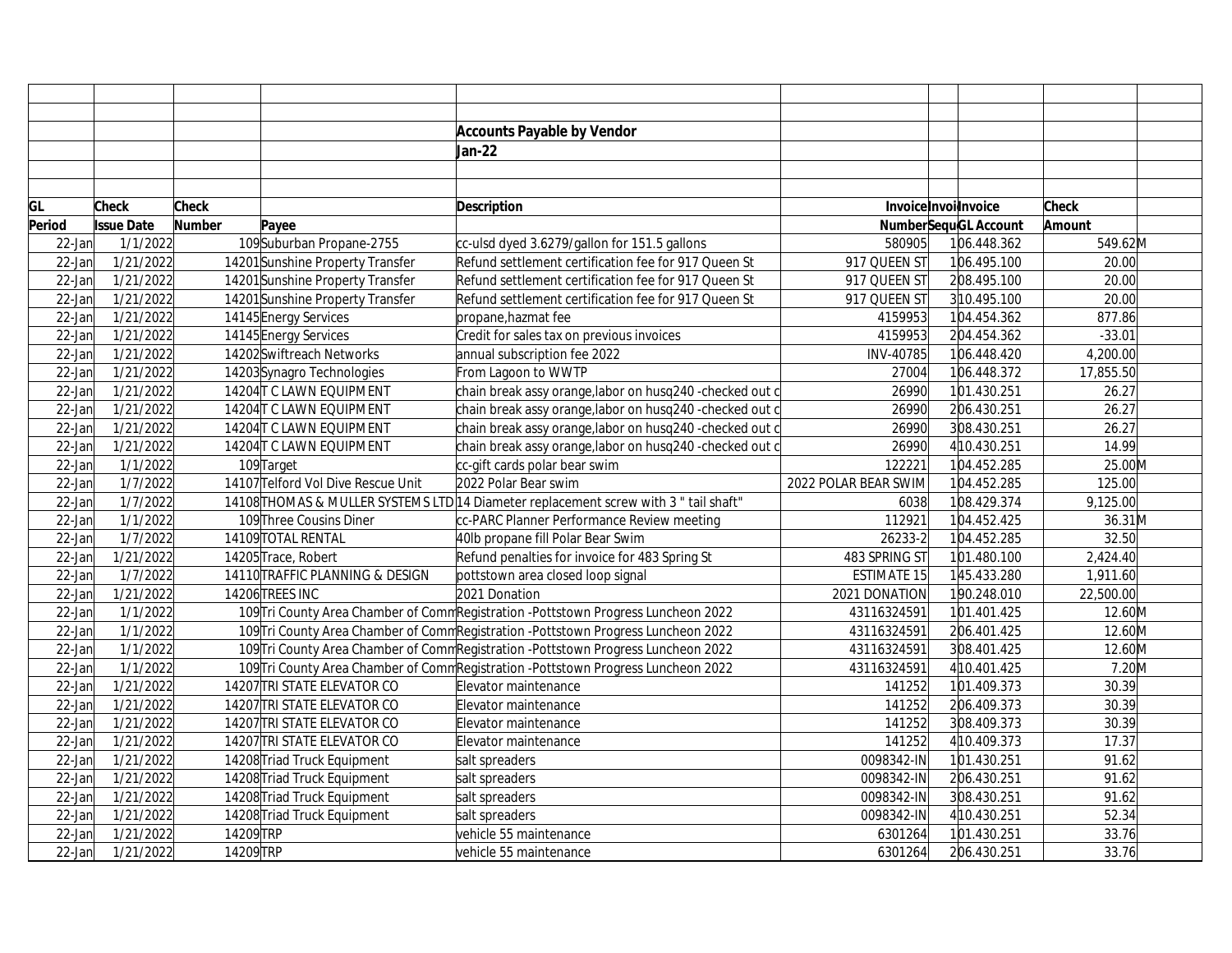|           |                   |              |                                                                    | <b>Accounts Payable by Vendor</b>                        |               |                             |              |  |
|-----------|-------------------|--------------|--------------------------------------------------------------------|----------------------------------------------------------|---------------|-----------------------------|--------------|--|
|           |                   |              |                                                                    | Jan-22                                                   |               |                             |              |  |
|           |                   |              |                                                                    |                                                          |               |                             |              |  |
|           |                   |              |                                                                    |                                                          |               |                             |              |  |
| GL        | Check             | <b>Check</b> |                                                                    | <b>Description</b>                                       |               | Invoice Invoilnvoice        | <b>Check</b> |  |
| Period    | <b>Issue Date</b> | Number       | Payee                                                              |                                                          |               | <b>NumberSequGL Account</b> | Amount       |  |
| $22$ -Jan | 1/21/2022         | 14209 TRP    |                                                                    | vehicle 55 maintenance                                   | 6301264       | 308.430.251                 | 33.76        |  |
| $22$ -Jan | 1/21/2022         | 14209 TRP    |                                                                    | vehicle 55 maintenance                                   | 6301264       | 4 10.430.251                | 19.28        |  |
| $22$ -Jan | 1/21/2022         |              | 14210 TRS Welding                                                  | replace exp metal in a half circle frame                 | 15065         | 108.429.378                 | 2,959.47     |  |
| $22$ -Jan | 1/1/2022          |              | 109 TUSTIN MECHANICAL SERVICES                                     | cc-Sludge dryer maintenance                              | 910020396     | 108.429.378                 | 138.25M      |  |
| $22$ -Jan | 1/1/2022          |              | 109 TUSTIN MECHANICAL SERVICES                                     | cc-maintenance for small AC for electric drive enclosure | 910020591     | 108.429.379                 | 1,725.01M    |  |
| $22$ -Jan | 1/1/2022          |              | 109 TUSTIN MECHANICAL SERVICES                                     | cc-maU # 2 maintenance                                   | 910021599     | 108.429.373                 | 544.50M      |  |
| 22-Jan    | 1/7/2022          |              | 14111 U S BANK                                                     | Series 2020 water revenue bonds                          | Feb-22        | 106.471.356                 | 1,256.39     |  |
| 22-Jan    | 1/7/2022          |              | 14114 US Bank                                                      | water revenue bonds series 2019                          | Feb-22        | 106.471.354                 | 152,845.84   |  |
| $22$ -Jan | 1/1/2022          |              | 109 United Rentals                                                 | cc-Road plates-King & Manatawny                          | 200102061-002 | 106.449.375                 | 450.00M      |  |
| $22$ -Jan | 1/7/2022          |              | 14112 United Site Services                                         | 251 Manatawny St restrooms Damaged Unit Sept 1 2021      | 0006310790E   | 104.454.450                 | 2,550.00     |  |
| $22$ -Jan | 1/7/2022          |              | 14112 United Site Services                                         | 100 E High St Plz restoom                                | 6375213       | 146.447.241                 | 486.92       |  |
| $22$ -Jan | 1/7/2022          |              | 14112 United Site Services                                         | 1595 Industrial Highway restroom                         | 6375214       | 108.429.373                 | 124.85       |  |
| $22$ -Jan | 1/21/2022         |              | 14211 United Site Services                                         | restrooms at Ballfields @Mem Park 75 W High St           | 0006285608E   | 104.454.450                 | 451.00       |  |
| $22$ -Jan | 1/21/2022         |              | 14211 United Site Services                                         | 140 College Dr River Front Park restrooms 12/31/21-01/3  | 6380057       | 104.454.450                 | 251.97       |  |
| 22-Jan    | 1/21/2022         |              | 14211 United Site Services                                         | 251 Manatawny St restrooms 12/31/21-01/30/22             | 6380058       | 104.454.450                 | 93.07        |  |
| $22$ -Jan | 1/1/2022          |              | 109UpKeep                                                          | cc-Business Plus Monthly 12/24/21-01/23/22               | INV00027583   | 108.429.420                 | 1,041.98M    |  |
| 22-Jan    | 1/1/2022          |              | 109UpKeep                                                          | cc-Business Plus Monthly 12/24/21-01/23/22               | INV00027583   | 206.448.420                 | 1,041.98M    |  |
| $22$ -Jan | 1/7/2022          |              | 14113 UPPER POTTSGROVE POLICE DEPT Buckle up Pa Guldin on 11/05/21 |                                                          | GULDIN-010322 | 101.480.700                 | 102.73       |  |
| $22$ -Jan | 1/7/2022          |              | 14113 UPPER POTTSGROVE POLICE DEPT Buckle up Pa Guldin on 11/04/21 |                                                          | GULDIN-010422 | 101.480.700                 | 118.28       |  |
| $22$ -Jan | 1/7/2022          |              | 14113 UPPER POTTSGROVE POLICE DEPT Buckle up Pa Guldin on 11/08/21 |                                                          | GULDIN-110821 | 101.480.700                 | 34.24        |  |
| $22$ -Jan | 1/7/2022          |              | 14113 UPPER POTTSGROVE POLICE DEPT Buckle up Pa Guldin on 11/17/21 |                                                          | GULDIN-111721 | 101.480.700                 | 273.96       |  |
| $22$ -Jan | 1/7/2022          |              | 14113 UPPER POTTSGROVE POLICE DEPT Buckle up Pa Guldin on 11/16/21 |                                                          | GULDIN-111821 | 101.480.700                 | 238.66       |  |
| $22$ -Jan | 1/7/2022          |              | 14113 UPPER POTTSGROVE POLICE DEPT Buckle up Pa Guldin on 11/23/21 |                                                          | GULDIN-112321 | 101.480.700                 | 239.71       |  |
| 22-Jan    | 1/7/2022          |              | 111111668UPPER POTTSGROVE TOWNSHIP                                 | Utility payments for December 2021                       | Dec-21        | 108.235.200                 | 157,683.22M  |  |
| 22-Jan    | 1/1/2022          |              | 109USA BLUEBOOK                                                    | cc-Blower check valve                                    | 817797        | 108.429.380                 | 2,103.89M    |  |
| 22-Jan    | 1/1/2022          |              | 109USA BLUEBOOK                                                    | cc-Chlor tablets sodium sulfite                          | 826812        | 106.448.372                 | 863.86M      |  |
| $22$ -Jan | 1/21/2022         |              | 14212Usalco                                                        | Delpac 2020                                              | 20216614      | 106.448.222                 | 9,935.20     |  |
| $22$ -Jan | 1/1/2022          |              | 109 Valentino's                                                    | cc-food for meeting                                      | 121121        | 101.410.425                 | 27.55M       |  |
| $22$ -Jan | 1/1/2022          |              | 109 Verizon                                                        | telephone police                                         | 9893854821    | 101.410.321                 | 1,817.25M    |  |
| 22-Jan    | 1/1/2022          |              | 109Verizon                                                         | Telephone                                                | 9893897476    | 101.401.321                 | 23.65M       |  |
| 22-Jan    | 1/1/2022          |              | 109Verizon                                                         | Telephone                                                | 9893897476    | 206.401.321                 | 23.65M       |  |
| $22$ -Jan | 1/1/2022          |              | 109 Verizon                                                        | Telephone                                                | 9893897476    | 308.401.321                 | 23.65M       |  |
| 22-Jan    | 1/1/2022          |              | 109Verizon                                                         | Telephone                                                | 9893897476    | 4 10.401.321                | 13.53M       |  |
| $22$ -Jan | 1/1/2022          |              | 109 Verizon                                                        | Telephone                                                | 9893897476    | 501.430.321                 | 44.51M       |  |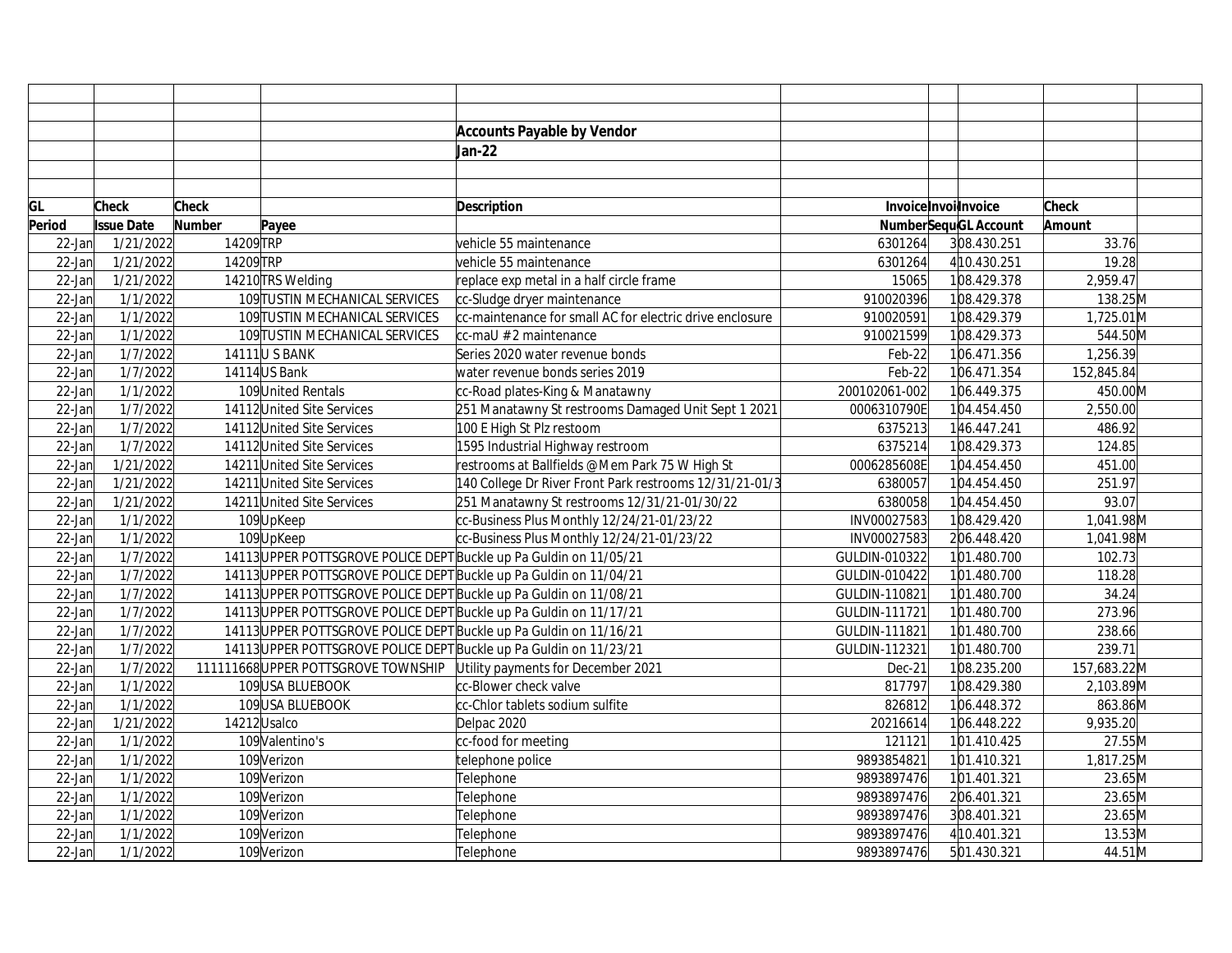|           |                   |               |                                  | <b>Accounts Payable by Vendor</b>                            |                 |                      |         |  |
|-----------|-------------------|---------------|----------------------------------|--------------------------------------------------------------|-----------------|----------------------|---------|--|
|           |                   |               |                                  | Jan-22                                                       |                 |                      |         |  |
|           |                   |               |                                  |                                                              |                 |                      |         |  |
|           |                   |               |                                  |                                                              |                 |                      |         |  |
| GL        | <b>Check</b>      | Check         |                                  | Description                                                  |                 | InvoiceInvoilnvoice  | Check   |  |
| Period    | <b>Issue Date</b> | <b>Number</b> | Payee                            |                                                              |                 | NumberSequGL Account | Amount  |  |
| $22$ -Jan | 1/1/2022          |               | 109 Verizon                      | Telephone                                                    | 9893897476      | 606.430.321          | 65.63M  |  |
| $22$ -Jan | 1/1/2022          |               | 109Verizon                       | Telephone                                                    | 9893897476      | 708.430.321          | 65.63M  |  |
| $22$ -Jan | 1/1/2022          |               | 109 Verizon                      | Telephone                                                    | 9893897476      | 8 10.430.321         | 25.43M  |  |
| $22$ -Jan | 1/1/2022          |               | 109Verizon                       | Telephone                                                    | 9893897476      | 918.436.321          | 32.24M  |  |
| $22$ -Jan | 1/1/2022          |               | 109Verizon                       | Telephone                                                    | 9893897476      | 1006.449.321         | 122.26M |  |
| $22$ -Jan | 1/1/2022          |               | 109Verizon                       | Telephone                                                    | 9893897476      | 1101.402.321         | 70.96M  |  |
| 22-Jan    | 1/1/2022          |               | 109Verizon                       | Telephone                                                    | 9893897476      | 1206.402.321         | 70.96M  |  |
| $22$ -Jan | 1/1/2022          |               | 109Verizon                       | Telephone                                                    | 9893897476      | 1308.402.321         | 70.96M  |  |
| $22$ -Jan | 1/1/2022          |               | 109Verizon                       | Telephone                                                    | 9893897476      | 14 10.402.321        | 40.55M  |  |
| $22$ -Jan | 1/1/2022          |               | 109Verizon                       | Telephone                                                    | 9893897476      | 1507.445.321         | 42.24M  |  |
| 22-Jan    | 1/1/2022          |               | 109Verizon                       | Telephone                                                    | 9893897476      | 1601.414.321         | 580.21M |  |
| $22$ -Jan | 1/1/2022          |               | 109Verizon                       | Telephone                                                    | 9893897476      | 1704.454.321         | 126.72M |  |
| $22$ -Jan | 1/1/2022          |               | 109Verizon                       | Telephone                                                    | 9893897476      | 1804.452.321         | 84.48M  |  |
| $22$ -Jan | 1/1/2022          |               | 109Verizon                       | Telephone                                                    | 9893897476      | 1906.448.321         | 134.60M |  |
| $22$ -Jan | 1/1/2022          |               | 109Verizon                       | Telephone                                                    | 9893897476      | 2008.429.321         | 124.49M |  |
| 22-Jan    | 1/1/2022          |               | 109Verizon                       | Telephone                                                    | 9893897476      | 21 14.415.321        | 82.25M  |  |
| $22$ -Jan | 1/1/2022          |               | 109Verizon                       | Telephone                                                    | 9893897476      | 2206.448.321         | 23.62M  |  |
| $22$ -Jan | 1/1/2022          |               | 109Verizon                       | Telephone                                                    | 9893897476      | 2308.429.321         | 23.62M  |  |
| $22$ -Jan | 1/1/2022          |               | 109Verizon                       | Telephone                                                    | 9893897476      | 2401.400.241         | 56.01M  |  |
| 22-Jan    | 1/1/2022          |               | 109Verizon                       | Telephone                                                    | 9893897476      | 2506.400.241         | 56.01M  |  |
| $22$ -Jan | 1/1/2022          |               | 109Verizon                       | Telephone                                                    | 9893897476      | 2608.400.241         | 56.01M  |  |
| 22-Jan    | 1/1/2022          |               | 109Verizon                       | Telephone                                                    | 9893897476      | 27 10.400.241        | 32.02M  |  |
| $22$ -Jan | 1/1/2022          |               | 109Verizon                       | Telephone                                                    | 9893897476      | 2801.406.321         | 11.83M  |  |
| $22$ -Jan | 1/1/2022          |               | 109Verizon                       | Telephone                                                    | 9893897476      | 2906.406.321         | 11.83M  |  |
| 22-Jan    | 1/1/2022          |               | 109Verizon                       | Telephone                                                    | 9893897476      | 3008.406.321         | 11.83M  |  |
| 22-Jan    | 1/1/2022          |               | 109Verizon                       | Telephone                                                    | 9893897476      | 31 10.406.321        | 6.76M   |  |
| $22$ -Jan | 1/21/2022         |               | 14213 Verizon                    | Driving style, engine connect data, vehicle tracking subscri | 344000024140.00 | 101.410.324          | 261.75  |  |
| $22$ -Jan | 1/21/2022         |               | 14214 Verizon                    | telephone WWTP Sca                                           | 9896365566      | 108.429.324          | 210.10  |  |
| $22$ -Jan | 1/21/2022         |               | 14215 VISION BENEFITS OF AMERICA | Vision                                                       | 1641428         | 101.401.196          | 6.09    |  |
| $22$ -Jan | 1/21/2022         |               | 14215 VISION BENEFITS OF AMERICA | Vision                                                       | 1641428         | 206.401.196          | 6.09    |  |
| $22$ -Jan | 1/21/2022         |               | 14215 VISION BENEFITS OF AMERICA | Vision                                                       | 1641428         | 308.401.196          | 6.09    |  |
| $22$ -Jan | 1/21/2022         |               | 14215 VISION BENEFITS OF AMERICA | Vision                                                       | 1641428         | 4 10.401.196         | 3.48    |  |
| $22$ -Jan | 1/21/2022         |               | 14215 VISION BENEFITS OF AMERICA | Vision                                                       | 1641428         | 501.402.196          | 12.73   |  |
| $22$ -Jan | 1/21/2022         |               | 14215 VISION BENEFITS OF AMERICA | Vision                                                       | 1641428         | 606.402.196          | 18.65   |  |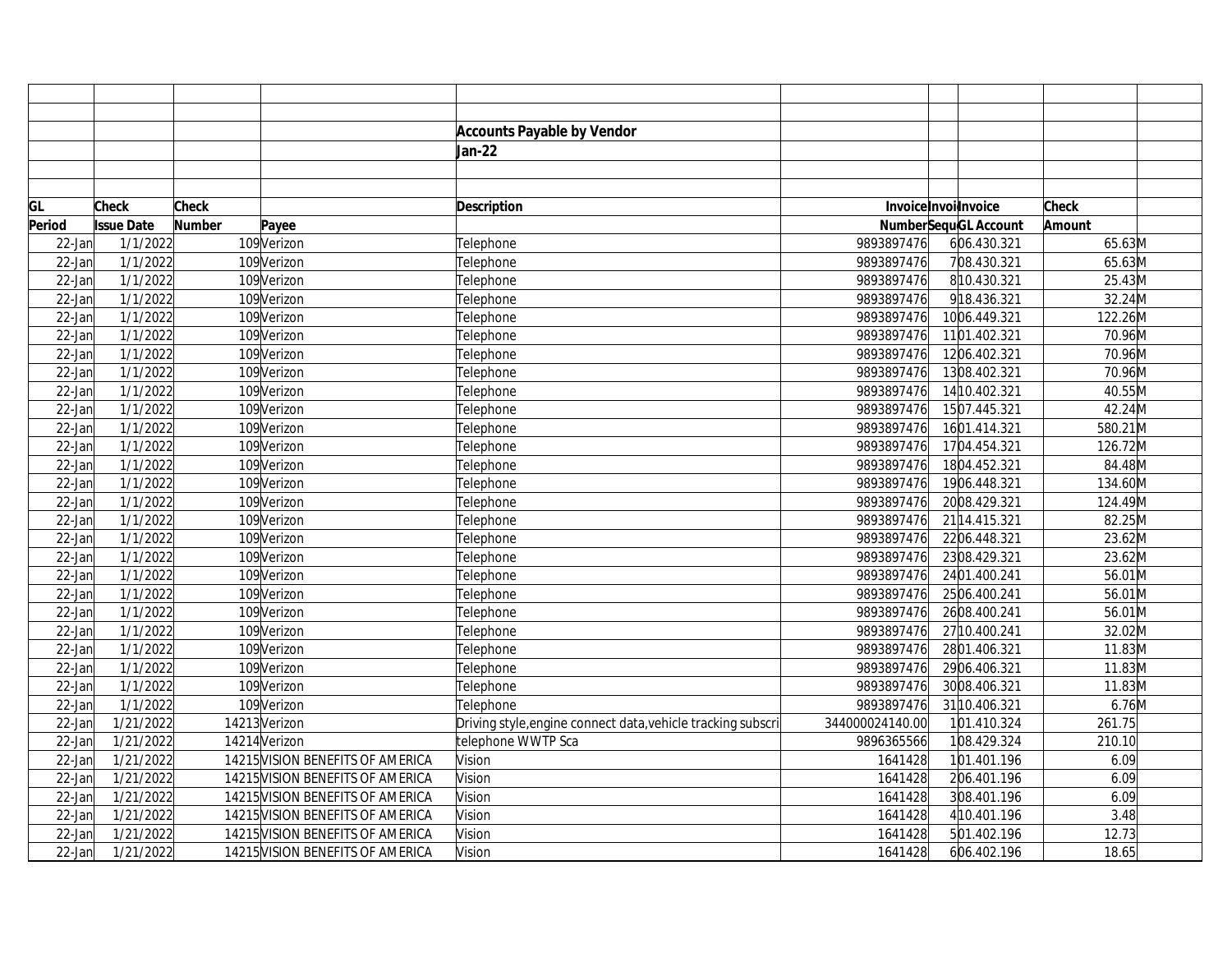|        |                         |               |                                  | <b>Accounts Payable by Vendor</b>  |               |                             |         |  |
|--------|-------------------------|---------------|----------------------------------|------------------------------------|---------------|-----------------------------|---------|--|
|        |                         |               |                                  | Jan-22                             |               |                             |         |  |
|        |                         |               |                                  |                                    |               |                             |         |  |
|        |                         |               |                                  |                                    |               |                             |         |  |
| GL     | Check                   | Check         |                                  | Description                        |               | Invoice Invoilnvoice        | Check   |  |
| Period | <b>Issue Date</b>       | <b>Number</b> | Payee                            |                                    |               | <b>NumberSequGL Account</b> | Amount  |  |
| 22-Jan | 1/21/2022               |               | 14215 VISION BENEFITS OF AMERICA | Vision                             | 1641428       | 708.402.196                 | 18.65   |  |
| 22-Jan | 1/21/2022               |               | 14215 VISION BENEFITS OF AMERICA | Vision                             | 1641428       | 810.402.196                 | 7.27    |  |
| 22-Jan | 1/21/2022               |               | 14215 VISION BENEFITS OF AMERICA | Vision                             | 1641428       | 901.403.196                 | 4.95    |  |
| 22-Jan | 1/21/2022               |               | 14215 VISION BENEFITS OF AMERICA | Vision                             | 1641428       | 1001.406.196                | 6.09    |  |
| 22-Jan | 1/21/2022               |               | 14215 VISION BENEFITS OF AMERICA | Vision                             | 1641428       | 1106.406.196                | 6.09    |  |
| 22-Jan | 1/21/2022               |               | 14215 VISION BENEFITS OF AMERICA | Vision                             | 1641428       | 1208.406.196                | 6.09    |  |
| 22-Jar | 1/21/2022               |               | 14215 VISION BENEFITS OF AMERICA | Vision                             | 1641428       | 13 10.406.196               | 3.48    |  |
| 22-Jan | 1/21/2022               |               | 14215 VISION BENEFITS OF AMERICA | Vision                             | 1641428       | 1401.411.196                | 87.90   |  |
| 22-Jan | 1/21/2022               |               | 14215 VISION BENEFITS OF AMERICA | Vision                             | 1641428       | 1501.414.196                | 90.38   |  |
| 22-Jan | 1/21/2022               |               | 14215 VISION BENEFITS OF AMERICA | Vision                             | 1641428       | 1604.452.196                | 35.55   |  |
| 22-Jan | 1/21/2022               |               | 14215 VISION BENEFITS OF AMERICA | Vision                             | 1641428       | 1704.454.196                | 23.70   |  |
| 22-Jan | 1/21/2022               |               | 14215 VISION BENEFITS OF AMERICA | Vision                             | 1641428       | 1801.430.196                | 22.68   |  |
| 22-Jan | 1/21/2022               |               | 14215 VISION BENEFITS OF AMERICA | Vision                             | 1641428       | 1906.430.196                | 22.68   |  |
| 22-Jan | 1/21/2022               |               | 14215 VISION BENEFITS OF AMERICA | Vision                             | 1641428       | 2008.430.196                | 22.68   |  |
| 22-Jan | 1/21/2022               |               | 14215 VISION BENEFITS OF AMERICA | Vision                             | 1641428       | 21 10.430.196               | 12.96   |  |
| 22-Jan | 1/21/2022               |               | 14215 VISION BENEFITS OF AMERICA | Vision                             | 1641428       | 2206.429.196                | 11.85   |  |
| 22-Jan | 1/21/2022               |               | 14215 VISION BENEFITS OF AMERICA | Vision                             | 1641428       | 2306.447.196                | 38.03   |  |
| 22-Jan | 1/21/2022               |               | 14215 VISION BENEFITS OF AMERICA | Vision                             | 1641428       | 2406.448.196                | 45.45   |  |
| 22-Jan | 1/21/2022               |               | 14215 VISION BENEFITS OF AMERICA | Vision                             | 1641428       | 2506.449.196                | 47.40   |  |
| 22-Jar | 1/21/2022               |               | 14215 VISION BENEFITS OF AMERICA | Vision                             | 1641428       | 2608.429.196                | 109.65  |  |
| 22-Jan | 1/21/2022               |               | 14215 VISION BENEFITS OF AMERICA | Vision                             | 1641428       | 2708.447.196                | 38.03   |  |
| 22-Jan | 1/21/2022               |               | 14215 VISION BENEFITS OF AMERICA | Vision                             | 1641428       | 28 10.414.196               | 26.18   |  |
| 22-Jan | 1/21/2022               |               | 14215 VISION BENEFITS OF AMERICA | Vision                             | 1641428       | 29 18.436.196               | 21.75   |  |
| 22-Jan | 1/21/2022               |               | 14215 VISION BENEFITS OF AMERICA | Vision                             | 1641428       | 3001.411.196                | 6.90    |  |
| 22-Jar | 1/21/2022               |               | 14215 VISION BENEFITS OF AMERICA | Vision                             | 1641428       | 3106.447.196                | $-9.90$ |  |
| 22-Jan | 1/21/2022               |               | 14215 VISION BENEFITS OF AMERICA | Vision                             | 1641428       | 3208.447.196                | $-9.90$ |  |
| 22-Jan | 1/21/2022               |               | 14215 VISION BENEFITS OF AMERICA | Vision                             | 1641428       | 3301.430.196                | 3.86    |  |
| 22-Jar | $\frac{1}{2}$ 1/21/2022 |               | 14215 VISION BENEFITS OF AMERICA | Vision                             | 1641428       | 3406.430.196                | 3.86    |  |
| 22-Jan | 1/21/2022               |               | 14215 VISION BENEFITS OF AMERICA | Vision                             | 1641428       | 3508.430.196                | 3.86    |  |
| 22-Jan | 1/21/2022               |               | 14215 VISION BENEFITS OF AMERICA | Vision                             | 1641428       | 36 10.430.196               | 2.20    |  |
| 22-Jan | 1/21/2022               |               | 14215 VISION BENEFITS OF AMERICA | Vision                             | 1641799       | 101.410.196                 | 357.20  |  |
| 22-Jan | 1/1/2022                |               | 109 Wacky Buttons Inc            | cc-buttons for polar bear swim     | 61A7B2FBF1CFA | 104.452.285                 | 45.74M  |  |
| 22-Jan | 1/1/2022                |               | 109 WAL MART STORE INC           | cc-Smith Family Plaza Holiday Tree | 120121        | 104.452.285                 | 411.67M |  |
| 22-Jan | 1/1/2022                |               | 109 WAL MART STORE INC           | cc-Smith Family Plaza Holiday Tree | 120221        | 104.452.285                 | 12.68M  |  |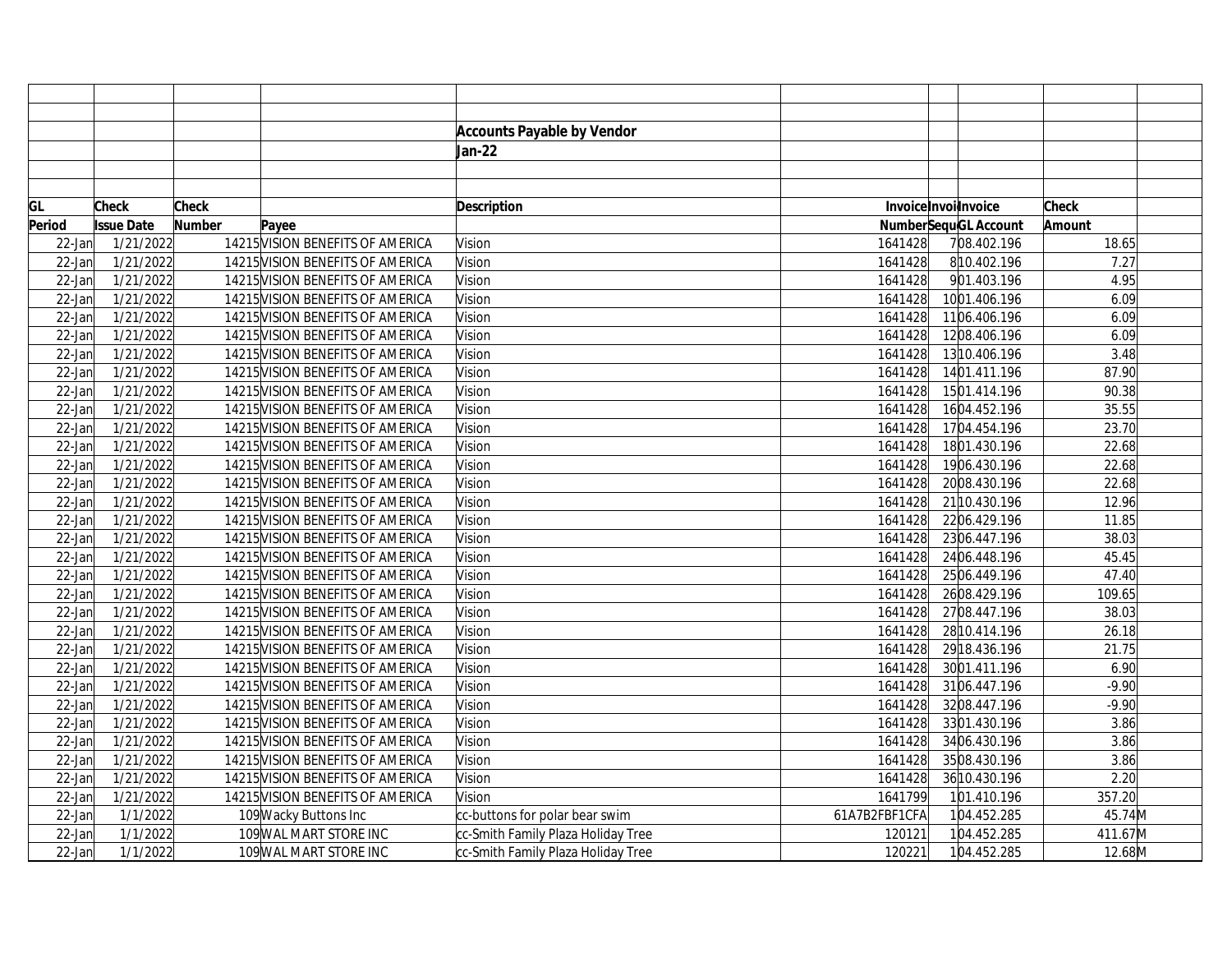|           |                   |                    |                                                                  | <b>Accounts Payable by Vendor</b>                                |                                |                             |              |
|-----------|-------------------|--------------------|------------------------------------------------------------------|------------------------------------------------------------------|--------------------------------|-----------------------------|--------------|
|           |                   |                    |                                                                  | Jan-22                                                           |                                |                             |              |
|           |                   |                    |                                                                  |                                                                  |                                |                             |              |
|           |                   |                    |                                                                  |                                                                  |                                |                             |              |
| GL        | <b>Check</b>      | <b>Check</b>       |                                                                  | Description                                                      |                                | InvoiceInvoilnvoice         | <b>Check</b> |
| Period    | <b>Issue Date</b> | Number             | Payee                                                            |                                                                  |                                | <b>NumberSequGL Account</b> | Amount       |
| $22$ -Jan | 1/1/2022          |                    | 109 WAL MART STORE INC                                           | cc-Smith Family Plaza Holiday Tree                               | 120921                         | 104.452.285                 | $-119.70$ M  |
| $22$ -Jan | 1/1/2022          |                    | 109 WAL MART STORE INC                                           | cc-cutlery, napkins, grinch can                                  | 121721                         | 101.406.471                 | $6.20$ M     |
| $22$ -Jan | 1/1/2022          |                    | 109 WAL MART STORE INC                                           | cc-cutlery,napkins,grinch can                                    | 121721                         | 206.406.471                 | 6.20M        |
| $22$ -Jan | 1/1/2022          |                    | 109 WAL MART STORE INC                                           | cc-cutlery,napkins,grinch can                                    | 121721                         | 308.406.471                 | $6.20$ M     |
| $22$ -Jan | 1/1/2022          |                    | 109 WAL MART STORE INC                                           | cc-cutlery,napkins,grinch can                                    | 121721                         | 4 10.406.471                | $3.52$ M     |
| $22$ -Jan | 1/1/2022          |                    | 109Wawa                                                          | cc-gift cards for polar bear swim                                | 122121                         | 104.452.285                 | 35.00M       |
| $22$ -Jan | 1/21/2022         |                    | 14216 WELLS HOFFMAN HOLLOWAY & MZoning hearing for 344 E High St |                                                                  | 344 E HIGH ST                  | 101.414.315                 | 1,050.00     |
| $22$ -Jan | 1/21/2022         |                    |                                                                  | 14216 WELLS HOFFMAN HOLLOWAY & Mzoning hearing 451 Keystone Blvd | 451 KEYSTONE BLVD              | 101.414.315                 | 1,140.00     |
| 22-Jan    | 1/7/2022          |                    | 14115 WEST POTTSGROVE TOWNSHIP                                   | agressive driver wave 1 Ziegler on 11/06/21                      | ZIEGLER-110821                 | 101.480.700                 | 347.55       |
| $22$ -Jan | 1/7/2022          |                    | 14115 WEST POTTSGROVE TOWNSHIP                                   | Click it or Ticket Ziegler on 11/23/21                           | ZIEGLER-112321                 | 101.480.700                 | 243.29       |
| $22$ -Jan | 1/7/2022          |                    | 14116 WEST POTTSGROVE TOWNSHIP                                   | December 2021 capital                                            | <b>DECEMBER 2021 CAPITAL</b>   | 108.235.300                 | 7,312.64     |
| $22$ -Jan | 1/7/2022          |                    | 14117 WEST POTTSGROVE TOWNSHIP                                   | December 2021 Utilities                                          | <b>DECEMBER 2021 UTILITIES</b> | 108.235.300                 | 94,848.26    |
| $22$ -Jan | 1/18/2022         | 111111671 Wex Bank |                                                                  | Gas                                                              | 77322358                       | 101.401.231                 | 13.37M       |
| $22$ -Jan | 1/18/2022         | 111111671 Wex Bank |                                                                  | Gas                                                              | 77322358                       | 206.401.231                 | 13.37M       |
| 22-Jan    | 1/18/2022         | 111111671 Wex Bank |                                                                  | Gas                                                              | 77322358                       | 308.401.231                 | 13.37M       |
| $22$ -Jan | 1/18/2022         | 111111671 Wex Bank |                                                                  | Gas                                                              | 77322358                       | 4 10.401.231                | 7.64M        |
| $22$ -Jan | 1/18/2022         | 111111671 Wex Bank |                                                                  | gas                                                              | 77322358                       | 614.415.370                 | 105.33M      |
| $22$ -Jan | 1/18/2022         | 111111671 Wex Bank |                                                                  | gas                                                              | 77322358                       | 714.415.231                 | 312.30M      |
| $22$ -Jan | 1/18/2022         | 111111671 Wex Bank |                                                                  | qas                                                              | 77322358                       | 814.480.232                 | 569.27M      |
| $22$ -Jan | 1/18/2022         | 111111671 Wex Bank |                                                                  | qas                                                              | 77322358                       | 914.480.232                 | 711.17M      |
| $22$ -Jan | 1/18/2022         | 111111671 Wex Bank |                                                                  | gas                                                              | 77322358                       | 10 14.480.232               | 656.59M      |
| $22$ -Jan | 1/18/2022         | 111111671 Wex Bank |                                                                  | gas                                                              | 77322358                       | 1206.430.231                | 357.52M      |
| $22$ -Jan | 1/18/2022         | 111111671 Wex Bank |                                                                  | qas                                                              | 77322358                       | 1308.430.231                | 357.52M      |
| 22-Jan    | 1/18/2022         | 111111671 Wex Bank |                                                                  | qas                                                              | 77322358                       | 14 10.430.231               | 204.30M      |
| $22$ -Jan | 1/18/2022         | 111111671 Wex Bank |                                                                  | qas                                                              | 77322358                       | 15 18.436.231               | 396.70M      |
| $22$ -Jan | 1/18/2022         | 111111671 Wex Bank |                                                                  | gas                                                              | 77322358                       | 1606.449.231                | 1,558.93M    |
| 22-Jan    | 1/18/2022         | 111111671 Wex Bank |                                                                  | gas                                                              | 77322358                       | 1701.480.111                | 327.13M      |
| $22$ -Jan | 1/18/2022         | 111111671 Wex Bank |                                                                  | qas                                                              | 77322358                       | 1801.414.231                | 389.11M      |
| $22$ -Jan | 1/18/2022         | 111111671 Wex Bank |                                                                  | qas                                                              | 77322358                       | 1904.454.231                | 265.77M      |
| $22$ -Jan | 1/18/2022         | 111111671 Wex Bank |                                                                  | gas                                                              | 77322358                       | 2001.410.231                | 5,668.01M    |
| $22$ -Jan | 1/18/2022         | 111111671 Wex Bank |                                                                  | qas                                                              | 77322358                       | 2108.429.231                | 578.60M      |
| $22$ -Jan | 1/18/2022         | 111111671 Wex Bank |                                                                  | Gas                                                              | 77322358                       | 2301.430.231                | 357.51M      |
| 22-Jan    | 1/18/2022         | 111111671 Wex Bank |                                                                  | GAS                                                              | 77322358                       | 2401.402.231                | $5.88$ M     |
| $22$ -Jan | 1/18/2022         | 111111671 Wex Bank |                                                                  | GAS                                                              | 77322358                       | 2506.402.231                | $5.88$ M     |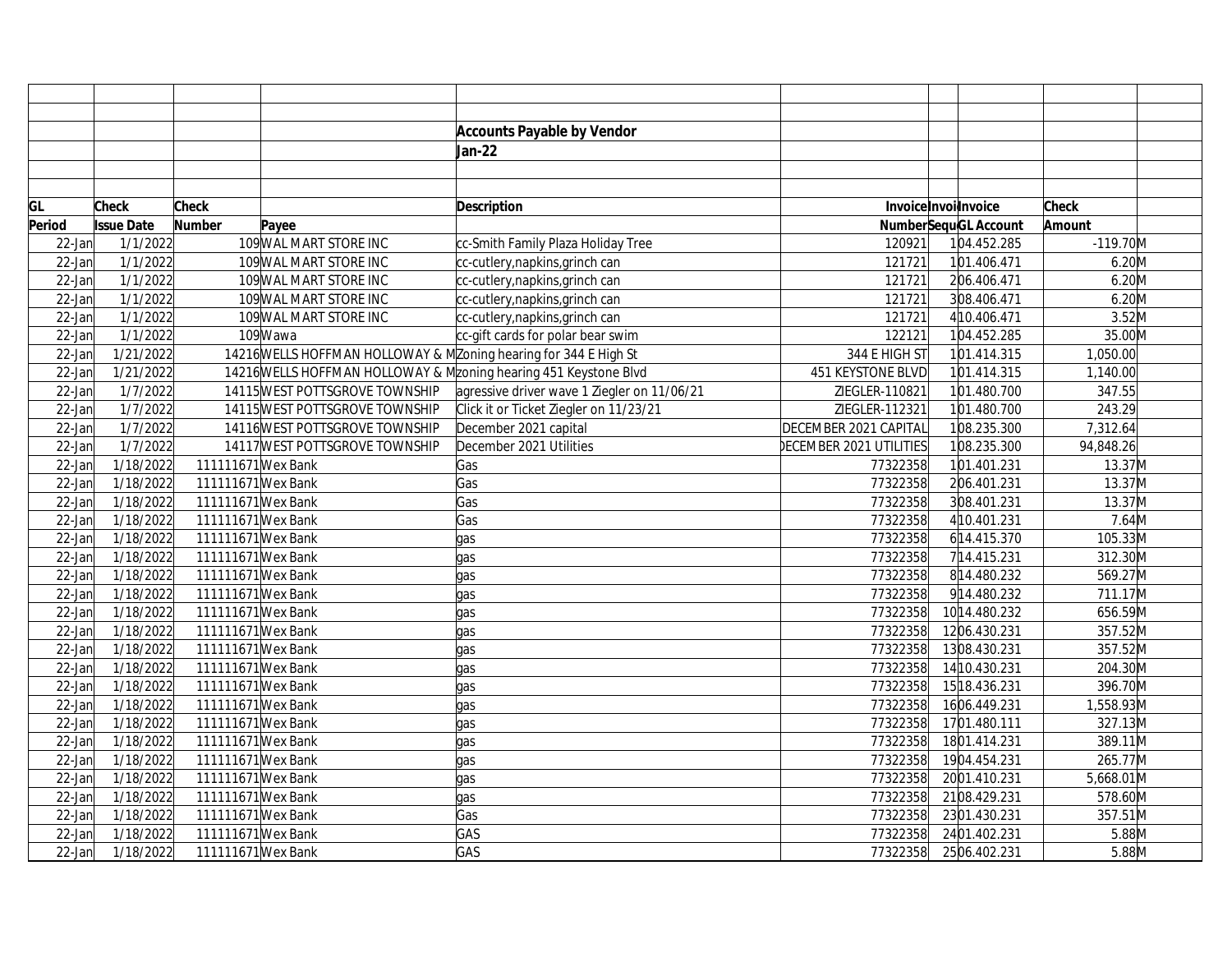|           |                   |                    |                                  | <b>Accounts Payable by Vendor</b>                     |          |                             |              |  |
|-----------|-------------------|--------------------|----------------------------------|-------------------------------------------------------|----------|-----------------------------|--------------|--|
|           |                   |                    |                                  | Jan-22                                                |          |                             |              |  |
|           |                   |                    |                                  |                                                       |          |                             |              |  |
|           |                   |                    |                                  |                                                       |          |                             |              |  |
| GL        | Check             | <b>Check</b>       |                                  | <b>Description</b>                                    |          | Invoice Invoilnvoice        | <b>Check</b> |  |
| Period    | <b>Issue Date</b> | <b>Number</b>      | Payee                            |                                                       |          | <b>NumberSequGL Account</b> | Amount       |  |
| $22$ -Jan | 1/18/2022         | 111111671 Wex Bank |                                  | GAS                                                   | 77322358 | 2608.402.231                | 5.88M        |  |
| $22$ -Jan | 1/18/2022         | 111111671 Wex Bank |                                  | GAS                                                   | 77322358 | 27 10.402.231               | $3.36$ M     |  |
| $22$ -Jan | 1/1/2022          |                    | 109 Wind River Environmental     | cc-pump truck 12/07/21                                | 5253132  | 108.429.365                 | 333.14M      |  |
| $22$ -Jan | 1/7/2022          |                    | 14118 WITMER PUBLIC SAFETY GROUP | MSA Meter Service Paln                                | 2157383  | 114.415.260                 | 533.00       |  |
| $22$ -Jan | 1/1/2022          |                    | 109 WOLF BALDWIN & ASSOC PC      | cc-Borough Council Misc Matters                       | 116166   | 101.404.314                 | 1,616.00M    |  |
| $22$ -Jan | 1/1/2022          |                    | 109 WOLF BALDWIN & ASSOC PC      | cc-Planning Commission General Correspondence         | 116167   | 101.404.314                 | 160.00M      |  |
| 22-Jan    | 1/1/2022          |                    | 109 WOLF BALDWIN & ASSOC PC      | Cc-Misc Codes and Zoning                              | 116168   | 101.404.314                 | 1,248.00M    |  |
| 22-Jan    | 1/1/2022          |                    | 109 WOLF BALDWIN & ASSOC PC      | cc-Police Chief Contract                              | 116169   | 101.404.314                 | 320.00M      |  |
| $22$ -Jan | 1/1/2022          |                    | 109 WOLF BALDWIN & ASSOC PC      | cc-759 Sheridan St                                    | 116170   | 190.489.100                 | 448.00M      |  |
| $22$ -Jan | 1/1/2022          |                    | 109 WOLF BALDWIN & ASSOC PC      | cc-14 Robinson St                                     | 116171   | 190.489.100                 | 256.00M      |  |
| $22$ -Jan | 1/1/2022          |                    | 109 WOLF BALDWIN & ASSOC PC      | cc-323 W High St                                      | 116172   | 101.414.315                 | $40.00$ M    |  |
| 22-Jan    | 1/1/2022          |                    | 109 WOLF BALDWIN & ASSOC PC      | cc-591 W High St                                      | 116173   | 101.414.315                 | 280.00M      |  |
| $22$ -Jan | 1/1/2022          |                    | 109 WOLF BALDWIN & ASSOC PC      | cc-71 Beech St                                        | 116174   | 101.414.315                 | 420.00M      |  |
| $22$ -Jan | 1/1/2022          |                    | 109 WOLF BALDWIN & ASSOC PC      | cc-200 Shoemaker Rd                                   | 116175   | 190.489.100                 | 96.00M       |  |
| 22-Jan    | 1/1/2022          |                    | 109 WOLF BALDWIN & ASSOC PC      | cc-Police Grievance Post Retirement Medical           | 116176   | 101.404.318                 | 120.00M      |  |
| 22-Jan    | 1/1/2022          |                    | 109 WOLF BALDWIN & ASSOC PC      | cc-AFSCME Contract Negotiations                       | 116177   | 101.404.317                 | 62.72M       |  |
| $22$ -Jan | 1/1/2022          |                    | 109 WOLF BALDWIN & ASSOC PC      | cc-AFSCME Contract Negotiations                       | 116177   | 206.404.317                 | 62.72M       |  |
| $22$ -Jan | 1/1/2022          |                    | 109 WOLF BALDWIN & ASSOC PC      | cc-AFSCME Contract Negotiations                       | 116177   | 308.404.317                 | 62.72M       |  |
| $22$ -Jan | 1/1/2022          |                    | 109 WOLF BALDWIN & ASSOC PC      | cc-AFSCME Contract Negotiations                       | 116177   | 4 10.404.317                | 35.84M       |  |
| $22$ -Jan | 1/1/2022          |                    | 109 WOLF BALDWIN & ASSOC PC      | cc-Conditional Use 21 N Hanover St                    | 116178   | 101.414.315                 | 40.00M       |  |
| 22-Jan    | 1/1/2022          |                    | 109 WOLF BALDWIN & ASSOC PC      | Blighted Property Review Committee                    | 116179   | 101.404.314                 | 48.00M       |  |
| $22$ -Jan | 1/1/2022          |                    | 109 WOLF BALDWIN & ASSOC PC      | cc-General Correspondence                             | 116180   | 101.404.314                 | 440.00M      |  |
| $22$ -Jan | 1/1/2022          |                    | 109 WOLF BALDWIN & ASSOC PC      | cc-Right to Know Requests                             | 116181   | 101.404.314                 | 320.00M      |  |
| $22$ -Jan | 1/1/2022          |                    | 109 WOLF BALDWIN & ASSOC PC      | cc-Litigation Rivera v Borough of Pottstown           | 116182   | 101.404.314                 | 160.00M      |  |
| 22-Jan    | 1/1/2022          |                    | 109 WOLF BALDWIN & ASSOC PC      | cc-Pottstown Hospital                                 | 116183   | 101.404.314                 | 420.00M      |  |
| 22-Jan    | 1/1/2022          |                    | 109 WOLF BALDWIN & ASSOC PC      | cc-Misc Tax Assessment Appeals                        | 116184   | 101.404.314                 | 180.00M      |  |
| 22-Jan    | 1/1/2022          |                    | 109 WOLF BALDWIN & ASSOC PC      | cc-Stormwater Arch issue                              | 116185   | 101.404.314                 | 80.00M       |  |
| $22$ -Jan | 1/1/2022          |                    | 109 WOLF BALDWIN & ASSOC PC      | cc-Rental Ordinance Amendments                        | 116186   | 101.404.314                 | 80.00M       |  |
| $22$ -Jan | 1/1/2022          |                    | 109 WOLF BALDWIN & ASSOC PC      | cc-Misc Union/Labor Matters                           | 116187   | 101.404.317                 | 8.96M        |  |
| 22-Jan    | 1/1/2022          |                    | 109 WOLF BALDWIN & ASSOC PC      | cc-Misc Union/Labor Matters                           | 116187   | 206.404.317                 | 8.96M        |  |
| 22-Jan    | 1/1/2022          |                    | 109 WOLF BALDWIN & ASSOC PC      | cc-Misc Union/Labor Matters                           | 116187   | 308.404.317                 | 8.96M        |  |
| 22-Jan    | 1/1/2022          |                    | 109 WOLF BALDWIN & ASSOC PC      | cc-Misc Union/Labor Matters                           | 116187   | 4 10.404.317                | $5.12$ M     |  |
| 22-Jan    | 1/1/2022          |                    | 109 WOLF BALDWIN & ASSOC PC      | cc-Tax Assessment Appeal Procedure Pottstown School D | 116188   | 101.404.314                 | 120.00M      |  |
| $22$ -Jan | 1/1/2022          |                    | 109 WOLF BALDWIN & ASSOC PC      | cc-Misc Bids                                          | 116189   | 101.404.314                 | 336.00M      |  |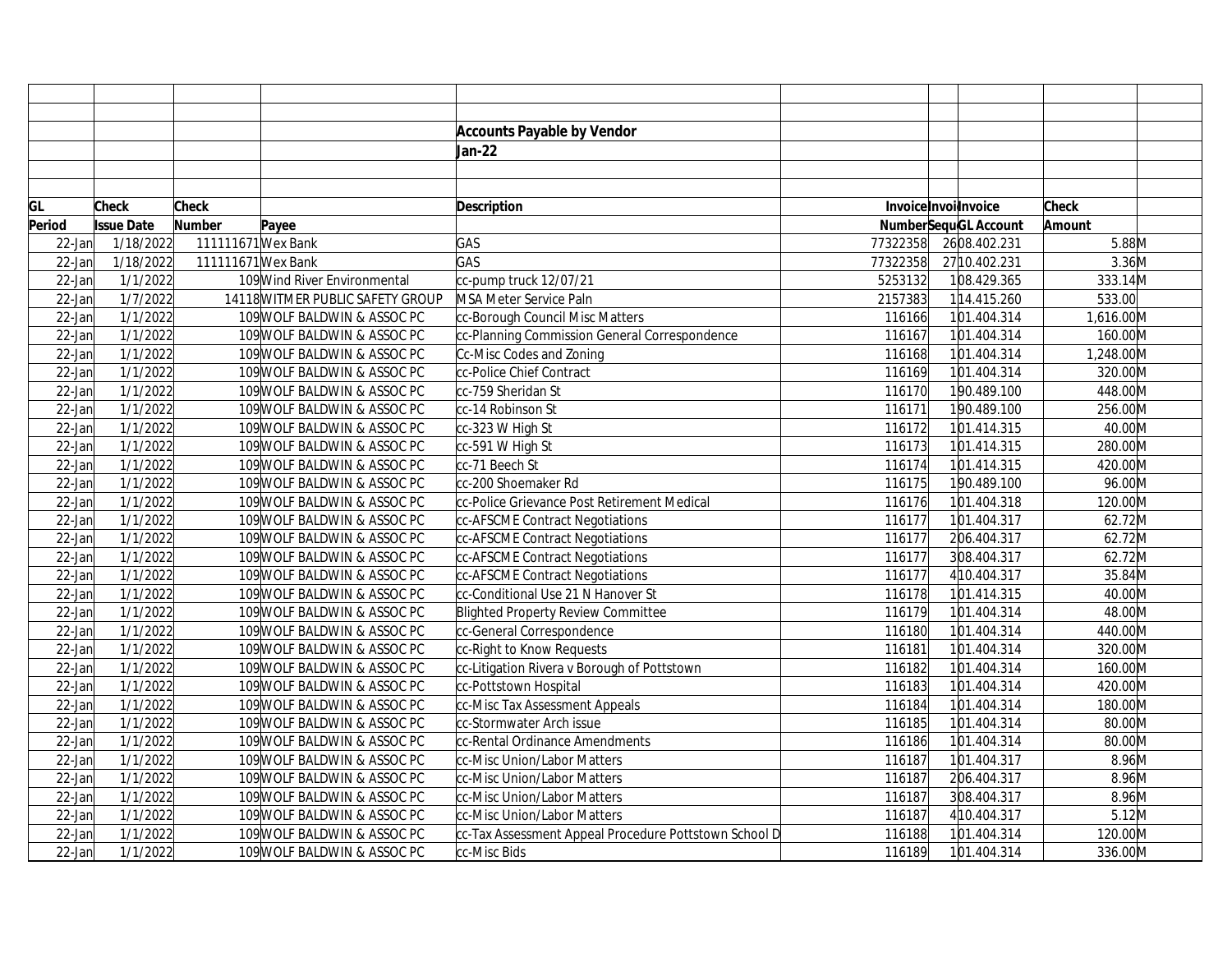|        |                   |               |                             | <b>Accounts Payable by Vendor</b>        |                      |                             |              |  |
|--------|-------------------|---------------|-----------------------------|------------------------------------------|----------------------|-----------------------------|--------------|--|
|        |                   |               |                             | Jan-22                                   |                      |                             |              |  |
|        |                   |               |                             |                                          |                      |                             |              |  |
|        |                   |               |                             |                                          |                      |                             |              |  |
| GL     | Check             | Check         |                             | <b>Description</b>                       | Invoice Invoilnvoice |                             | Check        |  |
| Period | <b>Issue Date</b> | <b>Number</b> | Payee                       |                                          |                      | <b>NumberSequGL Account</b> |              |  |
| 22-Jan | 1/1/2022          |               | 109 WOLF BALDWIN & ASSOC PC | Cc-Misc Parks & Rec Issues               | 116190               | 104.404.314                 | 48.00M       |  |
| 22-Jan | 1/1/2022          |               | 109 WOLF BALDWIN & ASSOC PC | cc-Property Disposal Process             | 116191               | 101.404.314                 | 192.00M      |  |
| 22-Jan | 1/1/2022          |               | 109 WOLF BALDWIN & ASSOC PC | cc-Misc Personnel Matters                | 116192               | 101.404.314                 | 32.00M       |  |
| 22-Jan | 1/1/2022          |               | 109 WOLF BALDWIN & ASSOC PC | Cc-Fee Resolution Amendment              | 116193               | 101.404.314                 | 160.00M      |  |
| 22-Jan | 1/1/2022          |               | 109 WOLF BALDWIN & ASSOC PC | cc-Borough Claims                        | 116194               | 101.404.314                 | 272.00M      |  |
| 22-Jan | 1/1/2022          |               | 109 WOLF BALDWIN & ASSOC PC | cc-Carousel-Metal Weld Site              | 116195               | 101.404.314                 | 104.00M      |  |
| 22-Jan | 1/1/2022          |               | 109 WOLF BALDWIN & ASSOC PC | Cc-Misc Finance Issues                   | 116196               | 101.404.314                 | 128.00M      |  |
| 22-Jan | 1/7/2022          |               | 14119 YOUNG & CO, JOHN R    | 163.20 gallons @ 8.88/gallon at WWTP     | 13220                | 108.429.222                 | 1.449.22     |  |
| 22-Jan | 1/21/2022         |               | 14217 YOUNG & CO, JOHN R    | 185.10 gal dyed HS diesel @2.8990/gal    | 6798                 | 108.429.232                 | 536.60       |  |
| 22-Jan | 1/1/2022          |               | 109Y-Pers Inc               | cc-sweatshirts, gloves                   | 0175414-IN           | 101.430.238                 | 13.50M       |  |
| 22-Jan | 1/1/2022          |               | 109Y-Pers Inc               | cc-sweatshirts, gloves                   | 0175414-IN           | 206.430.238                 | 13.50M       |  |
| 22-Jan | 1/1/2022          |               | 109Y-Pers Inc               | cc-sweatshirts, gloves                   | 0175414-IN           | 308.430.238                 | 13.50M       |  |
| 22-Jan | 1/1/2022          |               | 109Y-Pers Inc               | cc-sweatshirts, gloves                   | 0175414-IN           | 4 10.430.238                | 7.73M        |  |
| 22-Jan | 1/1/2022          |               | 109 Zoro Tools              | cc-hydraulic quick connect hose coupling | 14759834             | 106.449.251                 | 185.61M      |  |
| 22-Jan | 1/1/2022          |               | 109Zoro Tools               | cc-hydraulic quick connect hose coupling | 14759834             | 201.430.251                 | 51.97M       |  |
| 22-Jan | 1/1/2022          |               | 109 Zoro Tools              | cc-hydraulic quick connect hose coupling | 14759834             | 306.430.251                 | 51.97M       |  |
| 22-Jan | 1/1/2022          |               | 109 Zoro Tools              | cc-hydraulic quick connect hose coupling | 14759834             | 408.430.251                 | 51.97M       |  |
| 22-Jan | 1/1/2022          |               | 109 Zoro Tools              | cc-hydraulic quick connect hose coupling | 14759834             | 510.430.251                 | 29.71M       |  |
| 22-Jan | 1/1/2022          |               | 109Zoro.com                 | cc-Airport wind sook light bulb          | 14801815             | 109.440.373                 | 11.38M       |  |
| 22-Jan | 1/1/2022          |               | 109Zoro.com                 | cc-Airport wind sock-halogen light bulb  | 14828972             | 109.440.371                 | 6.08M        |  |
|        |                   |               |                             |                                          |                      |                             | 2,225,726.61 |  |